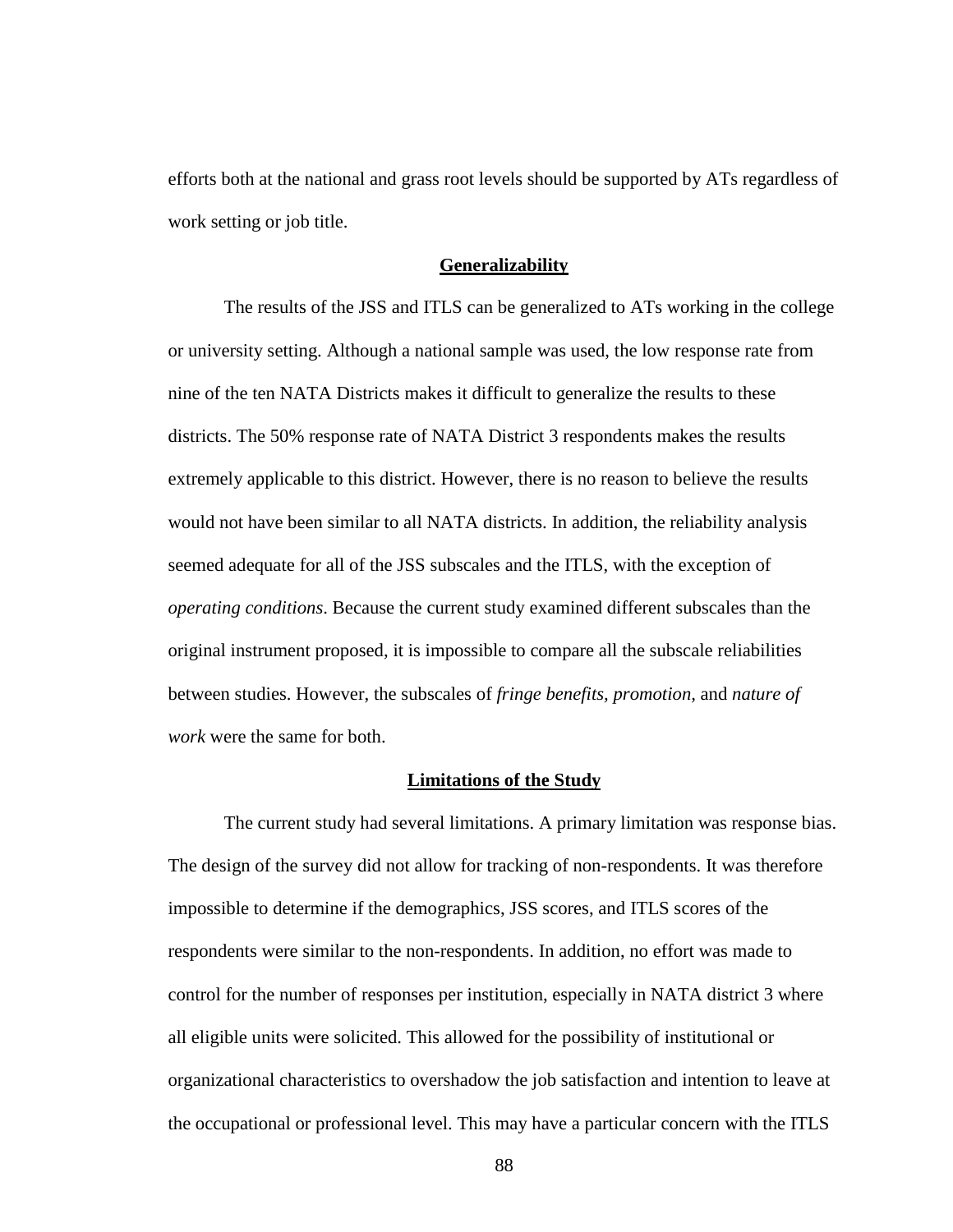where respondents may have based their answers more on their reactions to the institution as opposed to the profession.

A second limitation was the response rate. The response rate of 20% was lower the expected, however it was consistent with the recent trend of declining response rates in survey research (Dey, 1997; Sheehan, 2001). Possible reasons for the decline in survey responses are survey length and issue relevance (Sheehan, 2001). The current study was designed to be short and easy to complete. Pilot data suggested a maximum completion time of 10 minutes. In addition, the recent discussion of attrition of athletic trainers at the national level hopefully made the study relevant and salient to the possible respondents. However, various factors may have outweighed these attempts at ensuring a higher response rate. A major reason may have been the lack of control in the distribution of the e-mail solicitation. The principle investigator did not send out the solicitation and had no access to the list of e-mails addresses that were solicited. Because of this, multiple respondents were ineligible due to not meeting the inclusion criteria. Future studies should certainly take measures to ensure the target sample meets the inclusion criteria (such as being employed in a college or university) prior to solicitation.

 A second reason for the poor response rate was the use of only one follow-up solicitation. Research has clearly demonstrated the more solicitation attempts conducted, the higher response rate (Groves et al., 2004). The NATA distribution service only allowed one follow-up and without access to the sampling list, it was impossible to conduct a manual solicitation. In terms of data collection period, it has been shown surveys conducted in as short as 10 days can achieve almost 100% contact rates, (Groves

89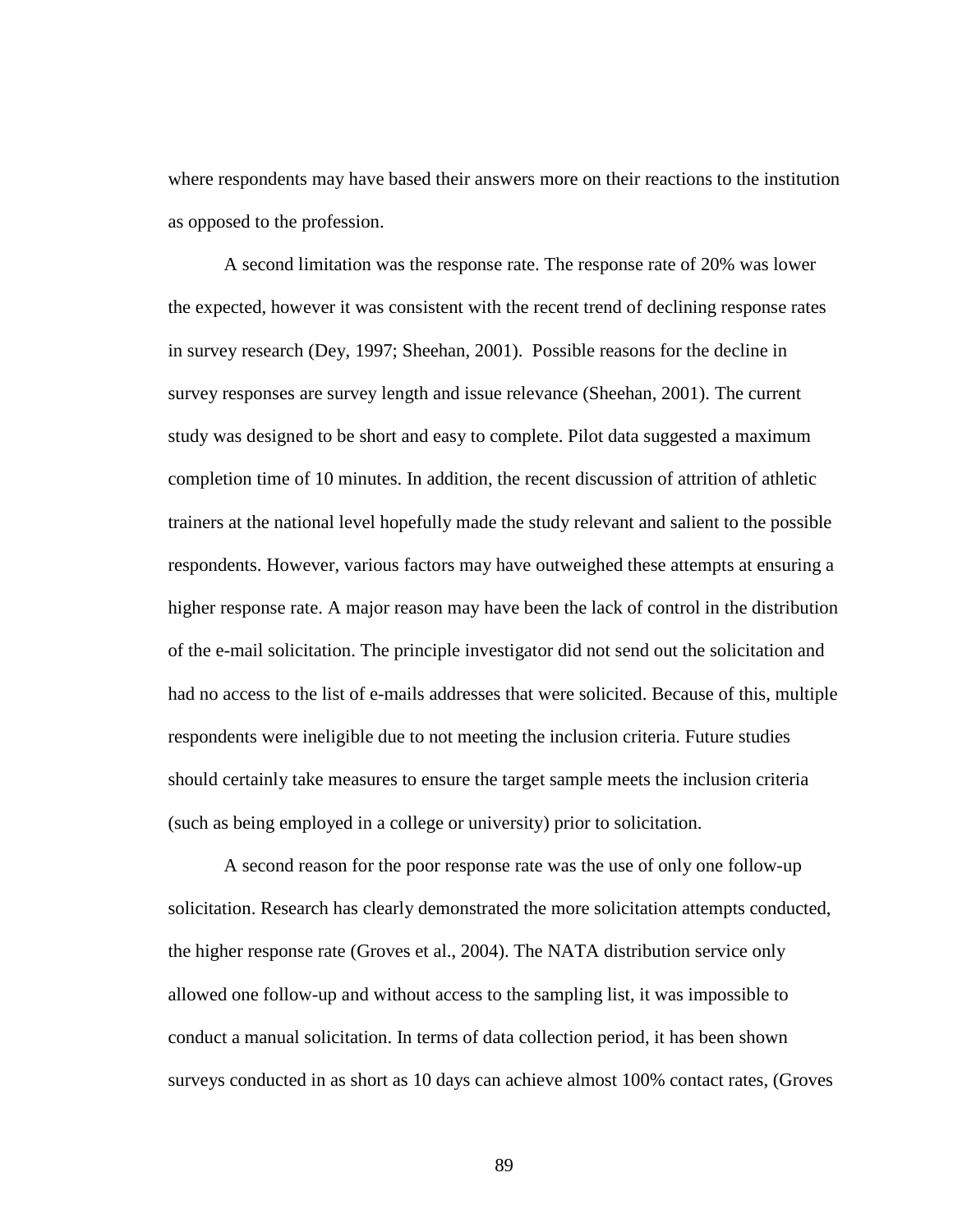et al., 2004) therefore the three week collection period seemed to be an adequate time frame

## **Suggestions for Future Research**

The current study was designed to determine how job satisfaction and intention to leave is affected by various demographics. Based on the results of this study no conclusive differences of job satisfaction or intention to leave can be made based on various athletic training demographics.

Future research examining job satisfaction should develop a consistent and comprehensive definition for various primary job titles. The current study was limited due to the large variety of job titles which led to filtering of some responses. Perhaps a more detailed or refined sample could provide more meaningful results on various job titles.

Secondly, we should continue to examine job satisfaction differences in the NCAA divisions. The results from the current study seem to suggest that as long as a work environment is stimulating and interesting, job satisfaction will not be affected. Further research should be conducted to determine what aspects of each NCAA division makes them interesting and stimulating for athletic trainers.

Finally, the job satisfaction subscale of *operating conditions* showed HATs as having significantly lower scores, however it consisted of only two items. A better defined construct with more items may be needed in future research to determine exactly how meaningful these results actually were.

Based on the results regarding intention to leave, the major question which still remains is the affect of age. The literature is inconsistent on intention to leave in regards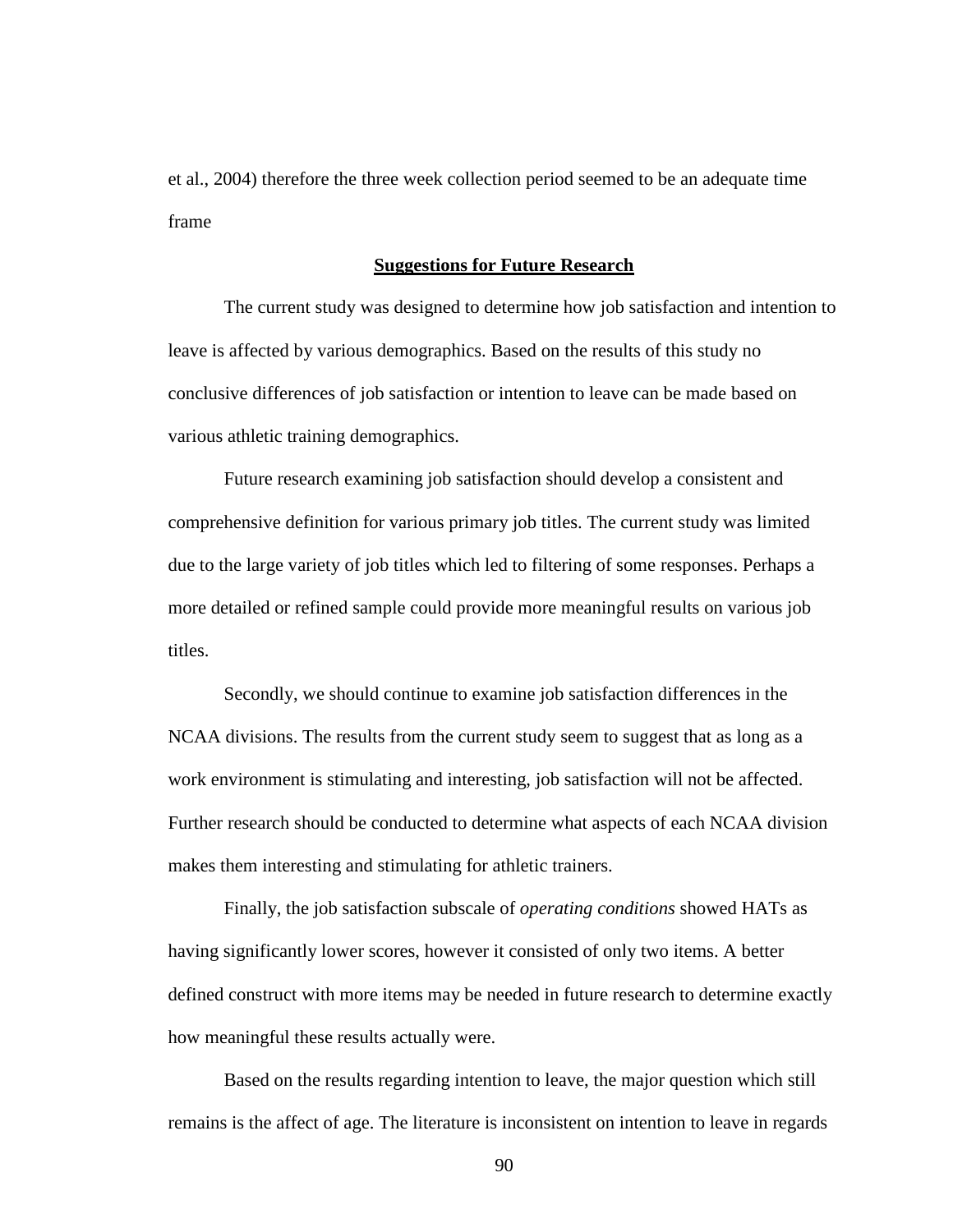to the younger professional. Whereas the younger professional is eager to leave if a profession is not fulfilling (Aiken et al., 2001), they are also resilient and willing to suffer some hardships before deciding to leave (Hellman, 1997). Future research needs to be directed at different age groups and populations to determine which groups have the highest intentions to leave and why. Studies should attempt to develop more in-depth analysis of intentions to leave through the use of interviews with individuals who have demonstrated high intentions to leave. Such data could provide great insight into what makes an athletic trainer wish to leave the profession. Such research may also help to illustrate the differences between occupational intention to leave and organizational intention to leave. Understanding how much an individual wishes to leave the profession versus their current employment setting may help to provide solutions for keeping athletic trainers within the profession.

 Finally, developing a survey which can be distributed to athletic trainers who have left the profession may help to validate the ITLS. The ITLS is an original instrument and is intended to project and individual's attitudes and feelings towards an outcome they have not accomplished. Surveying individuals who has taken the ITLS and have actually left the profession will help to validate if the items of the ITLS are measuring the same items which caused the individual to leave. This will provide even more data on what factors influence an athletic trainer's desire to leave the profession.

## **Conclusions**

 This study explored job satisfaction and intention to leave the profession of athletic training in clinically oriented ATs employed in various NCAA institutions. The findings of this study indicate NCAA division and job title do not affect the levels of job

91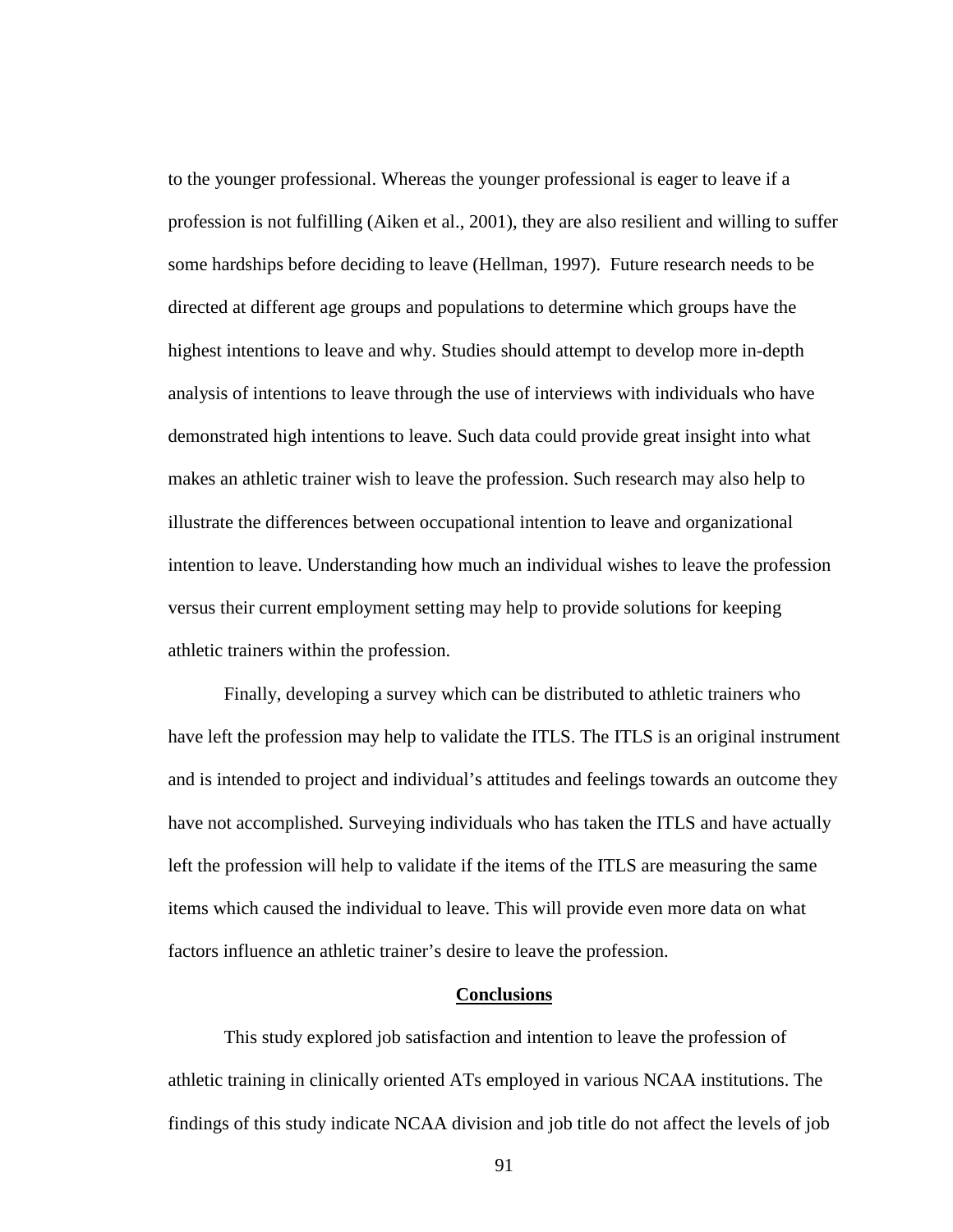satisfaction or intention to leave. Although NCAA Division I may be considered the highest level of athletic training in collegiate athletics, the data does not suggest these athletic trainers have any higher job satisfaction. In addition, graduate assistants do not seem to be suffering from lower job satisfaction than full-time athletic trainers such as head or assistants. On the contrary, the results suggest head athletic trainers are being overworked and having lower satisfaction in this area.

Athletic trainers seem to feel variables such as pay and rewards are the most important factors in their job satisfaction and in their intention to leave the profession. Eight subscales of job satisfaction all significantly influence their intention to leave and should all be considered when determining the likelihood of an individual staying in the profession. As retention and attrition of athletic trainers continues to become an issue at the national level, it will be important to understand the many variables and aspects which affect an athletic trainer's satisfaction with the profession.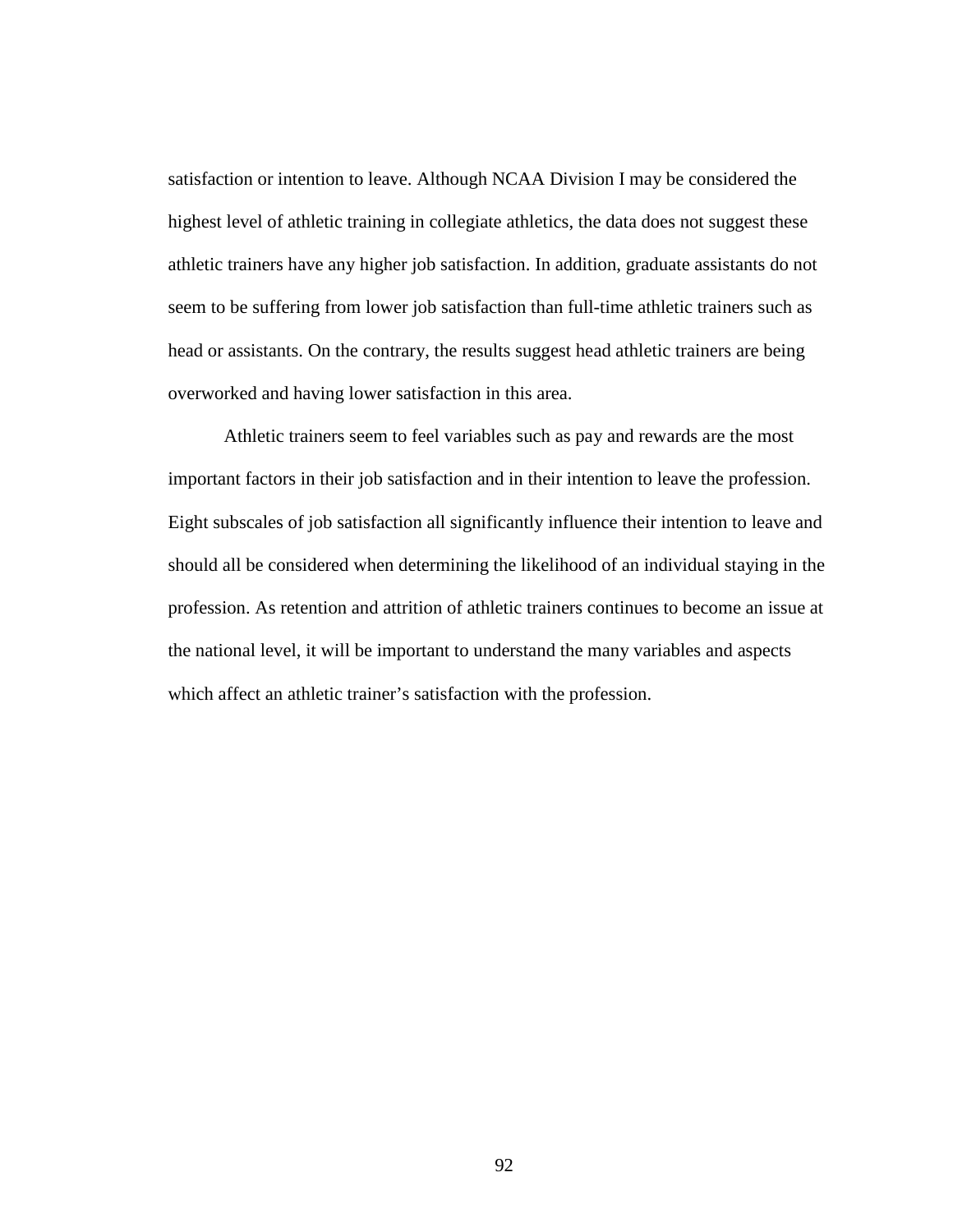## REFERENCES

- Aiken, L. H., Clarke, S. P., Sloane, D. M., Sochalski, J. A., Busse, R., Clarke, H., et al. (2001). Nurses' reports on hospital care in five countries. *Health Affairs, 20*(3), 43-53.
- ANA. (2005). President's FY 2006 budget cuts \$1 million from nurse workforce development programs. *The New Mexico Nurse, 50*(2), 12.
- ANA. (2006). Who we are: Frequently asked questions. Retrieved 10/10/2006, from <http://www.nursingworld.org/about/faq.htm#def>
- Bailey, D. M. (1990a). Reasons for attrition from occupational therapy. *The American Journal of Occupational Therapy, 44*(1), 23-29.
- Bailey, D. M. (1990b). Ways to retain or reactivate occupational therapists. *The American Journal of Occupational Therapy, 44*(1), 31-37.
- Barrett, J. J., Gillentine, A., Lamberth, J., & Daughtrey, C. L. (2002). Job satisfaction of NATABOC Certified Athletic Trainers ar Division One National COllegiate Athletic Association institutions in the Southeastern Conference. *International Sports Journal, 6*(2), 1-13.
- Bedeian, A. G., & Armenakis, A. (1981). A path-analytic study of the consequences of role conflict and ambiguity. *Academy of Management Journal, 24*, 417-424.
- Biers, L., & Murphy, J. F. (1970). A descriptive study of educational needs and career blockages. *American Journal of Occupational Therapy, 24*, 196-200.
- Blau, G. (2003). Testing for a four-dimensional structure of occupational commitment. *Journal of Occupational and Organizational Psychology, 76*(4), 469-488.
- Bluedorn, A. (1982). The theories of turnover: Causes, effects, and meaning. In S. Bacharach (Ed.), *Research in the sociology of organizations* (pp. 75-128). Greenwich, CT: JAI Press.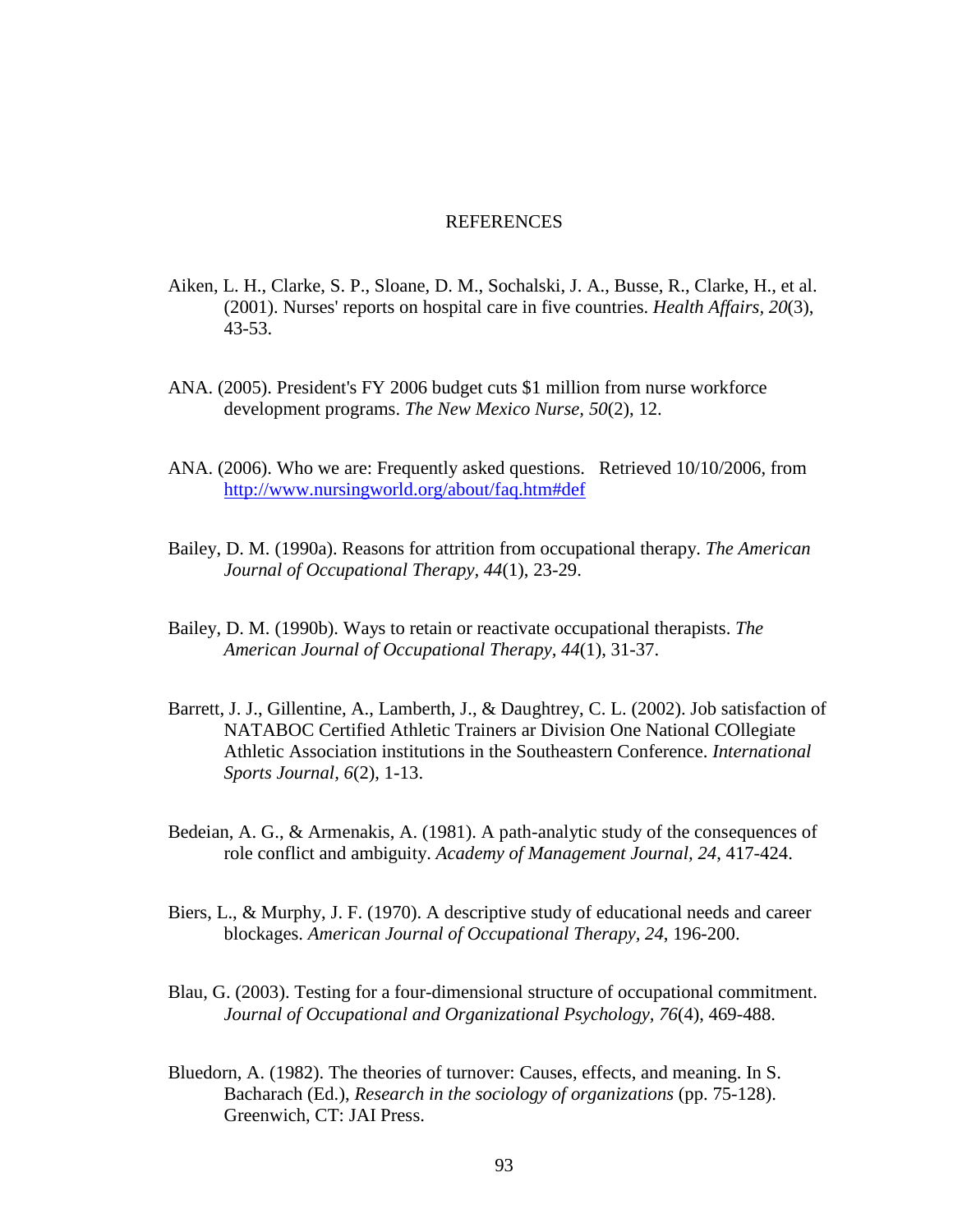- Burnett-Beaulieu, S. (1982). Occupational therapy profession dropouts: Escape from the grief process. *Occupational Therapy in Mental Health, 2*(2), 45-55.
- Campbell, D., Miller, M. H., & Robinson, W. W. (1985). The prevalence of burnout among athletic trainers. *Athletic Training, 20*(2), 110-113.
- Campion, M., & McClelland, C. (1991). Interdisciplinary examination of the costs and benefits of enlarhed jobs: A job design quasi-experiment. *Journal of Applied Psychology, 76*, 186-198.
- Capel, S. A. (1986). Psychologist and organizational factors related to burnout in athletic trainers. *Research Quarterly for Exercise and Sport, 57*(4), 321-328.
- Capel, S. A. (1990). Attrition of athletic trainers. *Athletic Training, 25*(1), 34-39.
- Carmeli, A., & Weisberg, J. (2006). Exploring turnover intentions among three professional groups of employees. *Human Resource Development Internaitonal, 9*(2), 191-206.
- Carr, J. C., Pearson, A. W., Vest, M. J., & Boyar, S. L. (2006). Prior occupational experience, anticipatory socialization, and employee retention. *Journal of Management, 32*(3), 343-359.
- Cavanagh, S. (1989). Nursing turnover: Literature review and methodological critque. *Journal of Advanced Nursing, 14*, 587-596.
- Cavanagh, S. (1992). Job satisfaction of nursing staff working in hospitals. *Journal of Advanced Nursing, 17*, 704-711.
- Chelladurai, P., & Ogasawara, E. (2003). Satisfaction and commitment of American and Japanese collegiate coaches. *Journal of Sports Management, 17*(1).
- Coomber, B., & Barriball, K. L. (2006). Impact of job satisfaction components on intent to leave and turnover for hospital based nurses: A review of the research literature, *International Journal of Nursing Studies*.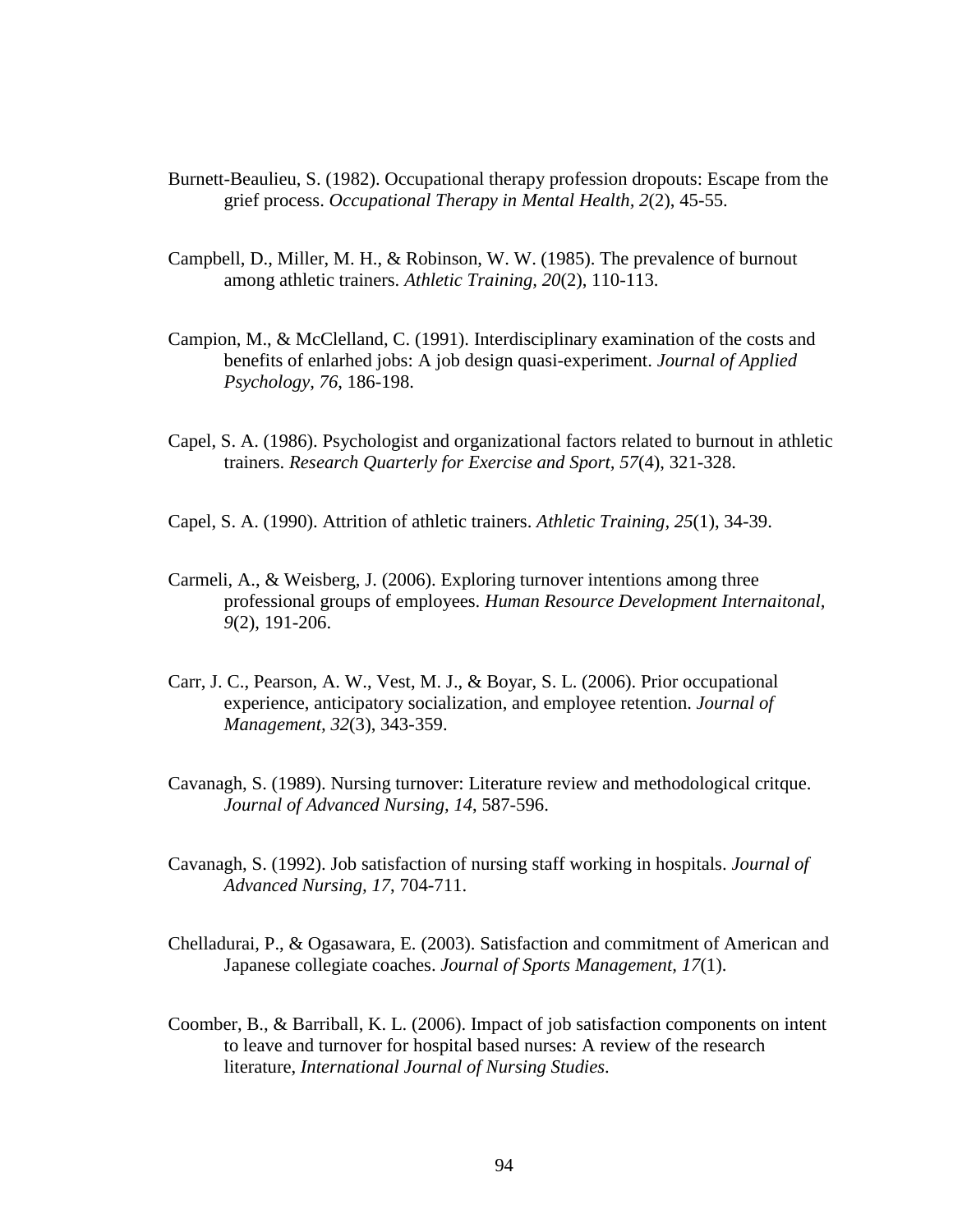- Cooper, C. L., & Cartwright, S. (1994). Healthy mind; health organization: A proactive approach to occupational stress. *Human Relations, 47*, 455-471.
- Cowin, L., & Hengstberger-SIms, C. (2006). New graduate nurse self-concept and retention: A longitudinal study. *International Journal of Nursing Studies, 43*, 59- 70.
- Cranny, C., Smith, P., & Stone, E. (1992). *Job satisfaction: How people feel about their jobs and how it affects their performance*. New York: Lexington.
- Dey, E. (1997). Working with low survey reponse rates: The efficacy of weighting adjustments. *Research in Higher Education, 38*(2), 215-227.
- Dolan, M. G. (1998). Managing stress and burnout in athletic therapy. *Athletic Therapy Today, 3*(3), 23.
- Dunteman, G. H. (1989). *Principal Components Analysis*. Thousand Oaks, CA: Sage
- Fishbein, M., & Ajzen, I. (1975). *Belief, attitude, intention and behaviour: An introduction to theory and research.* Reading, MA: Addison-Wesley.
- Fochsen, G., Sjögren, K., Josephson, M., & Lagerström, M. (2005). Factors contributing to the decision to leave nursing care: A study among Swedish nursing personnel. *Journal of Nursing Management, 13*, 338-344.
- Frayne, T. (1992). The ultimate goal: The almighty buck. *Maclean's, 105*(6), 65.
- Gardulf, A., Söderström, I.-L., Orton, M.-L., Eriksson, L. E., Arnetz, B., & Nordström, G. (2005). Why do nurses at a university hospital want to quit their jobs? *Journal of Nursing Management, 13*, 329-337.
- Gauci-Borda, R., & Norman, L. (1997). Factors influencing turnover and absence of nurses: A research review. *International Journal of Nursing Studies, 34*(6), 385- 394.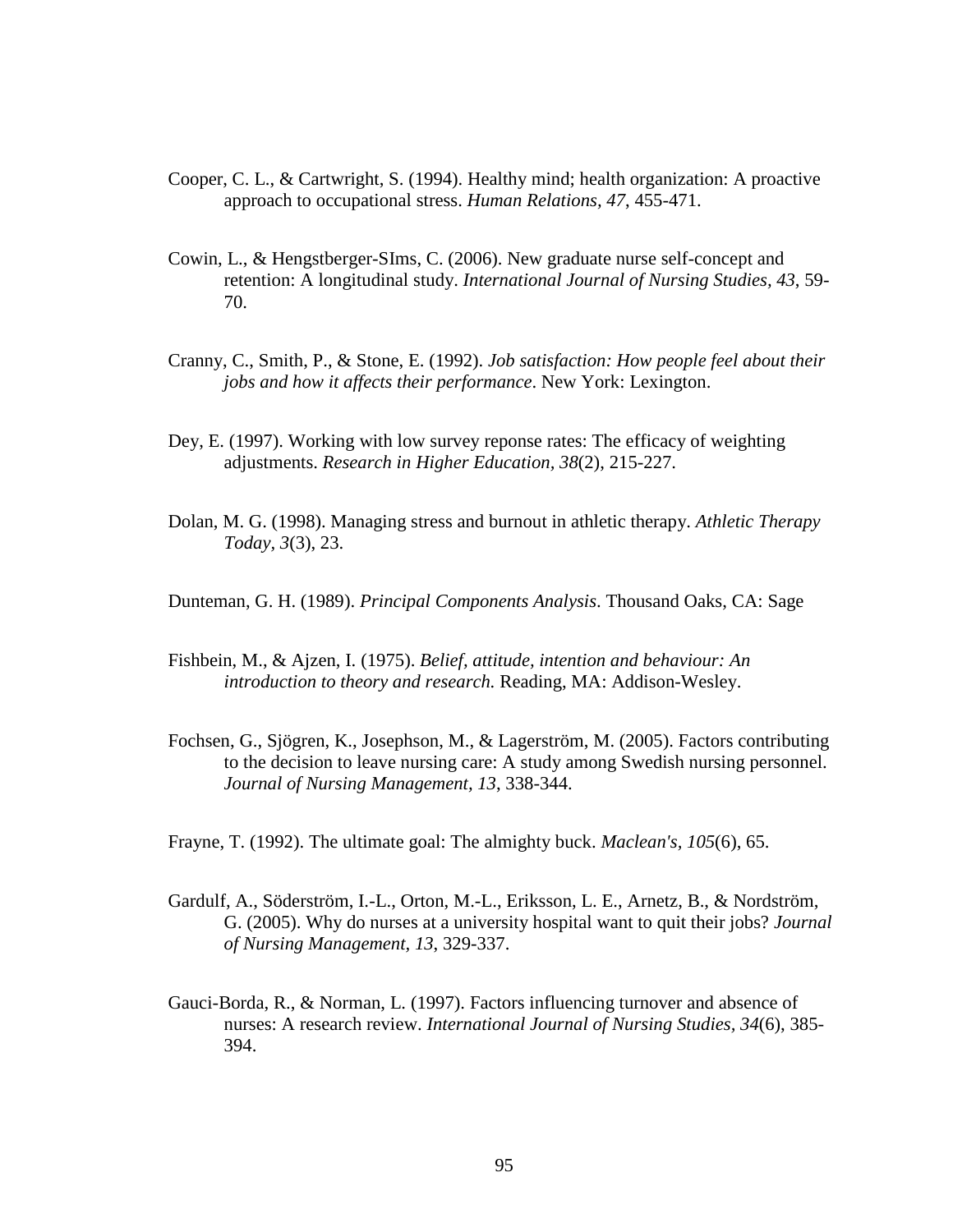- Gay, L., & Airasian, P. (2000). *Educational research: Competencies for analysis and application* (6th ed.). Upper Saddle River, NJ: Merrill.
- Gieck, J. (1984). Stress management and the athletic trainer. *Athletic Training, 19*(2), 115-119.
- Gieck, J., Brown, R. S., & Shank, R. H. (1982). The burnout syndrome among athletic trainers. *Athletic Training, 17*(1), 36-40.
- Gieck, J., Lephart, S., & Saliba, E. (1986). NATA certification: A 5 & 10 year follow-up. *Athletic Training, 21*(2), 120-121, 163.
- Goldstein, M. (2001). Physical therapist salaries show improvement. *PT Magazine, December,* 32-33.
- Groves, R. M., Jr., F. J. F., Couper, M. P., Lepkowski, J. M., Singer, E., & Tourangean, R. (2004). *Survey methodology*. Hoboken, NJ: John Wiley & Sons, Inc. .
- Hackman, J., & Oldham, G. (1976). Motivation through the design of work: Test of a theory. *Organizational Behavior and Human Performance, 16*, 250-279.
- Hardy, M., & Hardy, W. (1988). Role stress and role strain. In M. E. Hardy & M. E. Conway (Eds.), *Role theory: Perspectives for health professionals* (2nd ed.). Norwalk, CT: Appleton & Lange.
- Harkson, D. G., Unterreiner, A. S., & Shepard, K. F. (1982). Factors related to job turnover in physical therapy. *Physical Therapy, 62*(10), 1465-1470.
- Hasselhorn, H.-M., Tackenberg, P., M□ller, B. H., & Group, N.S. (2005). *Intent to leave nursing in the European nursing profession*. from [http://www.next.uni](http://www.next.uni-wuppertal.de/)[wuppertal.de/.](http://www.next.uni-wuppertal.de/)
- Hellman, C. (1997). Job satisfaction and intent to leave. *Journal of Social Psychology, 137*, 677-689.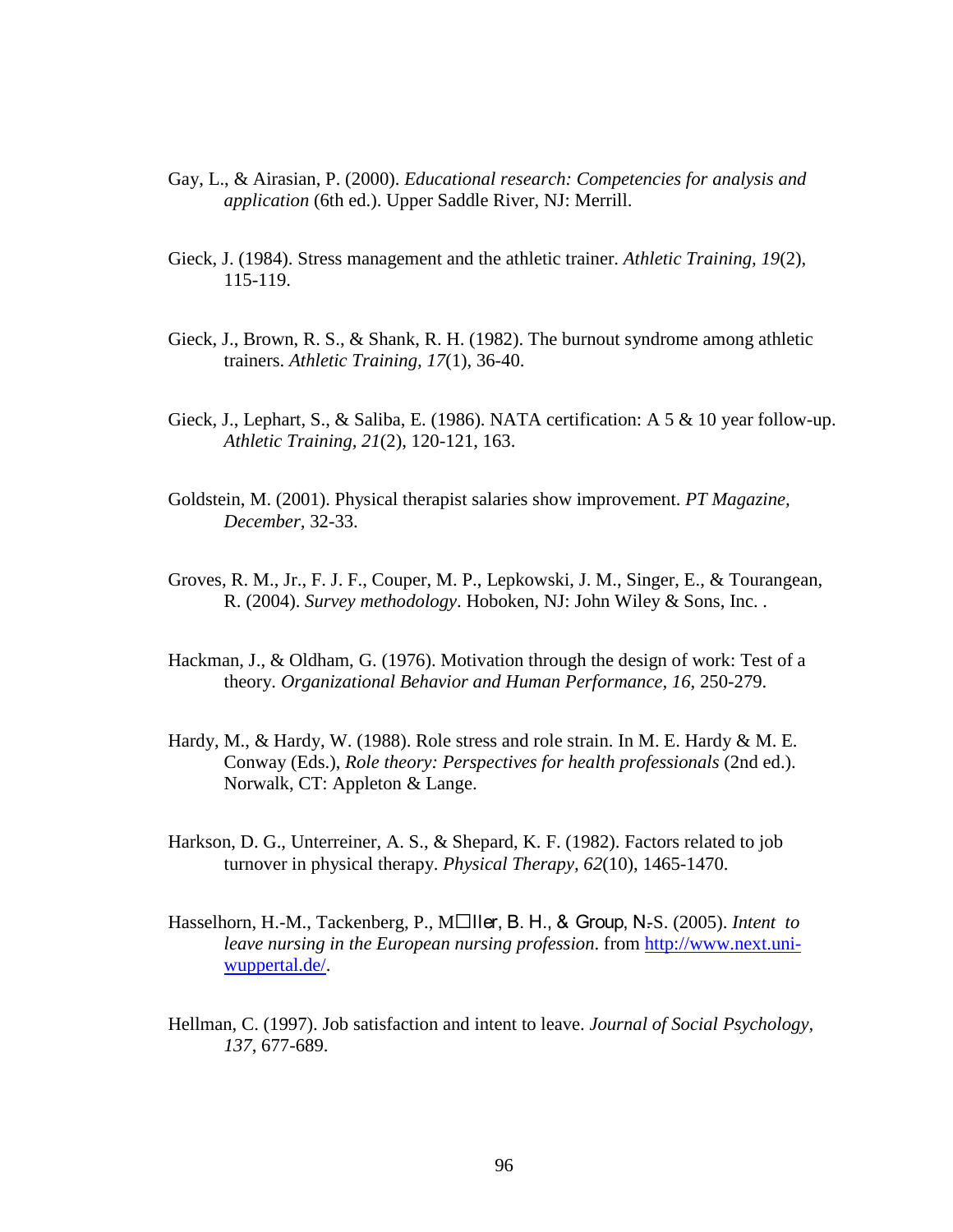- Hendrix, A. E., Acevedo, E. O., & Herbert, E. (2000). An examination of stress and burnout in Certified Athletic Trainers at Division 1-A universities. *Journal of Athletic Training, 35*(2), 139-144.
- Herrera, R., & Lim, J. Y. (2003). Job satisfaction among athletic trainers in NCAA division 1aa institutions [Electronic Version]. *Sport Journal*, 6. Retrieved 2/17/07 from [http://www.thesportjournal.org/2003Journal/Vol6-No1/satisfaction.asp.](http://www.thesportjournal.org/2003Journal/Vol6-No1/satisfaction.asp)
- Herrick, J., Takagi, C. Y., Coleman, R., & Morgan, L. J. (1983). Social workers who left the profession: An exploratory study. *Journal of Sociology and Social Welfare, 10*, 78-94.
- Hill, D. (2002). The ABCs of OT. *Athletic Management, Feb/Mar*, 45-51.
- Hiller, D. V., & Philliber, W. W. (1980). Necessity, compatibility and status attainment as factors in the labor-force participation of married women. *Journal of Marriage and the Family, 42*(2), 347-354.
- Huey, F. L., & Hartley, S. (1988). What keeps nurses in nursing? 3,500 nurses tell their stories. *American Journal of Nursing, 88*, 181-188.
- Irvine, D. M., & Evans, M. G. (1995). Job satisfaction and turnover among nurses: Integrating research findings across studies. *Nursing Research, 44*(4), 246-253.
- Janis, I. (1972). *Victims of group think*. Boston: Houghton Mifflin.
- Jordan, J., Mullane, S., & Gillentine, A. (2004). *Job satisfaction in sport organizations: An examination of NCAA division I and III basketball coaches.* Paper presented at the 2004 AAHPERD National Convention and Exposition New Orleans, LA.
- Kaplowitz, M., Hadlock, T., & Levine, R. (2004). A comparison of web and mail survey response rates. *Public Opinion Quarterly, 68*(1), 94-101.
- Kemery, E., & Mossholder, K. (1987). Role stress, physical symptomatology, and turnover intentions: A casual analysis of three alternative specificattions. *JOurnal of Occupational Behaviour, 8*, 11-23.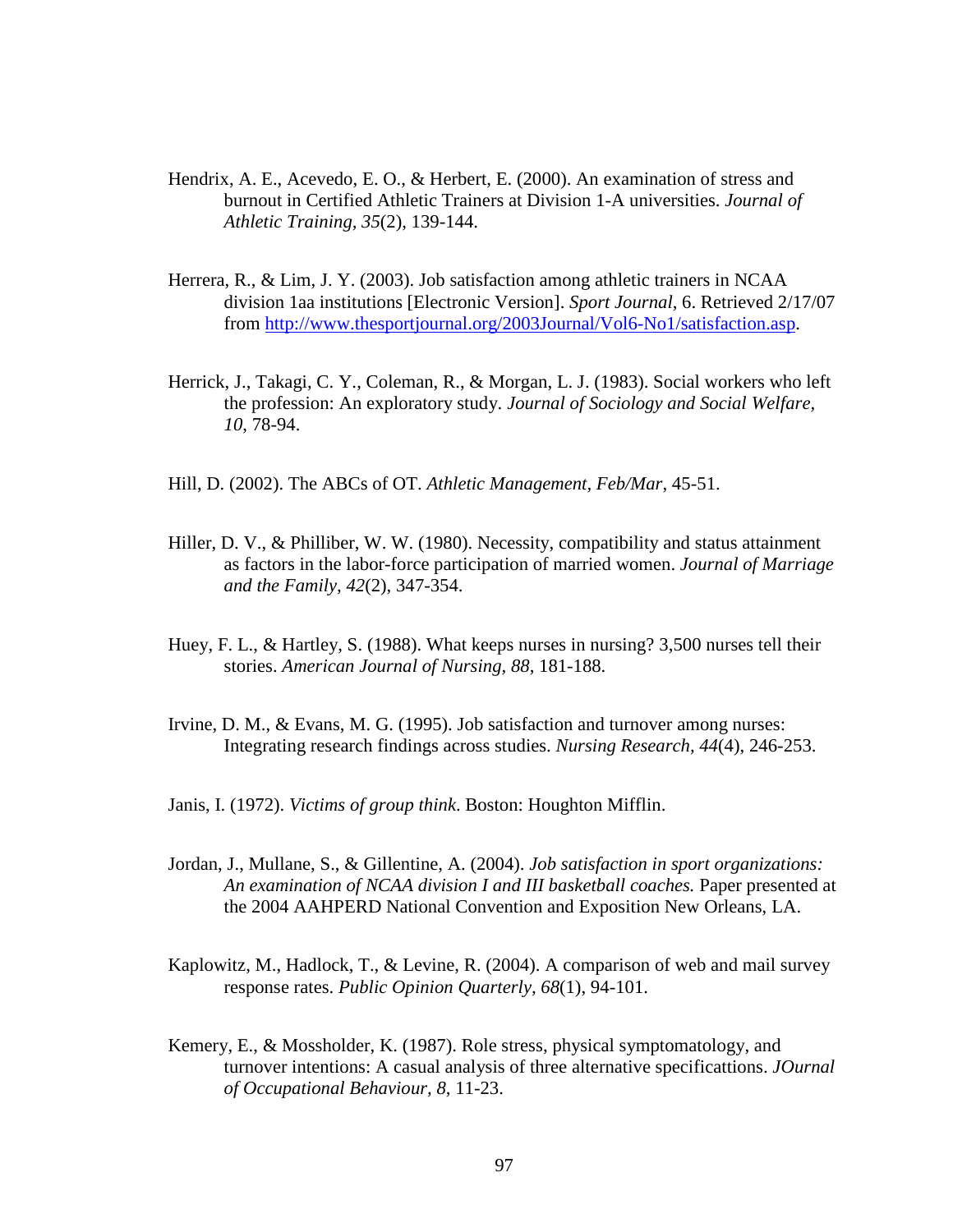- Klenke-Hamel, K. E., & Mathieu, J. E. (1990). Role strains, tension, and job satisfaction influences on employess' propensity to leave: A multi-sample replication and extension. *Human Relations, 43*(8), 791-807.
- Laff, M. (2007). The myth of multitasking. *T & D, 61*(3), 20.
- Lambert, V. A. (2001). Literature review of role stress/strain on nurses: An international perspective. *Nursing and Health Sciences, 3*, 161-172.
- Lee, K., Carswell, J., & Allen, N. (2000). A meta-analytic review of occupational commitment: Relations with person- and work-related variables. *Journal of Applied Psychology, 85*(5), 799-811.
- Lev-Ram, M. (2006). How to make your workspace *work* better. *Business 2.0, 7*(10), 58- 60.
- Lewis, S., & Cooper, C. L. (1987). Stress in two-earner couples and stage in the lifecycle. *Journal of Occupational Psychology, 60*, 289-303.
- Lockard, C. B. (2005). Athletic trainers: Providing healthcare for athletes of all kinds. *Occupational Outlook Quarterly*(Spring), 38-41.
- Lussier, K. G. (2006). Taming burnout's flame. *Nursing Management*, 14.
- Martin, K. (2005). Anticipating the future. *2004-05 NCAA Division II Membership Report*.
- Mayhew. (2005). Ergonomics inthe workspace: Aligning workstations, workers, and work. *Canadian Manager, 30*(3), 16-17.
- Mazerolle, S. M., & Bruening, J. E. (2006). Sources of work-family conflict among Certified Athletic Trainers, part 1. *Athletic Therapy Today, 11*(5), 33-35.
- Mazerolle, S. M., Bruening, J. E., Casa, D. J., Burton, L., & Heest, J. V. (2006). *The impact of work-family conflict on job satisfaction and life satisfaction in Division*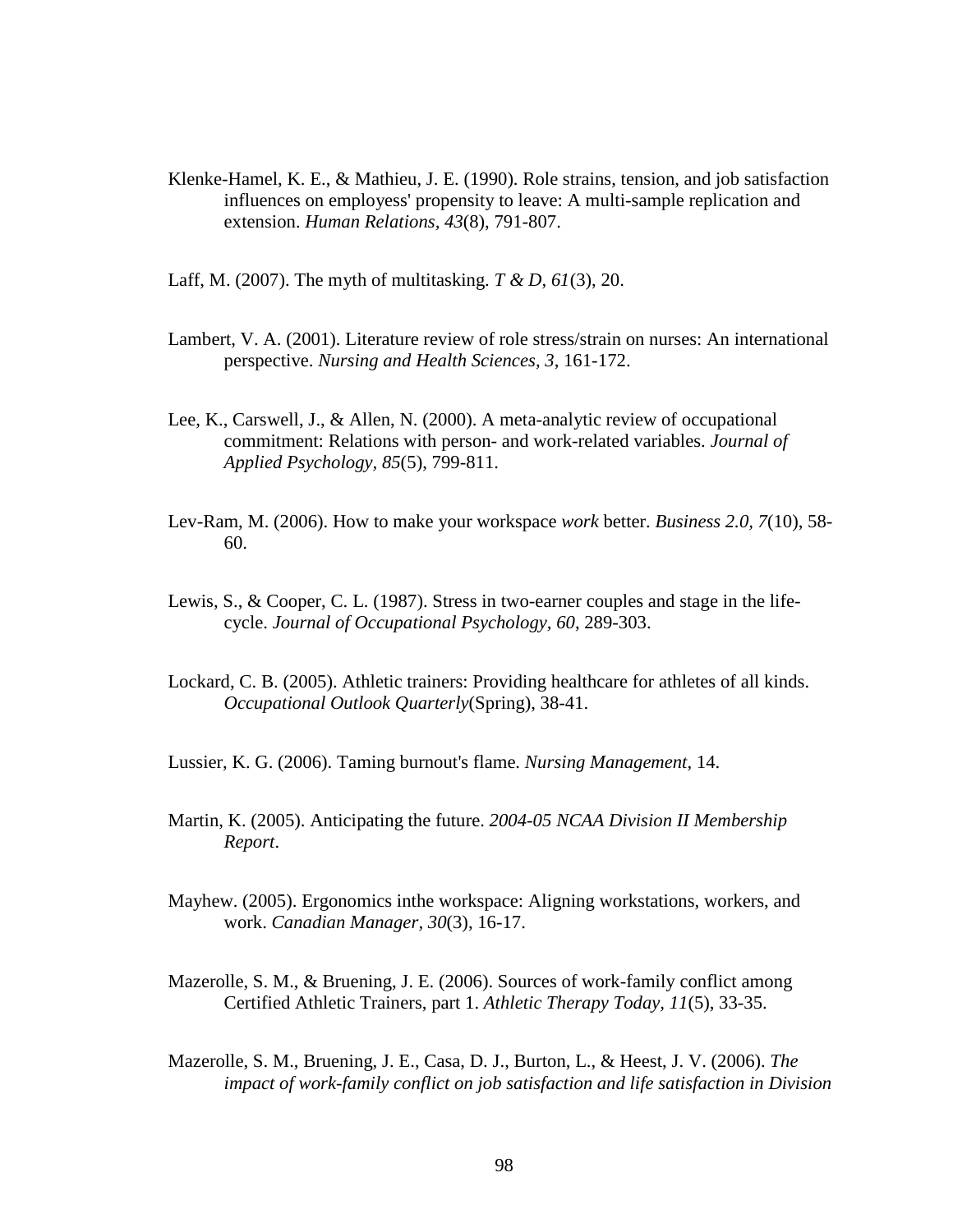*1-A athletic trainers.* Paper presented at the NATA Annual Meeting and Clinical Symposia, Atlanta, GA.

- McChesney, J. C., & Peterson, M. (2005). There is no off-season anymore. *Athletic Therapy Today, 10*(6), 6-10.
- McKeena, E. (2000). *Business psychology and organizational behavior: A student's handbook* (3rd ed.). Philadelphia: Psychology Press.
- McLaine, A. J. (2005). An overview of burnout in athletic trainers. *Athletic Therapy Today, 10*(6), 11-13.
- Mensch, J., & Wham, G. (2005). It's a quality-of-life issue. *Athletic Therapy Today, 10*(1), 34-35.
- Meyer, J. P., & Allen, N. J. (1991). A three-component conceptualization of organization commitment. *Human Resource Management Review, 1*(1), 61-89.
- Meyer, J. P., Allen, N. J., & Smith, C. (1993). Commitment to the organization and occupation: Extension and test of a three-component conceptualization. *Journal of Applied Psychology, 76*(4), 538-551.
- Michaels, C., & Spector, P. (1982). Causes of employee turnover: A test of the Mobley, Griffeth, Hand, and Meglino model. *Journal of Applied Psychology, 67*(1), 53-59.
- Mobley, W. H., Horner, S. O., & Hollingsworth, A. T. (1978). An evaluation of precursors of hospital employee turnover. *Journal of Applied Psychology, 63*(4), 408-414.
- Moss, C. (1994). 1992 entry-level athletic trainer salaries. *Journal of Athletic Training, 29*(3), 205-207.
- Moss, C. (1996). 1994 entry-level athletic training salaries. *Journal of Athletic Training, 31*(1), 25-28.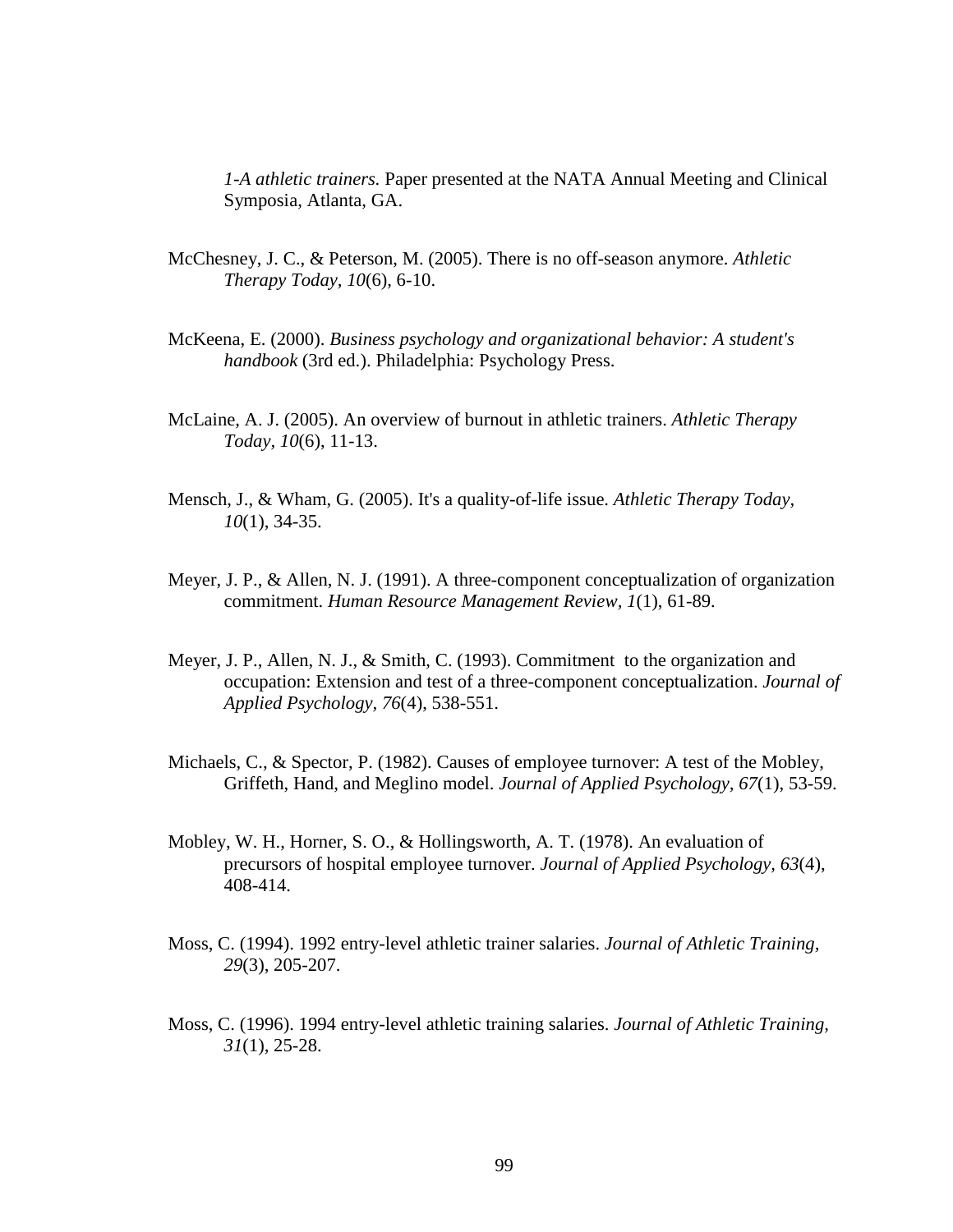- Nahm, H. (1940). Job satisfaction in nursing. *American Journal of Nursing, 40*, 1389- 1392.
- NATA. (2005, July). New salary survey shows increased pay in most settings. *NATA News,* 22-23.
- NATA. (2006). Membership statistics. Retrieved 10/10/06, from <http://www.nata.org/membership/stats.htm>
- NATA. (2008). 2008 NATA certified membership by setting and district. Retrieved 4/25/08, from [http://www.nata.org/members1/documents/membstats/2008\\_02.htm](http://www.nata.org/members1/documents/membstats/2008_02.htm)
- NATA Board of Directors. (2007). Summary of Minutes. Retrieved 10/31/07, 2007, from [http://www.nata.org/members1/documents/BOD\\_minutes/0607.pdf](http://www.nata.org/members1/documents/BOD_minutes/0607.pdf)
- NCAA. (2007). Membership. Retrieved 8/1/07, from http://www.ncaa.org/wps/portal/!ut/p/kcxml/04\_Sj9SPykssy0xPLMnMz0vM0Y [QjzKLN4j3CQXJgFjGpvqRqCKOcAFfj\\_zcVH1v\\_QD9gtzQiHJHRUUAc0tpTA!](http://www.ncaa.org/wps/portal/!ut/p/kcxml/04_Sj9SPykssy0xPLMnMz0vM0Y_QjzKLN4j3CQXJgFjGpvqRqCKOcAFfj_zcVH1v_QD9gtzQiHJHRUUAc0tpTA!!/delta/base64xml/L3dJdyEvUUd3QndNQSEvNElVRS82XzBfTFU!?CONTENT_URL=http://www2.ncaa.org/portal/about_ncaa/membership/) [!/delta/base64xml/L3dJdyEvUUd3QndNQSEvNElVRS82XzBfTFU!?CONTENT](http://www.ncaa.org/wps/portal/!ut/p/kcxml/04_Sj9SPykssy0xPLMnMz0vM0Y_QjzKLN4j3CQXJgFjGpvqRqCKOcAFfj_zcVH1v_QD9gtzQiHJHRUUAc0tpTA!!/delta/base64xml/L3dJdyEvUUd3QndNQSEvNElVRS82XzBfTFU!?CONTENT_URL=http://www2.ncaa.org/portal/about_ncaa/membership/) URL=http://www2.ncaa.org/portal/about\_ncaa/membership/
- Nogueras, D. J. (2006). Occupational commitment, education, and experience as a predictor of intent to leave the nursing profession. *Nursing Economics, 24*(2), 86- 93.
- Nunnally, J. (1978). *Psychometric Theory*. New York: McGraw-Hill.
- Pastore, D. (1993). Job satisfaction and female college coaches. *Physical Educator, 50*(4), 216-221.
- Pearl, M. J. (1990). Factors physical therapists use to make career decisions. *v70*(n2), p105(103).
- Perez, P., Cleary, M., & Hibbler, D. (2002). *Women in athletic training: Striving for equity.* Paper presented at the Florida International University College of Education Annual Research Conference Proceedings, Miami, FL.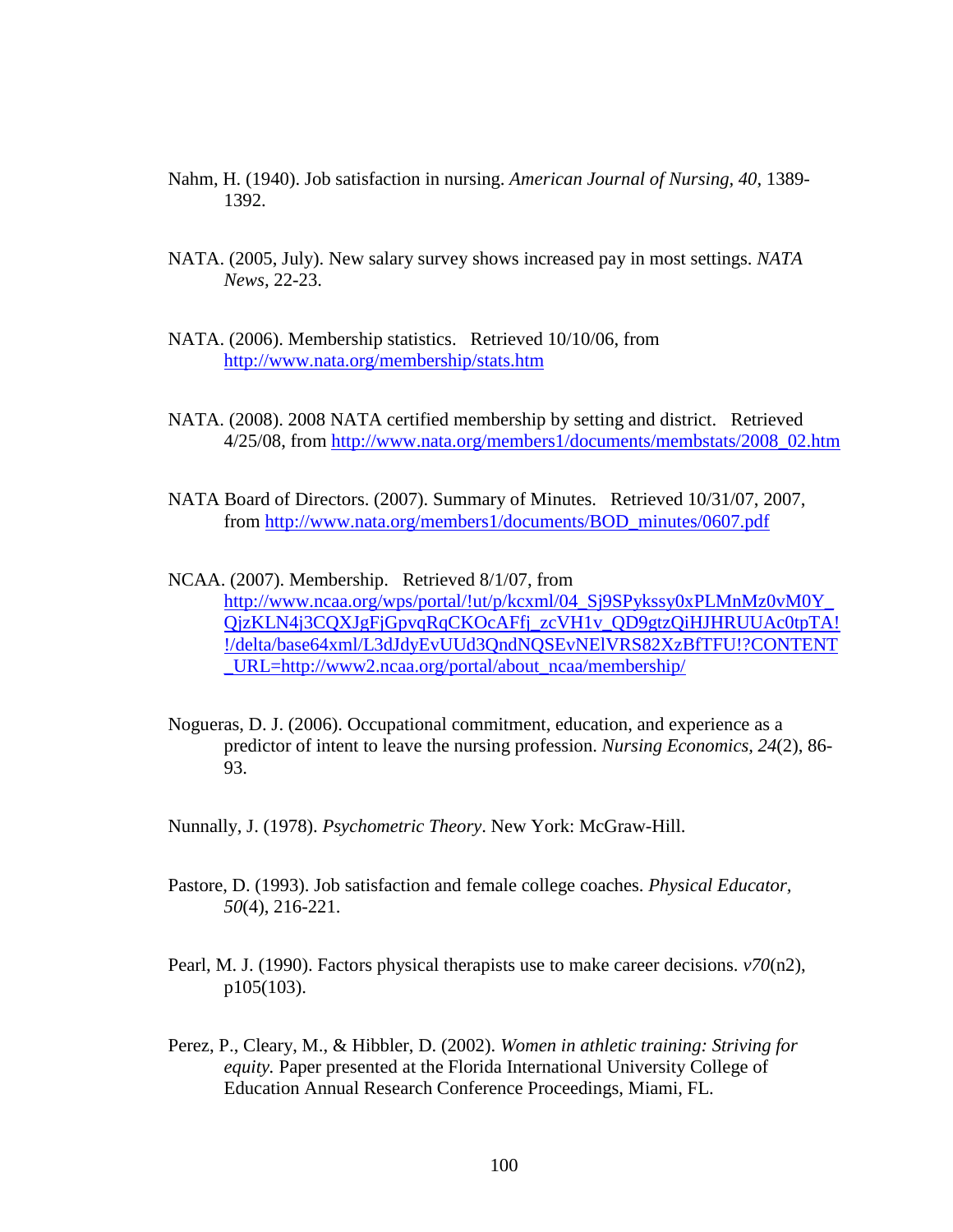- Perez, P. S., Hibbler, D. K., Cleary, M. A., & Eberman, L. E. (2006). Gender equity in athletic training. *Athletic Therapy Today, 11*(2), 66-69.
- Peters, L., O'Connor, E., & Rudolf, C. (1980). Situational constraints and work outcomes: The influences of a frequently overlooked construct. *Academy of Management Review, 5*, 391-397.
- Pfeffer, J. (1976). Beyond management and the worker: The institutional function of management. *Academy of Management Review, 1*(2), 36-46.
- Pitney, W. (2002). The professional socialization of Certified Athletic Trainers in high school settings: A grounded theory investigation. *Journal of Athletic Training, 37*(3), 286-292.
- Pitney, W. (2006). Organizational influences and quality-of-life issues during the professional socialization of Certified Athletic Trainers working in the National Collegiate Athletic Association division I setting. *Journal of Athletic Training, 41*(2), 189-195.
- Pitney, W., Ilsley, P., & Rintala, J. (2002a). The professional socialization of Certified Athletic Trainers in the National Collegiate Athletic Association Division I context. *Journal of Athletic Training, 37*(1), 63-70.
- Pitney, W., Ilsley, P., & Rintala, J. (2002b). The professional socialization of Certified Athletic Trainers in the National Collegiate Athletic Association Division I context. *Journal of Athletic Training, 37*(1), 63-70.
- Reed, S., & Giacobbi, P. (2004). The stress and coping responses of certified graduate athletic training students. *Journal of Athletic Training, 39*(2), 193-200.
- Rice, R., Frone, M., & McFarlin, D. (1992). Work-nonwork conflict and the perceived quality of life. *Journal of Organizational Behavior, 13*, 155-168.
- Rice, R., Philips, S., & McFarlin, D. (1990). Multiple discrepancies and pay satisfaction. *Journal of Applied Psychology, 75*, 386-393.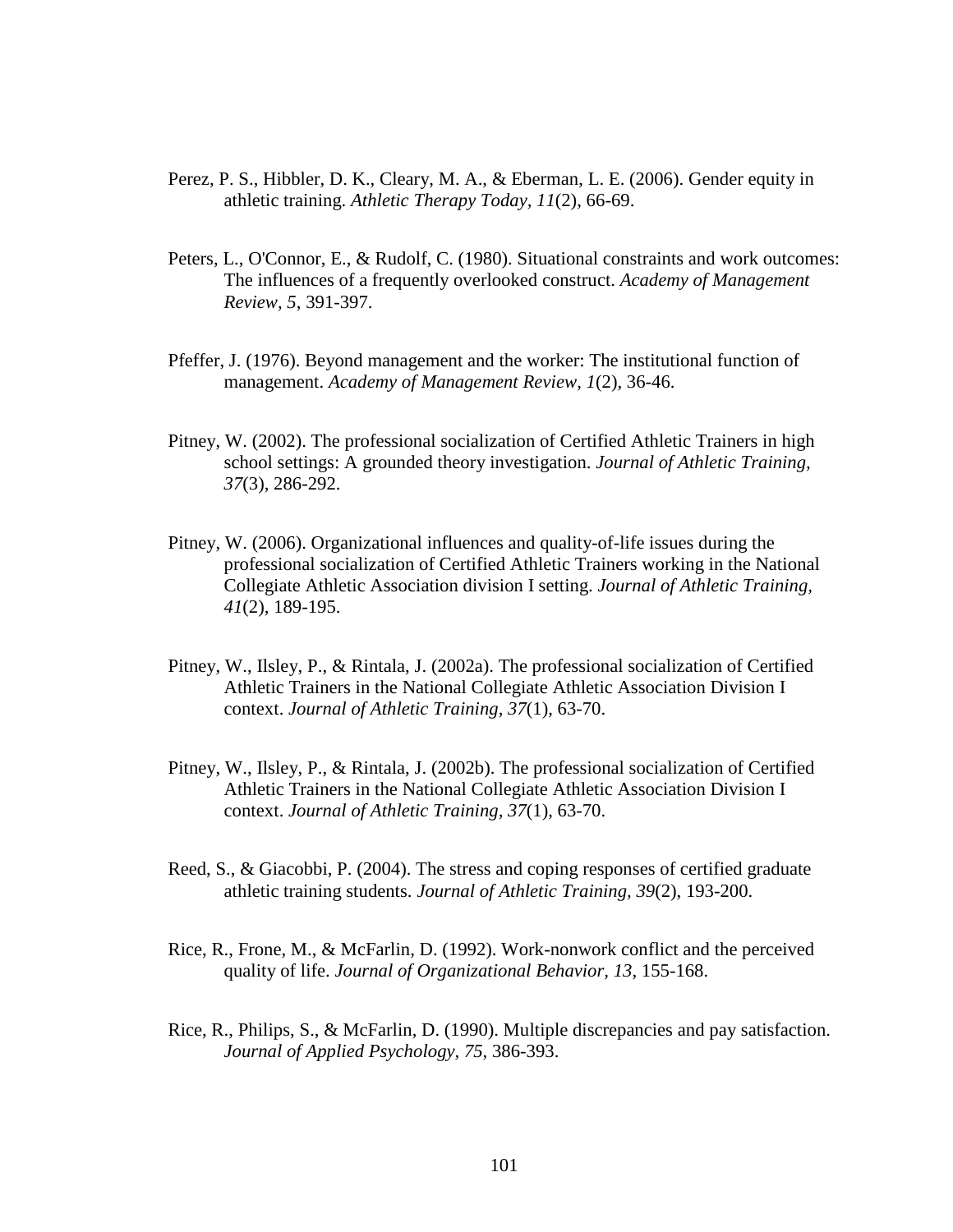- Ries, E. (2004). Mirror images: how PTs view their profession. *PT: Magazine of Physical Therapy, 12*(1), 38-44.
- Robinson, G. E. (2003). Stresses on women physicians: Consequences and coping techniques. *Depression and Anxiety, 17*, 180-189.
- Rozier, C. K., Raymond, M. J., Goldstein, M. S., & Hamilton, B. L. (1998). Gender and physical therapy career success factors. *Physical Therapy, 78*(7), 690-704.
- Sabiston, K. B., & Summers, S. (2004). Life balancing opportunities: Pregnancy levae and flexible schedules. *NATA News*(July), 32-34.
- Salvatori, P., Williams, R., Polatajko, H., & MacKinnon, J. (1992). The manpower shortage in occupational therapy: Implications for Ontario. *Canadian Journal of Occupational Therapy, 59*(1), 40-51.
- Shanahan, M. M. (1993). A comparative analysis of recruitment and retention of health care professionals. *Heatlh Care Management Review, 18*(3), 41-51.

Sheehan, K. (2001). Email survey response rate: A review. *JCMC, 6*(2).

- Smith-Ribner, D. (2003). State System of Higher Education v Pennsylvania Labor Relations Board (Vol. 408 CD 2002): Commonwealth Court of Pennsylvania.
- Spector, P. (1985). Measurement of human service staff satisfaction: Development of the Job Satisfaction Survey. *American Journal of Community Psychology, 13*(6), 693- 713.
- Spector, P. (1997). *Job satisfaction: Application, assessment, causes, and consequences*. Thousand Oaks, CA: Sage.
- Staurowsky, E., & Scriber, K. (1998). An analysis of selected factors that affect the work lives of athletic trainers employed in accredited educational programs. *Journal of Athletic Training, 33*(3), 244-248.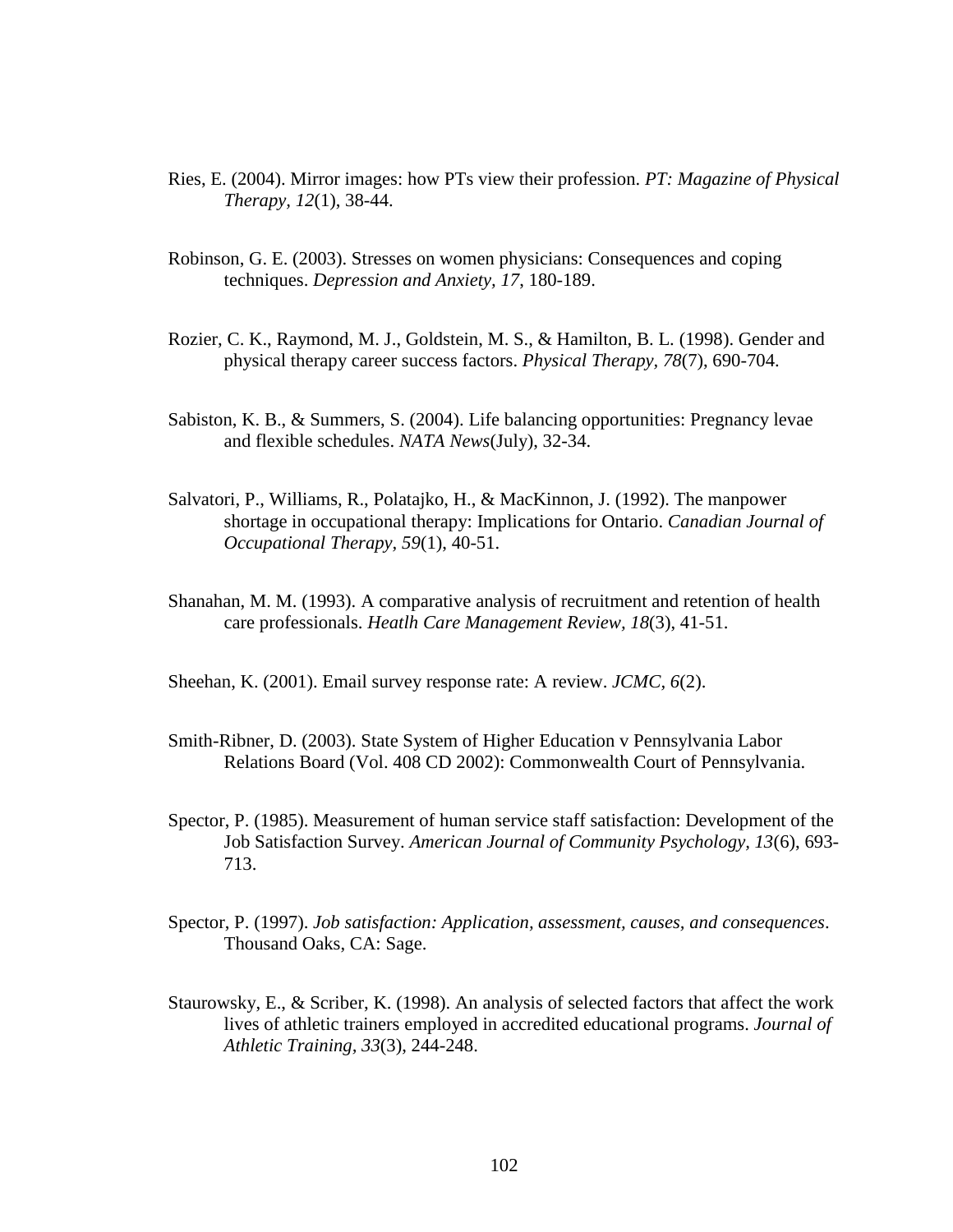- Staw, B. (1980). The consequences of turnover. *JOurnal of Occupational Behaviour, 1*, 253-273.
- Steel, R. P., & Ovalle, N. K. (1984). A review and meta-analysis of research on the relationship between behaviroal intentions and employee turnover. *Journal of Applied Psychology, 69*(4), 673-686.
- Stilger, V., Etzel, E., & Lantz, C. (2001). Life-stress sources and symptoms of collegiate student athletic trainers over the course of an academic year. *Journal of Athletic Training, 36*(4), 401-407.
- Tovey, E., & Adams, A. (1999). The changing nature of nurses' job satisfaciton: An exploration of sources of satisfaction in the 1990s. *Journal of Advanced Nursing, 30*(1), 150-158.
- USDOL. (2006). Athletic Trainers. Retrieved 11/1/06, from <http://www.bls.gov/oco/pdf/ocos294.pdf>
- Wall, T., & Martin, R. (1987). Job and work design. In C. L. Cooper & I. T. Robertson (Eds.), *International review of industrial and organizational psychology* (pp. 61- 92). Chichester, UK: Wiley.
- War, P., & Payne, R. (1983). Affective outcomes of paid employment in a random sample of British workers. *JOurnal of Occupational Behaviour, 4*, 91-104.
- WATC. (1996a). Men in athletic training survey. Retrieved 2/18/07, from [http://www.nata.org/members1/committees/watc/watc\\_membersurvey/watc\\_mem](http://www.nata.org/members1/committees/watc/watc_membersurvey/watc_membersurvey/surveymen.htm) [bersurvey/surveymen.htm](http://www.nata.org/members1/committees/watc/watc_membersurvey/watc_membersurvey/surveymen.htm)
- WATC. (1996b). Women in athletic training survey. Retrieved 2/18/07, from [http://www.nata.org/members1/committees/watc/watc\\_membersurvey/watc\\_mem](http://www.nata.org/members1/committees/watc/watc_membersurvey/watc_membersurvey/surveywomen.htm) [bersurvey/surveywomen.htm](http://www.nata.org/members1/committees/watc/watc_membersurvey/watc_membersurvey/surveywomen.htm)
- Webb, T. L., & Sheeran, P. (2006). Does changing behavioral intentions engender behavior change? A meta-analysis of the experimental evidence. *Psychological Bulletiin, 132*(2), 249-268.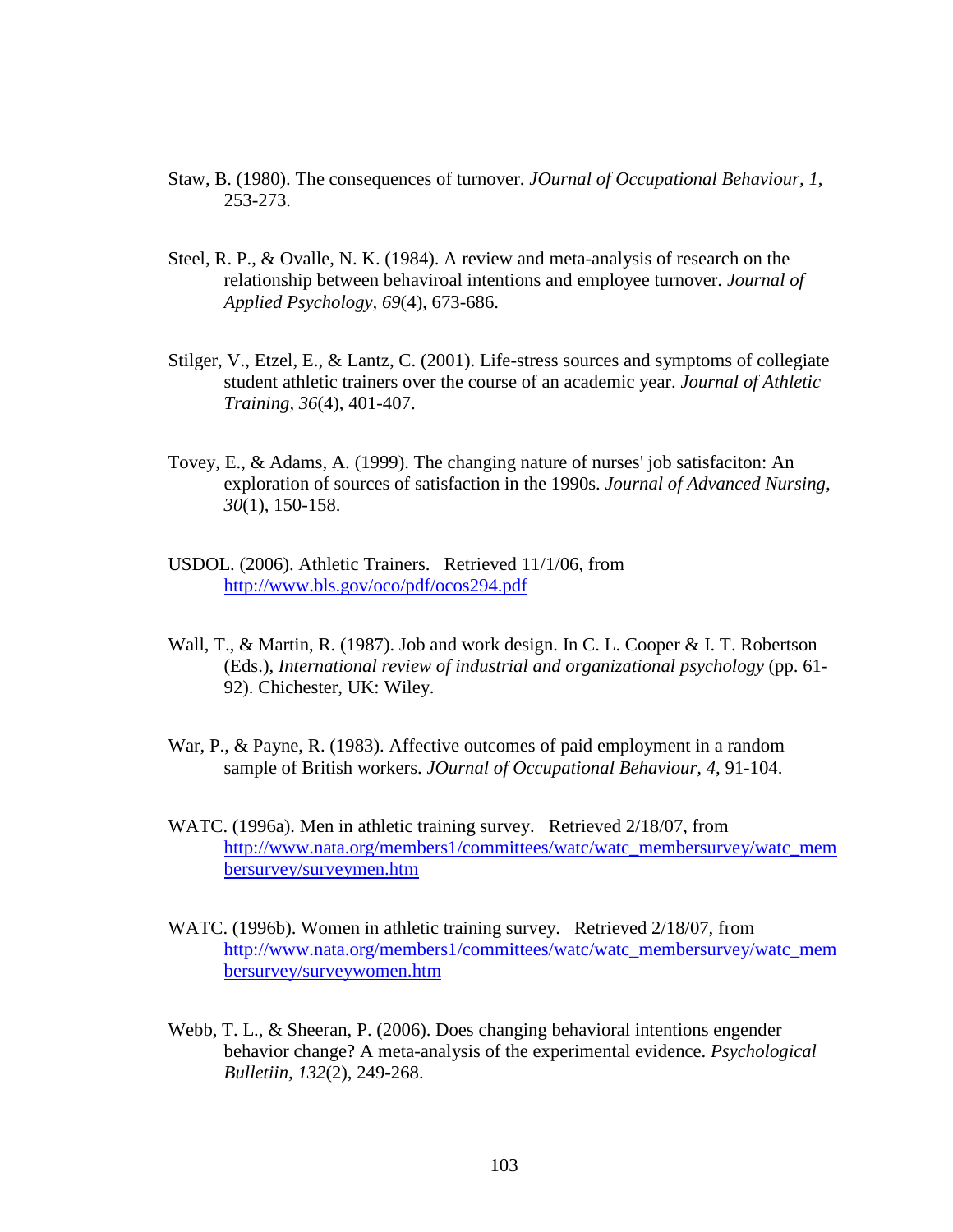- Weisberg, J., & Kirschenbaum, A. (1991). Employee turnover intentions: Implications from a national sample. *The INternation Journal of Human Resource Management, 2*(3), 359-366.
- Weisman, C., Alexander, C., & Chase, G. (1981). Determinants of hospital staff nurse turnover. *Medical Care, 19*(4), 431-443.
- Winter-Collins, A., & McDaniel, A. (2000). Sense of belonging and new graduate job satisfaction. *Journal for Nurses in Staff Development, 16*(3), 103-111.
- Winterstein, A. P. (1998). Organizational commitment amonge intercollegiate head athletic trainers: Examining our work environment. *Journal of Athletic Training, 33*, 54-61.
- Wolpert, R., & Yoshida, K. (1992). Attrition survey of physiotherapists in Ontario. *Physiotherapy Canada, 44*(2), 17-24.
- Yusof, A. (1999). *The relationship between transformational leadership behaviors of athletic directors and leadership substitutes variables with the job satisfaction of coaches at NCAA Division I and III institutions.* Unpublished Dissertation, The University of Connecticut.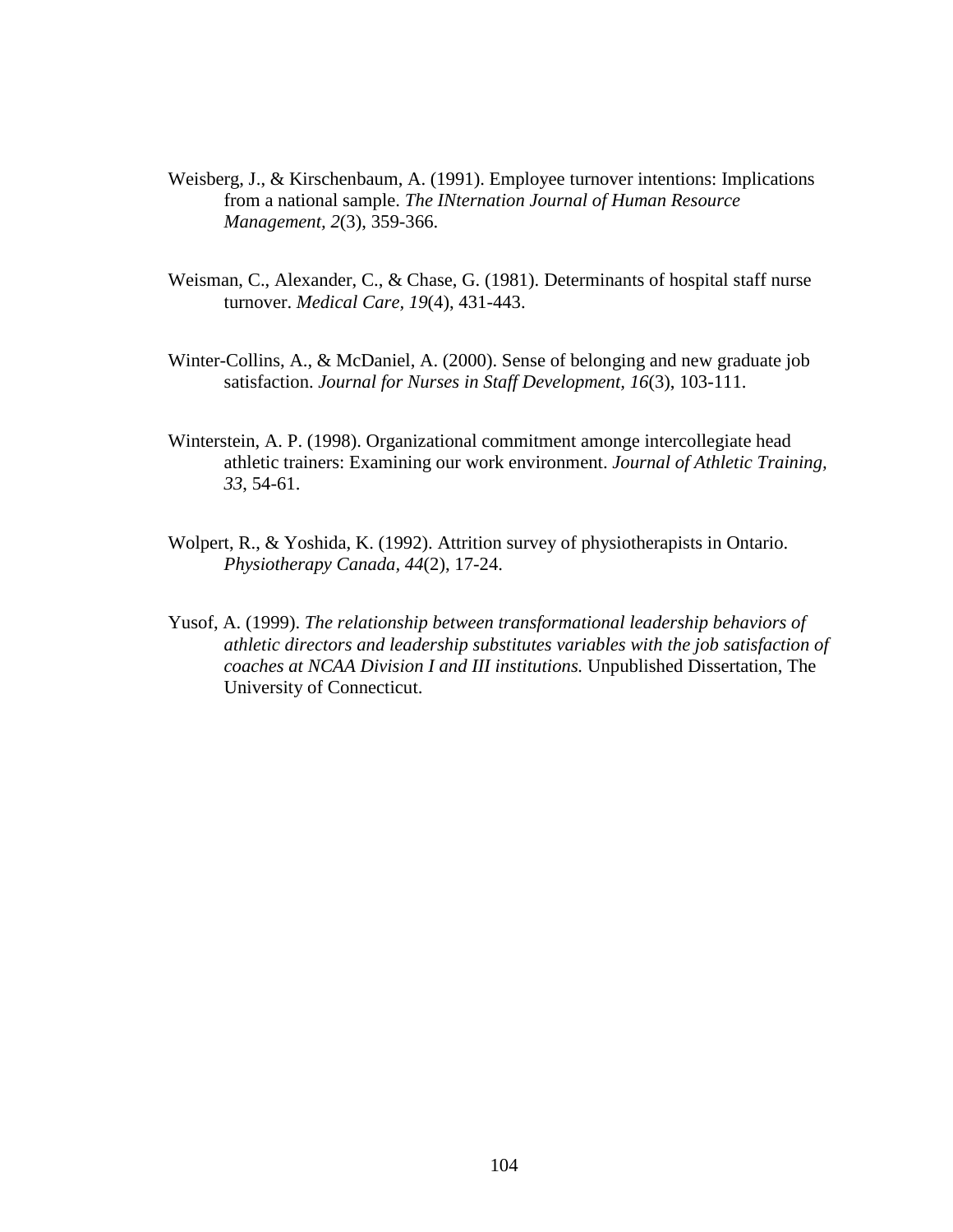#### **APPENDIX A**

### **PRINT VERSION OF THE ONLINE JOB SATISFACTION SURVEY (JSS) & INTENTION TO LEAVE SURVEY (ITLS)**

Job Satisfaction and Intent to Leave the Profession of Athletic Training **[Exit this survey >>](http://www.surveymonkey.com/s.aspx?sm=xpZGxB7aZN5hEuAoTGcsLZKkVBHvve6cSg4ZTrA1Ytc%3d&PREVIEW_MODE=DO_NOT_USE_THIS_LINK_FOR_COLLECTION##)**

**1. Job Satisfaction and Intent to Leave Survey** 

Welcome and thank you for agreeing to participate in this survey.

The purpose of this survey is to examine the job satisfaction of Certified Athletic Trainers employed in NCAA Divisions I, II, and III. A secondary purpose is to examine the relationship between job satisfaction and the intent to leave the athletic training profession.

These data are important as the NATA has recently experienced a decline in membership numbers.

The survey consists of three sections:

The first section deals with basic demographic information.

The second section is a 36-item Job Satisfaction Survey.

The final section is a 8-item Intent to Leave Athletic Training Survey.

It should take you no longer than 10 minutes to complete all 3 sections.

Completion of this survey indicates your consent to participate in this study. Institutional Review Board Approval has been granted by The University of North Carolina at Greensboro.

Please click the "next" button below to begin the survey.

Next >>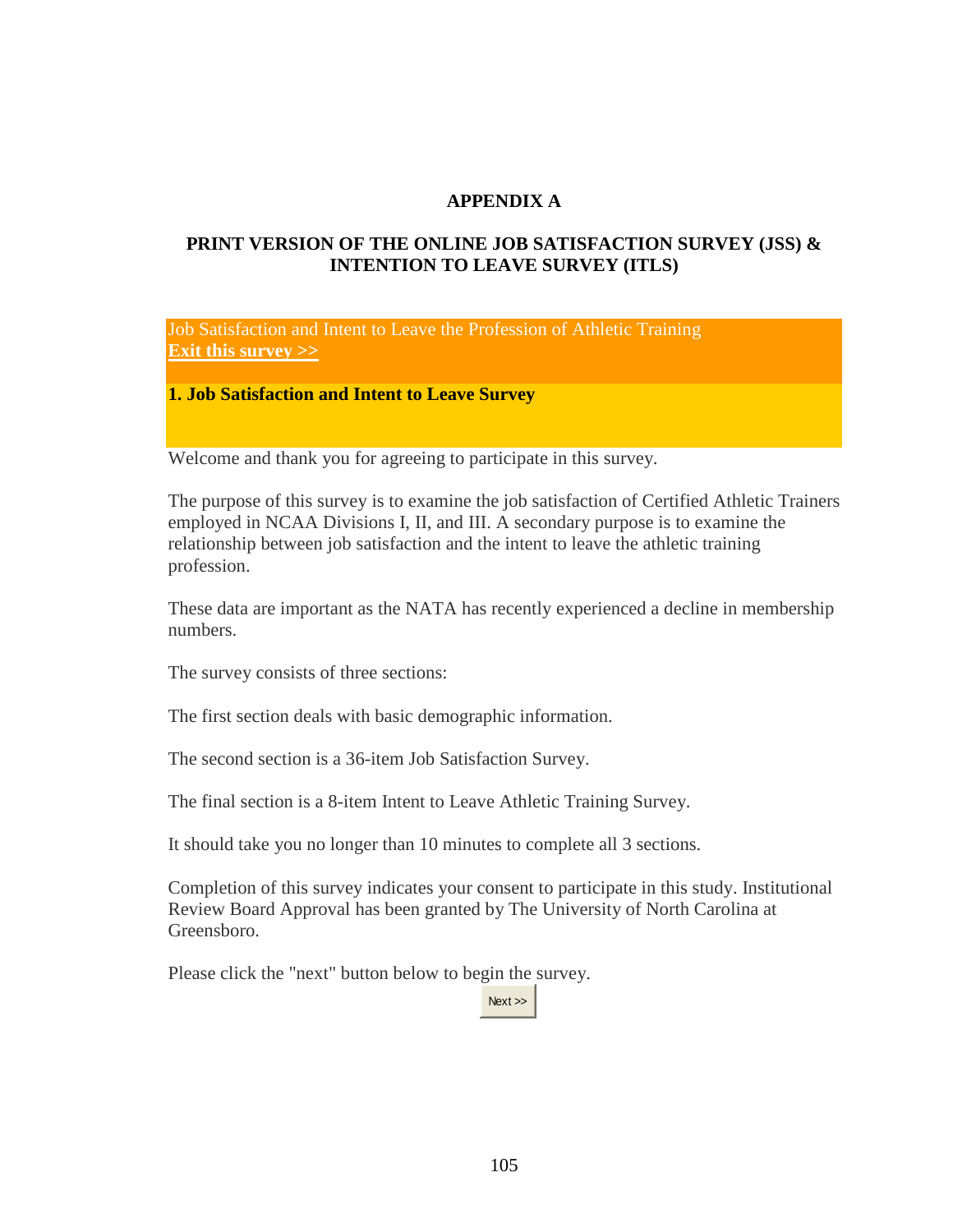Job Satisfaction and Intent to Leave the Profession of Athletic Training **[Exit this survey >>](http://www.surveymonkey.com/s.aspx?sm=xpZGxB7aZN5hEuAoTGcsLbvHwYpjag5QJUy7MQYWZrGrq%2brkurb9NAwMKB5i7uOpBTGpTQcYHA%2f%2bkcMkhcBetRyrKfCuSETFMM8rKKtifs8%3d##)**

**2. Demographics** 

*1. Gender*



*2. NCAA Division* 



*3. NATA District*



*4. Years Certified*



*5. Primary Job Title* 

| Other (please specify) |  |
|------------------------|--|

*6. Primary employment classification* 

| $<<$ Prev | Next |
|-----------|------|

Job Satisfaction and Intent to Leave the Profession of Athletic Training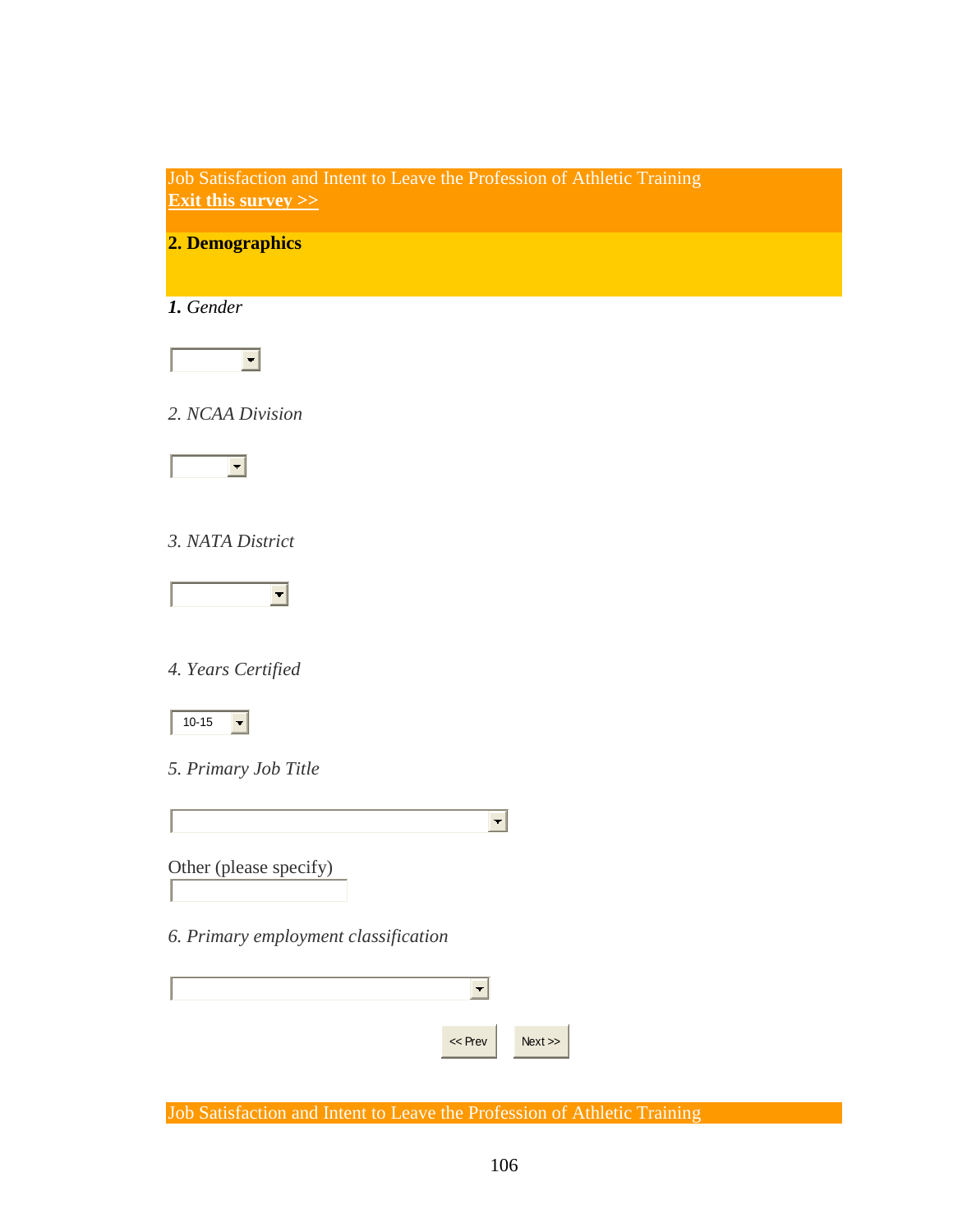### **[Exit this survey >>](http://www.surveymonkey.com/s.aspx?sm=xpZGxB7aZN5hEuAoTGcsLbvHwYpjag5QJUy7MQYWZrGrq%2brkurb9NAwMKB5i7uOpBTGpTQcYHA%2f%2bkcMkhcBetRyrKfCuSETFMM8rKKtifs8%3d##)**

### **3. Job Satisfaction Survey**

This section will examine your job satisfaction. Please select the option which best represents your perspective for each question. All questions must be answered. At the end of this section, please click the "next" button to proceed to the following section.

*1. I feel I am being paid a fair amount for the work I do* 

 $\Box$  I feel I am being paid Moderately a fair amount for the work I do Disagree Very Much Disagree **Disagree** Agree Slightly Slightly **C** Agree Moderately **C** Agree Very Much

*2. There is really too little chance for promotion on my job.* 

There is  $\Box$  Disagree  $\Box$  Disagree  $\Box$  Agree really too little Moderately chance for promotion on my job. Disagree Very Much Slightly Slightly  $\blacksquare$  Agree Moderately  $\Box$  Agree Very Much

*3. My supervisor is quite competent in doing his/her job.* 

| $\Box$ My<br>$\Box$ Disagree $\Box$ Disagree $\Box$ Agree                                                 |          | $\Box$ Agree $\Box$ Agree |
|-----------------------------------------------------------------------------------------------------------|----------|---------------------------|
| supervisor is Moderately Slightly<br>quite<br>competent in<br>doing his/her<br>job. Disagree<br>Very Much | Slightly | Moderately Very Much      |

*4. I am not satisfied with the benefits I receive.* 

|  | $\blacksquare$ I am not $\blacksquare$ Disagree $\blacksquare$ Disagree $\blacksquare$ Agree $\blacksquare$ Agree $\blacksquare$ Agree |  |  |  |  |  |  |  |  |  |  |
|--|----------------------------------------------------------------------------------------------------------------------------------------|--|--|--|--|--|--|--|--|--|--|
|--|----------------------------------------------------------------------------------------------------------------------------------------|--|--|--|--|--|--|--|--|--|--|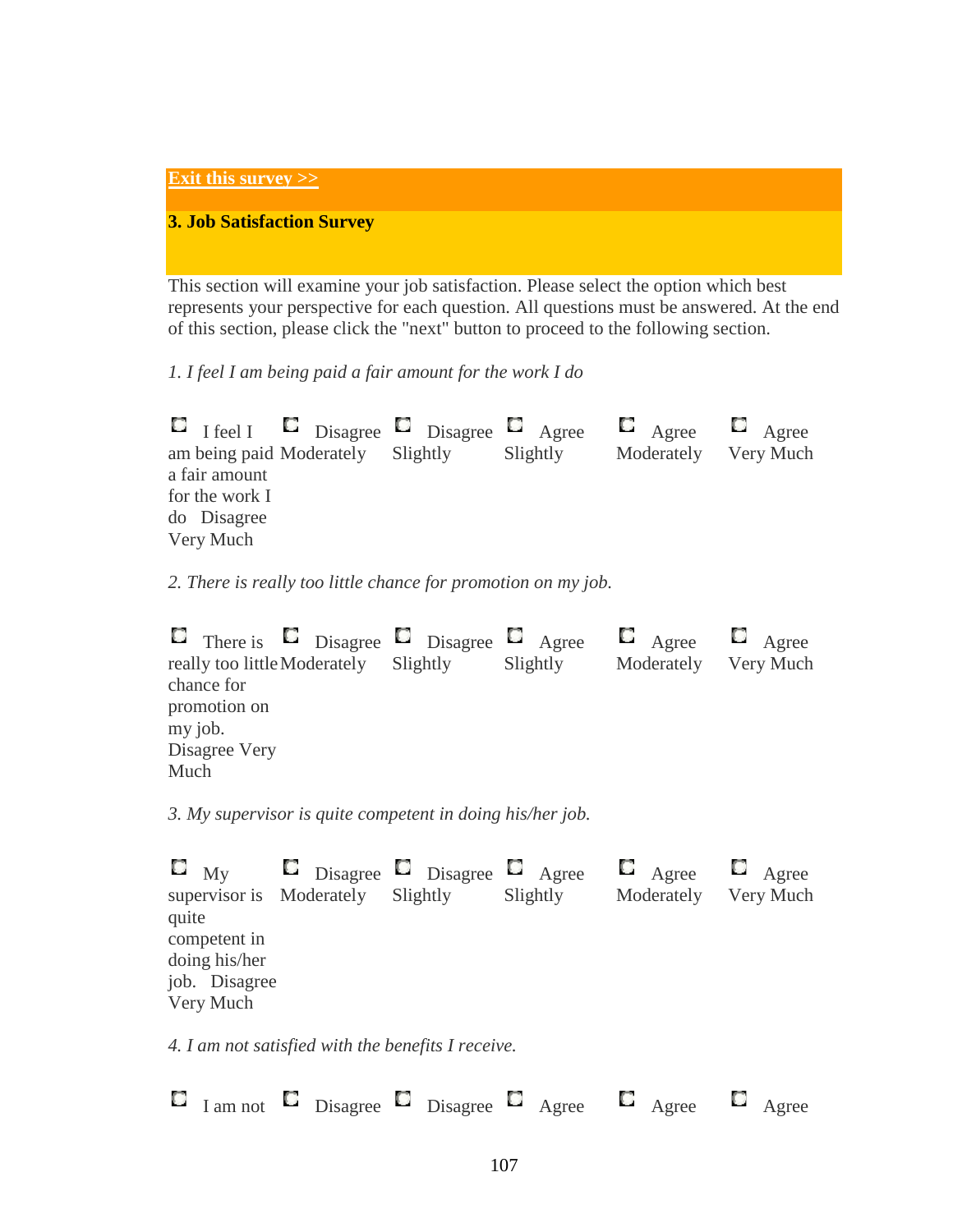| satisfied with Moderately<br>the benefits I | Slightly | Slightly | Moderately Very Much |  |
|---------------------------------------------|----------|----------|----------------------|--|
| receive.                                    |          |          |                      |  |
| Disagree Very                               |          |          |                      |  |
| Much                                        |          |          |                      |  |

*5. When I do a good job, I receive the recognition for it that I should receive.* 

| do a good job, Moderately Slightly<br>I receive the<br>recognition for<br>it that I should<br>receive.<br>Disagree Very | $\blacksquare$ When $\blacksquare$ $\blacksquare$ Disagree $\blacksquare$ $\blacksquare$ Agree<br>Slightly | $\Box$ Agree $\Box$ Agree<br>Moderately Very Much |
|-------------------------------------------------------------------------------------------------------------------------|------------------------------------------------------------------------------------------------------------|---------------------------------------------------|
| Much                                                                                                                    |                                                                                                            |                                                   |

*6. Many of our rules and procedures make doing a good job difficult* 

Many of  $\Box$  Disagree  $\Box$  Disagree  $\Box$  Agree our rules and Moderately procedures make doing a good job difficult Disagree Very Much Slightly Slightly **C** Agree Moderately **C** Agree Very Much

*7. I like the people I work with.*

I like the  $\Box$  Disagree  $\Box$  Disagree  $\Box$  Agree people I work Moderately with. Disagree Very Much Slightly Slightly **C** Agree Moderately  $\Box$  Agree Very Much

*8. I sometimes feel my job is meaningless.* 

 $\mathbf{C}^-$  i sometimes feel my job is Disagree **Disagree** Agree Moderately Slightly Slightly  $\Box$  Agree Moderately Very Much $\Box$  Agree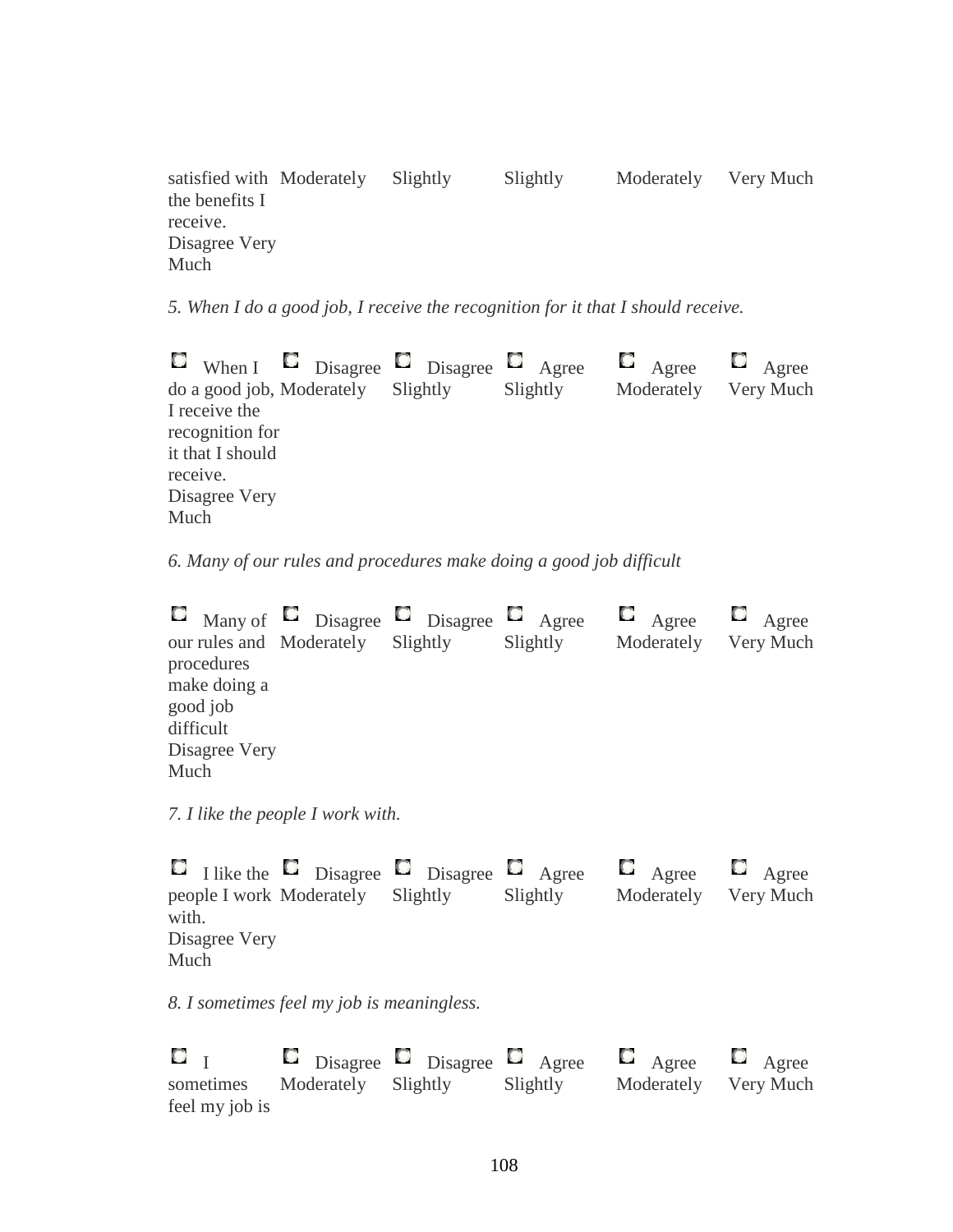meaningless. Disagree Very Much

*9. Communications seem good within this organization.* 

| С                                                                                                       | $\Box$ Disagree $\Box$ Disagree $\Box$ Agree |  |          |  | $\Box$ Agree $\Box$ Agree |  |
|---------------------------------------------------------------------------------------------------------|----------------------------------------------|--|----------|--|---------------------------|--|
| CommunicationsModerately Slightly<br>seem good<br>within this<br>organization.<br>Disagree Very<br>Much |                                              |  | Slightly |  | Moderately Very Much      |  |
|                                                                                                         |                                              |  |          |  |                           |  |

*10. Raises are too few and far between.* 

|      |               |                                 |          | <b>C</b> Raises are $\Box$ Disagree $\Box$ Disagree $\Box$ Agree $\Box$ Agree $\Box$ Agree |  |
|------|---------------|---------------------------------|----------|--------------------------------------------------------------------------------------------|--|
|      |               | too few and Moderately Slightly | Slightly | Moderately Very Much                                                                       |  |
|      | far between.  |                                 |          |                                                                                            |  |
|      | Disagree Very |                                 |          |                                                                                            |  |
| Much |               |                                 |          |                                                                                            |  |

*11. Those who do well on the job stand a fair chance of being promoted.* 

 $\Gamma$  Those who do well on the job stand a fair chance of being promoted. Disagree Very Much Disagree **Disagree** Agree Moderately Slightly Slightly  $\Box$  Agree Moderately **L** Agree Very Much

*12. My supervisor is unfair to me.* 

 $\Box$  My supervisor is Moderately unfair to me. Disagree Very Much Disagree **Disagree** Agree Slightly Slightly  $\Box$  Agree Moderately  $\Box$  Agree Very Much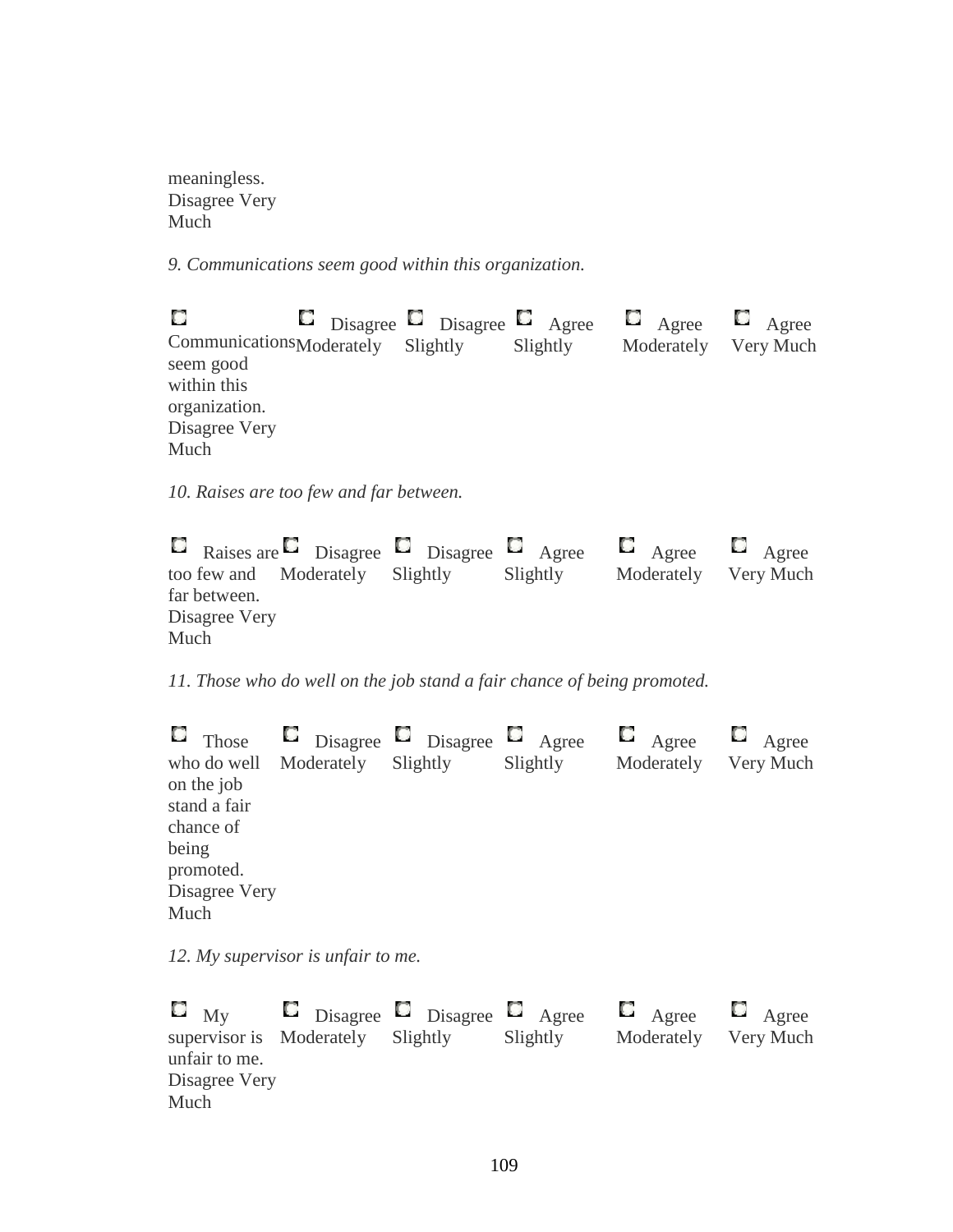*13. The benefits we receive are as good as most other organizations offer.* 

 $\Box$  The benefits we receive are as good as most other organizations offer. Disagree Very Much Disagree **Disagree** Agree Moderately Slightly Slightly  $\Box$  Agree Moderately Very Much  $\Box$  Agree

*14. I do not feel that the work I do is appreciated.* 

 $\Box$  I do not feel that the work I do is appreciated. Disagree Very Much Disagree **Disagree** Agree Moderately Slightly Slightly  $\Box$  Agree Moderately Very Much  $\Box$  Agree

*15. My efforts to do a good job are seldom blocked by red tape.* 

 $\Box$  My efforts to do a Moderately Slightly good job are seldom blocked by red tape. Disagree Very Much Disagree **Disagree** Agree Slightly  $\Box$  Agree Moderately Very Much  $\Box$  Agree

**16. I find I have to work harder at my job because of the incompetence of people I work with.**

|                                                      | $\Box$ I find I $\Box$ Disagree $\Box$ Disagree $\Box$ Agree |          | $\Box$ Agree $\Box$ Agree |
|------------------------------------------------------|--------------------------------------------------------------|----------|---------------------------|
| have to work Moderately Slightly                     |                                                              | Slightly | Moderately Very Much      |
| harder at my                                         |                                                              |          |                           |
| job because of<br>the<br>incompetence<br>of people I |                                                              |          |                           |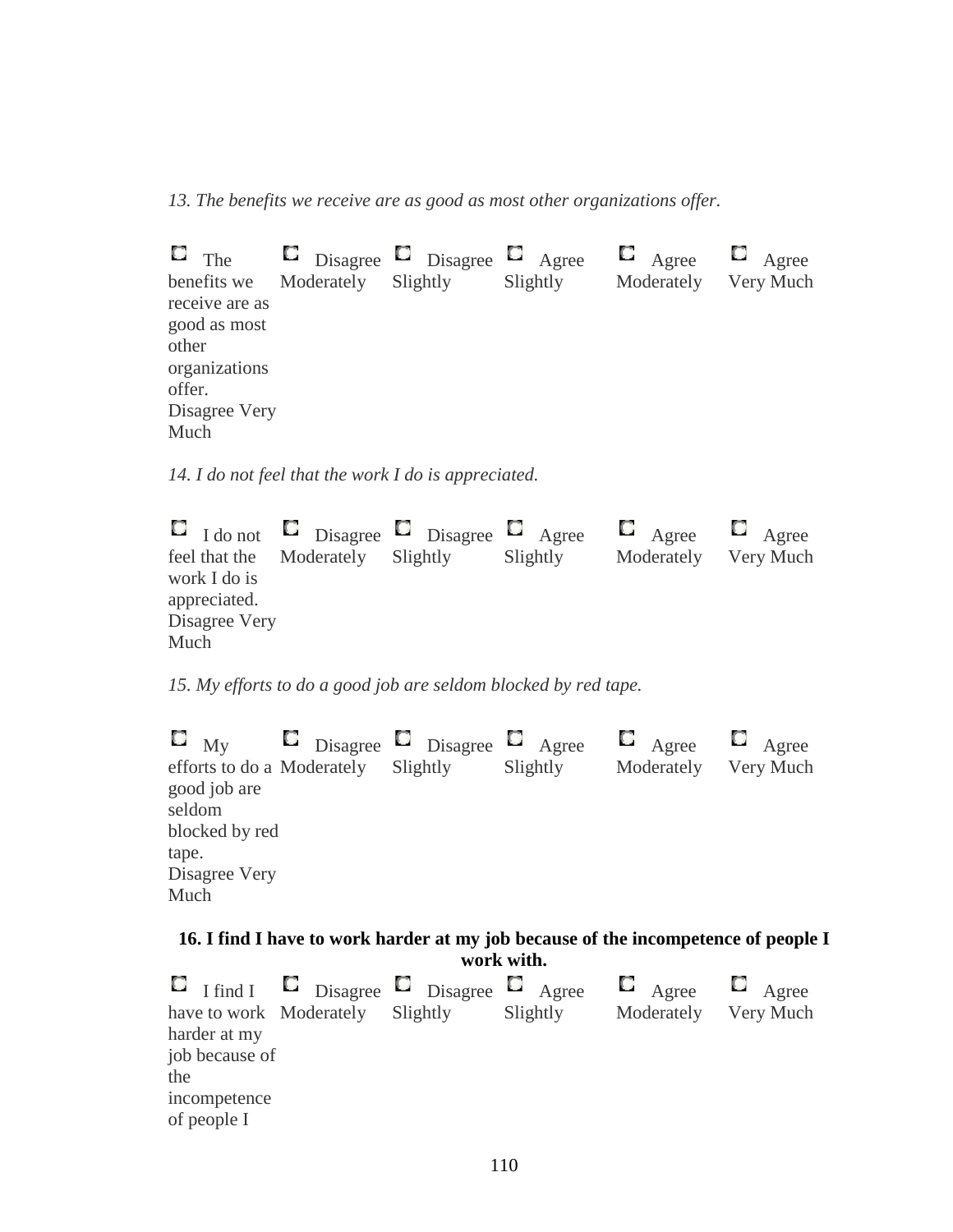work with. Disagree Very Much

*17. I like doing the things I do at work.* 

 $\Box$  I like **C** Agree С Agree Disagree **Disagree** Agree doing the Moderately Slightly Slightly Moderately Very Much things I do at work. Disagree Very Much

*18. The goals of this organization are not clear to me.* 

The goals  $\Box$  Disagree  $\Box$  Disagree  $\Box$  Agree of this organization are not clear to me. Disagree Very Much Moderately Slightly Slightly **C** Agree Moderately Very Much  $\Box$  Agree

*19. I feel unappreciated by the organization when I think about what they pay me.* 

 $\Box$  I feel unappreciated Moderately Slightly by the organization when I think about what they pay me. Disagree Very Much Disagree **Disagree** Agree Slightly  $\Box$  Agree Moderately  $\Box$  Agree Very Much

*20. People get ahead here as fast as they do in other places.* 

 $\Box$  People get ahead here Moderately as fast as they do in other places. Disagree **Disagree** Agree Slightly Slightly  $\Box$  Agree Moderately **C** Agree Very Much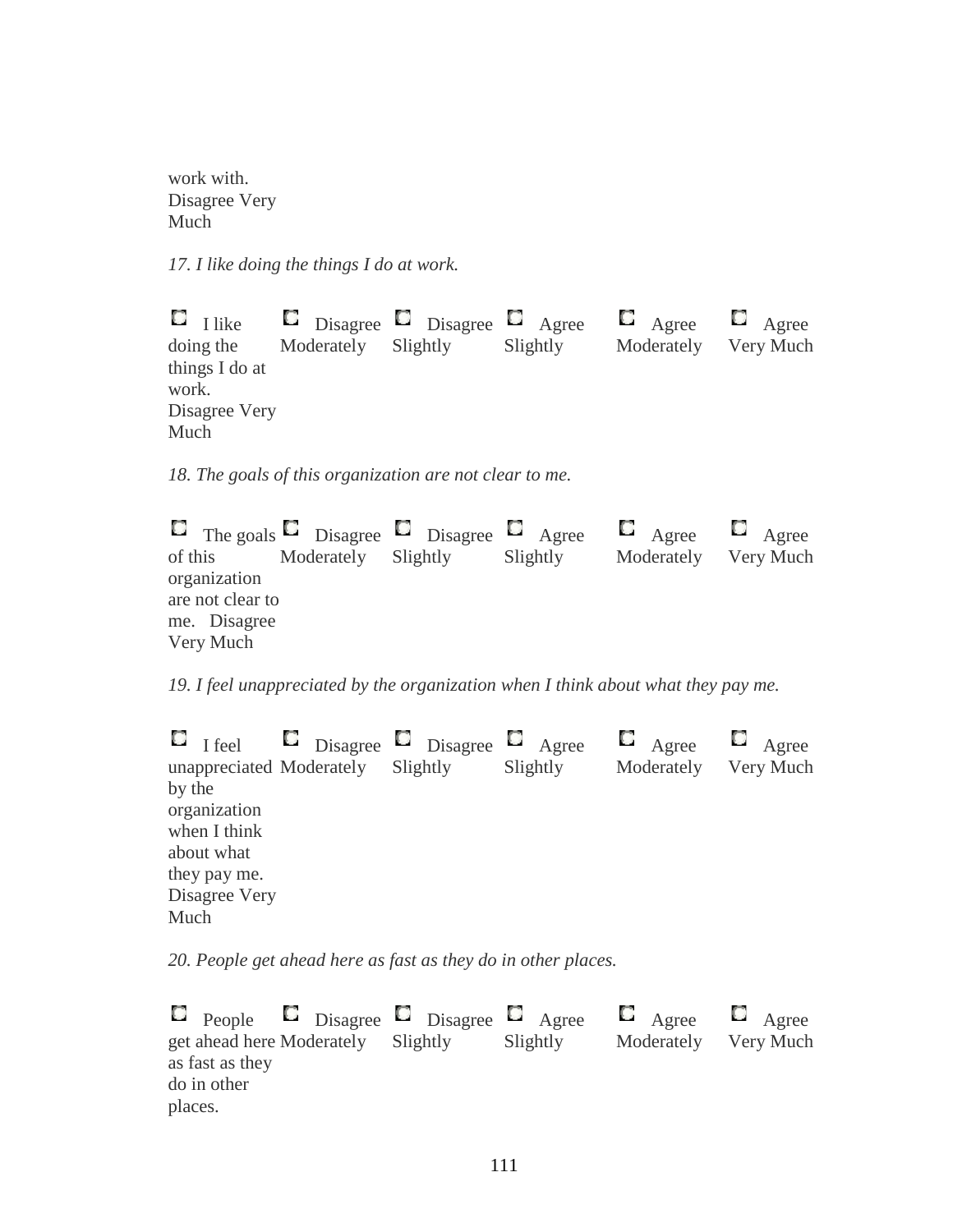Disagree Very Much

*21. My supervisor shows too little interest in the feelings of subordinates.* 

 $\Box$  My supervisor shows too little interest in the feelings of subordinates. Disagree Very Much Disagree **Disagree** Agree Moderately Slightly Slightly **C** Agree Moderately  $\Box$  Agree Very Much

*22. The benefit package we have is equitable.* 

| $\Box$ The<br>benefit                                        |            | $\Box$ Disagree $\Box$ Disagree $\Box$ Agree |          | $\Box$ Agree $\Box$ Agree<br>Moderately | Very Much |
|--------------------------------------------------------------|------------|----------------------------------------------|----------|-----------------------------------------|-----------|
| package we<br>have is<br>equitable.<br>Disagree Very<br>Much | Moderately | Slightly                                     | Slightly |                                         |           |

*23. There are few rewards for those who work here.* 

|      |                                              |                                 |          | $\blacksquare$ There are $\blacksquare$ Disagree $\blacksquare$ Disagree $\blacksquare$ Agree $\blacksquare$ Agree |  |
|------|----------------------------------------------|---------------------------------|----------|--------------------------------------------------------------------------------------------------------------------|--|
|      |                                              | few rewards Moderately Slightly | Slightly | Moderately Very Much                                                                                               |  |
| Much | for those who<br>work here.<br>Disagree Very |                                 |          |                                                                                                                    |  |

*24. I have too much to do at work.* 

I have too  $\Box$  Disagree  $\Box$  Disagree  $\Box$  Agree much to do at Moderately work. Disagree Very Much Slightly Slightly **C** Agree Moderately **C** Agree Very Much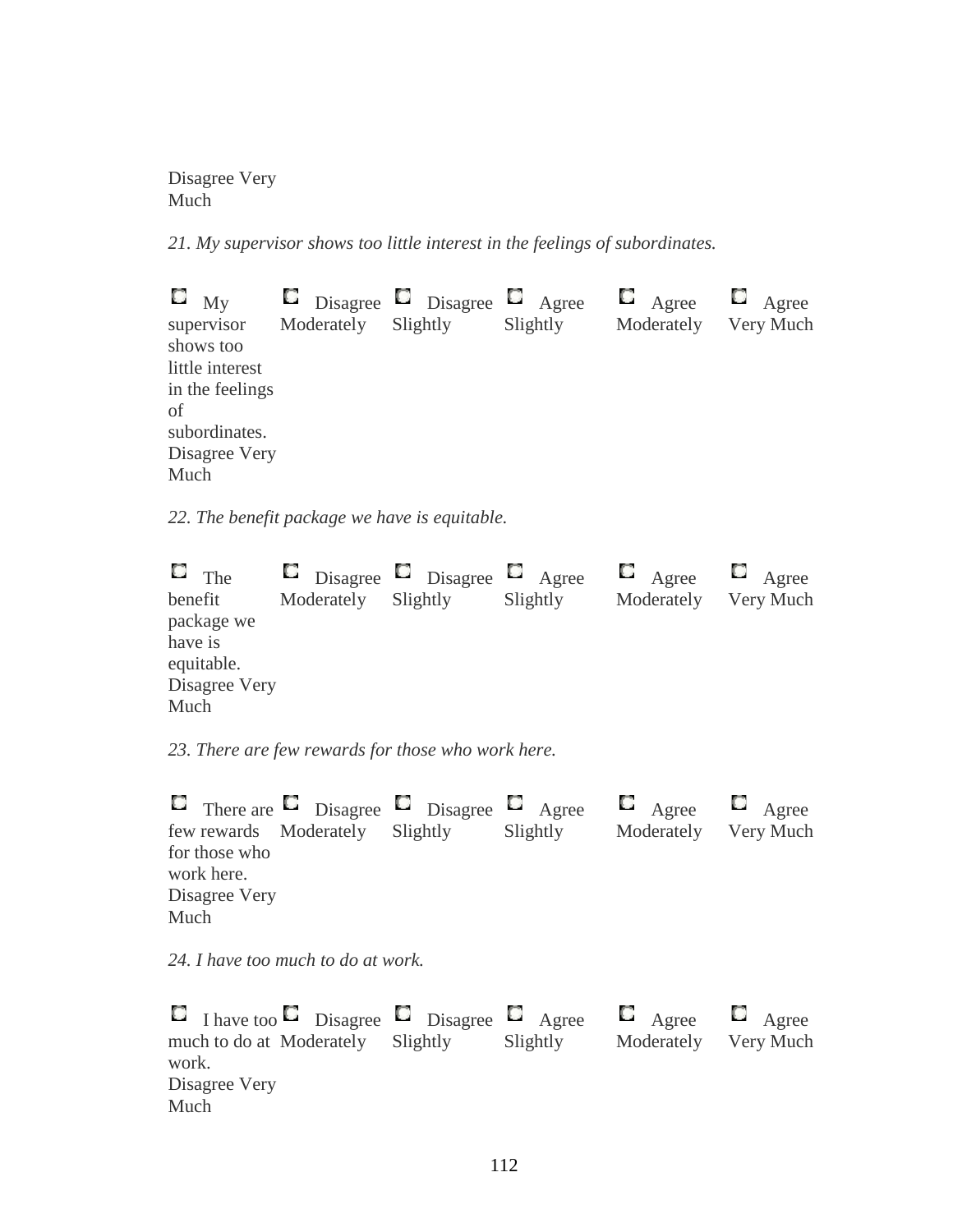*25. I enjoy my coworkers.* 

 $\Box$  I enjoy my coworkers. Moderately Disagree Very Much Disagree **Disagree** Agree Slightly Slightly  $\Box$  Agree Moderately  $\Box$  Agree Very Much

*26. I often feel that I do not know what is going on with the organization.* 

 $\Box$  I often feel that I do Moderately not know what is going on with the organization. Disagree Very Much Disagree **Disagree** Agree Slightly Slightly  $\Box$  Agree Moderately **D** Agree Very Much

*27. I feel a sense of pride in doing my job.* 

 $\Box$  I feel a sense of pride Moderately Slightly in doing my job. Disagree Very Much Disagree **Disagree** Agree Slightly  $\Box$  Agree Moderately Very Much  $\Box$  Agree

*28. I feel satisfied with my chances for salary increases.* 

 $\Box$  I feel satisfied with Moderately Slightly my chances for salary increases. Disagree Very Much Disagree **Disagree** Agree Slightly  $\Box$  Agree Moderately **D** Agree Very Much

*29. There are benefits we do not have which we should have.* 

There are  $\Box$  Disagree  $\Box$  Disagree  $\Box$  Agree benefits we do Moderately Slightly Slightly  $\Box$  Agree Moderately  $\Box$  Agree Very Much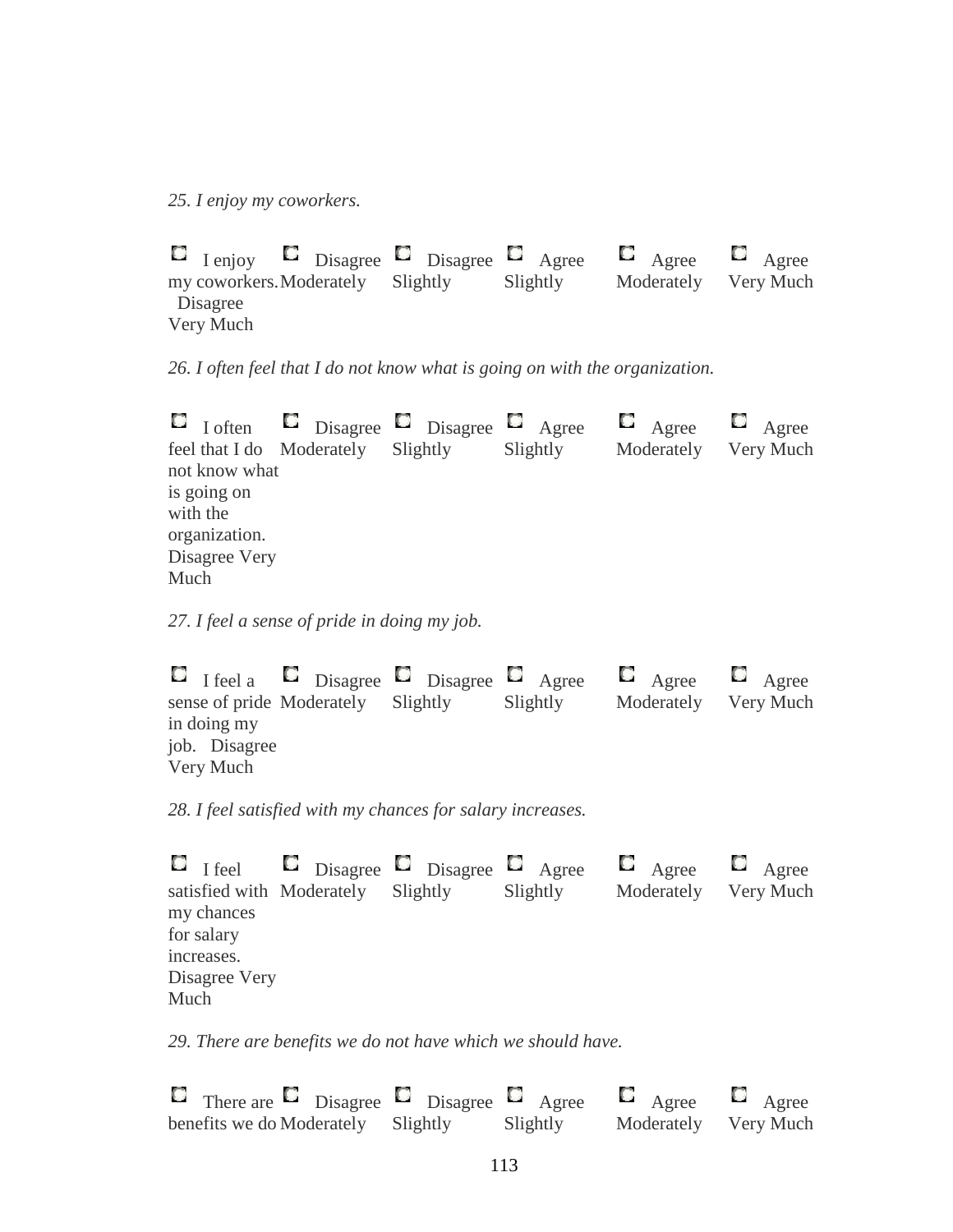not have which we should have. Disagree Very Much

*30. I like my supervisor.*

I like my  $\Box$  Disagree  $\Box$  Disagree  $\Box$  Agree supervisor. Disagree Very Much Moderately Slightly Slightly  $\Box$  Agree Moderately  $\Box$  Agree Very Much

*31. I have too much paperwork.* 

I have too  $\Box$  Disagree  $\Box$  Disagree  $\Box$  Agree much paperwork. Disagree Very Much Moderately Slightly Slightly **C** Agree Moderately Very Much  $\Box$  Agree

*32. I don't feel my efforts are rewarded the way they should be.* 

 $\Box$  I don't feel my efforts Moderately Slightly are rewarded the way they should be. Disagree Very Much Disagree **Disagree** Agree Slightly **E** Agree Moderately  $\Box$  Agree Very Much

*33. I am satisfied with my chances for promotion.* 

 $\Gamma$  I am satisfied with Moderately my chances for promotion. Disagree Very Much Disagree **Disagree** Agree Slightly Slightly **C** Agree Moderately **C** Agree Very Much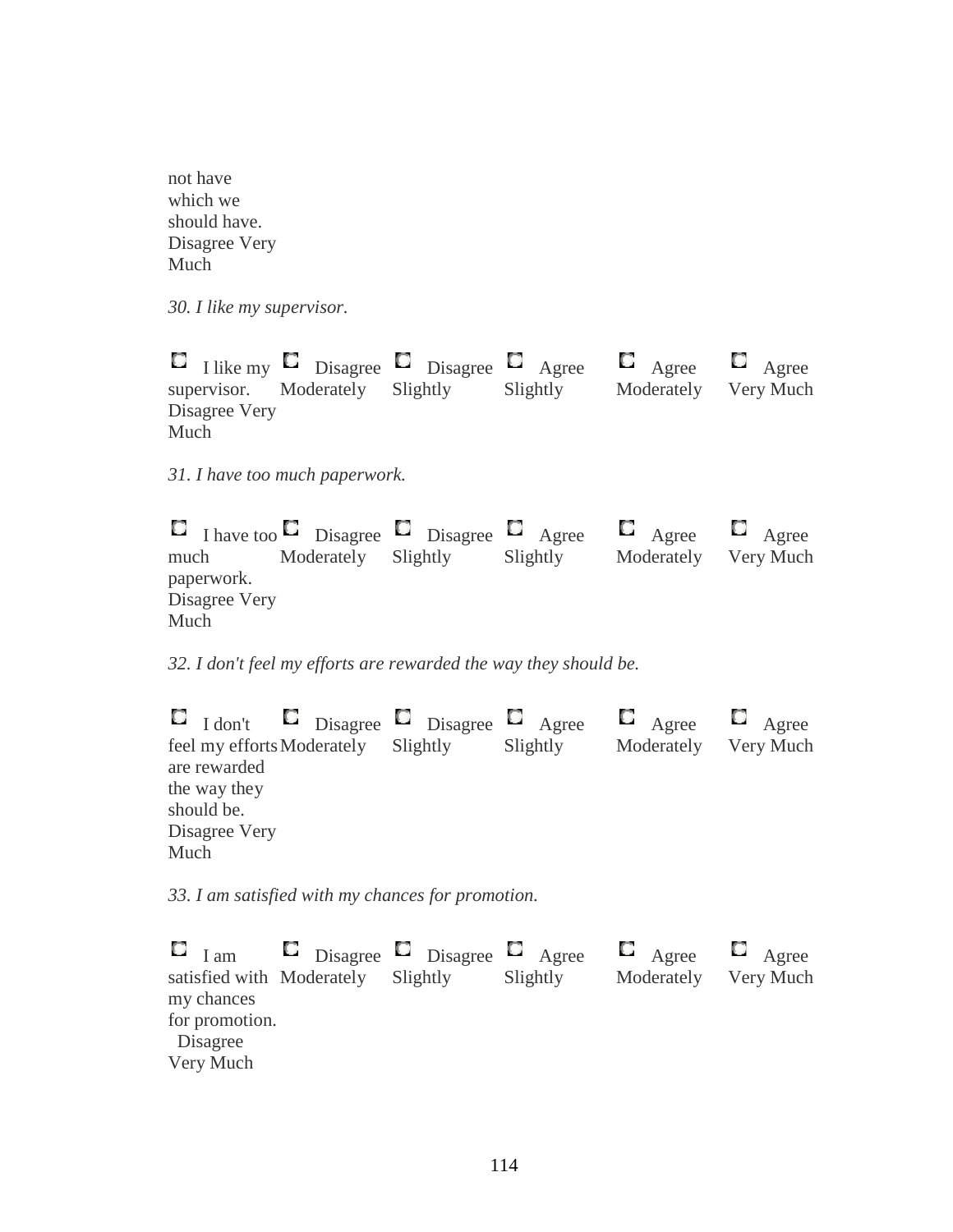*34. There is too much bickering and fighting at work.* 

There is  $\Box$  Disagree  $\Box$  Disagree  $\Box$  Agree too much bickering and fighting at work. Disagree Very Much Moderately Slightly Slightly **C** Agree Moderately  $\Box$  Agree Very Much

*35. My job is enjoyable.* 

My job is  $\Box$  Disagree  $\Box$  Disagree  $\Box$  Agree enjoyable. Disagree Very Much Moderately Slightly Slightly  $\Box$  Agree Moderately  $\Box$  Agree Very Much

*36. Work assignments are not fully explained.* 

|      |               |      | $\Box$ Work $\Box$ Disagree $\Box$ Disagree $\Box$ Agree |          |          |            | $\Box$ Agree $\Box$ Agree |  |
|------|---------------|------|----------------------------------------------------------|----------|----------|------------|---------------------------|--|
|      | assignments   |      | Moderately                                               | Slightly | Slightly | Moderately | Very Much                 |  |
|      | are not fully |      |                                                          |          |          |            |                           |  |
|      | explained.    |      |                                                          |          |          |            |                           |  |
|      | Disagree Very |      |                                                          |          |          |            |                           |  |
| Much |               |      |                                                          |          |          |            |                           |  |
|      | $<<$ Prev     | Next |                                                          |          |          |            |                           |  |

Job Satisfaction and Intent to Leave the Profession of Athletic Training **[Exit this survey >>](http://www.surveymonkey.com/s.aspx?sm=xpZGxB7aZN5hEuAoTGcsLbvHwYpjag5QJUy7MQYWZrGrq%2brkurb9NAwMKB5i7uOpBTGpTQcYHA%2f%2bkcMkhcBetRyrKfCuSETFMM8rKKtifs8%3d##)**

#### **4. Intent to Leave Survey**

This section will examine your intent to leave the profession of athletic training. Please select the option which best represents your persepective for each question. All questions must be answered. At the end of this section, please click the "next" button to proceed to the following section.

*1. Within the past 6 months how often have you considered leaving the athletic training*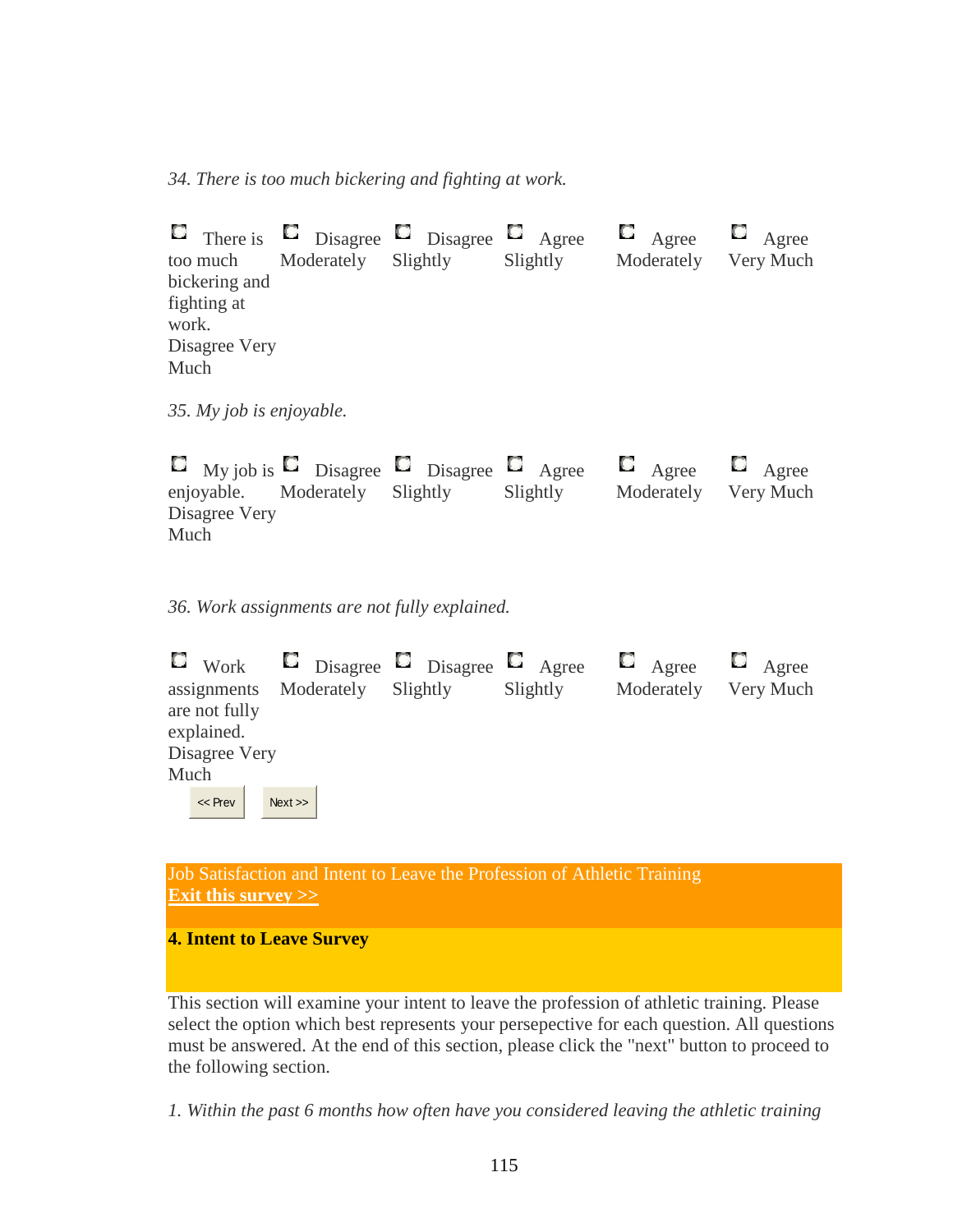*profession?* 

 $\Box$  Within the past 6  $\Box$  A little months how often have you considered leaving the athletic training profession? Never

*2. Within the past 6 months how actively have you pursued a job outside of athletic training?* 

Within the past  $6 \cup I$  have made months how actively inquiries into jobs have you pursued a outside of AT job outside of athletic training? I have done nothing

I have applied for I have accepted jobs outside of AT jobs outside of AT

 $\Box$  A lot  $\Box$  Constantly

*3. Within the past 6 months how often have you considered exploring other career opportunities in another allied health field (physical therapy, nursing, physician assistant, etc.)?* 

 $\Box$  Within the past 6  $\Box$  A little months how often have you considered exploring other career opportunities in another allied health field (physical therapy, nursing, physician assistant, etc.)? Never  $\Box$  A lot  $\Box$  Constantly

*4. Within the past 6 months how often have you considered exploring other career opportunities in a field outside of allied health?* 

| <b>E</b> Within the past 6 <b>C</b> A little | $\Box$ A lot | $\Box$ Constantly |
|----------------------------------------------|--------------|-------------------|
| months how often                             |              |                   |
| have you considered                          |              |                   |
| exploring other career                       |              |                   |
| opportunities in a                           |              |                   |
| field outside of allied                      |              |                   |
| health? Never                                |              |                   |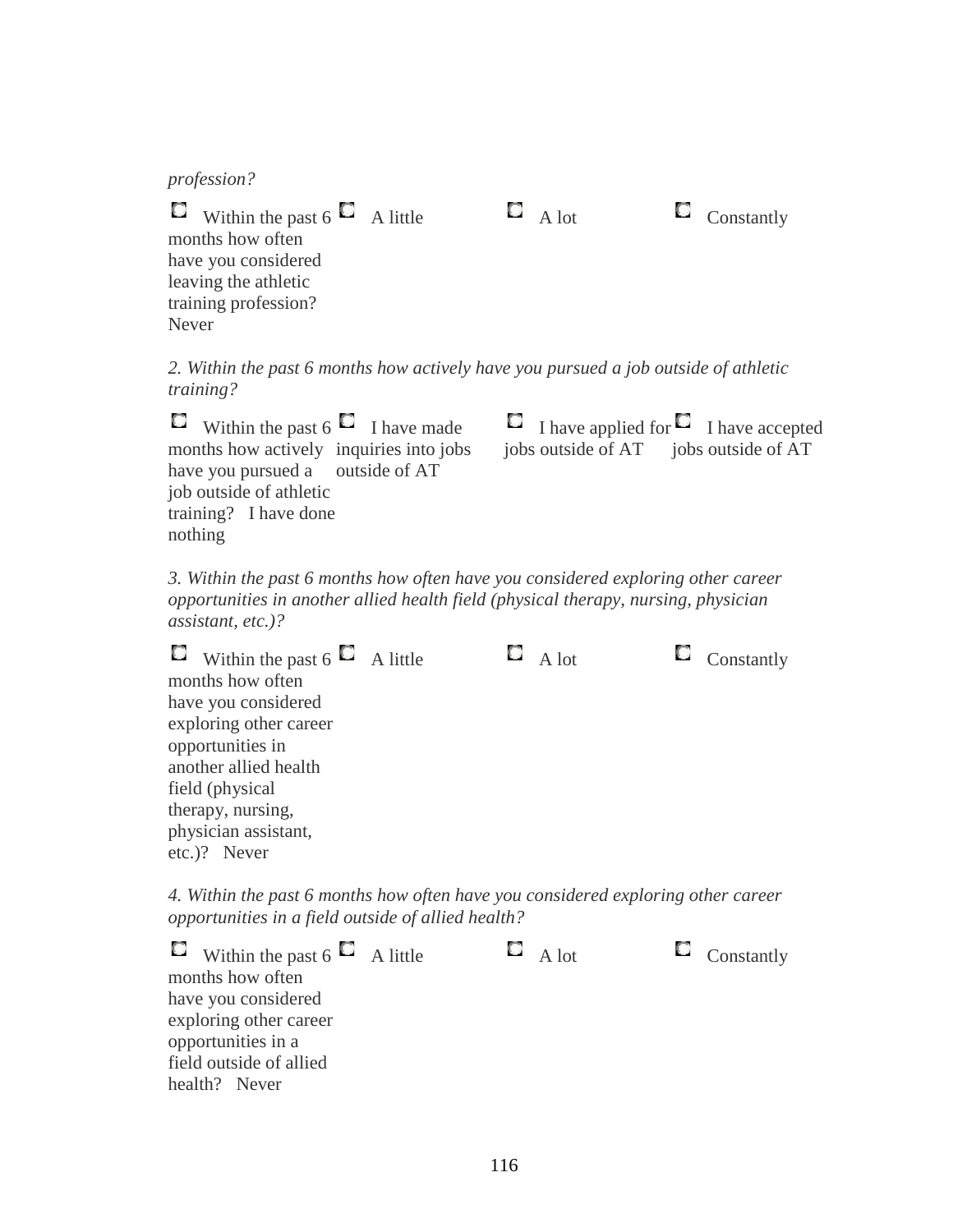*5. What is the probability you will be working in the athletic training profession one year from today?* 

**C** What is the probability you will be working in the athletic training profession one year from today? Excellent (75-100%) Good (50-74%)  $\blacksquare$  Fair (25-49%)  $\blacksquare$  Poor (0-24%)

*6. What is the probability you will be working in another allied health field (physical therapy, nursing, physician assistant, etc.) one year from today?* 

| C.<br>What is the      | Good (50-74%) $\Box$ Fair (25-49%) $\Box$ Poor (0-24%) |  |  |
|------------------------|--------------------------------------------------------|--|--|
| probability you will   |                                                        |  |  |
| be working in another  |                                                        |  |  |
| allied health field    |                                                        |  |  |
| (physical therapy,     |                                                        |  |  |
| nursing, physician     |                                                        |  |  |
| assistant, etc.) one   |                                                        |  |  |
| year from today?       |                                                        |  |  |
| Excellent $(75-100\%)$ |                                                        |  |  |
| $<<$ Prev<br>Next      |                                                        |  |  |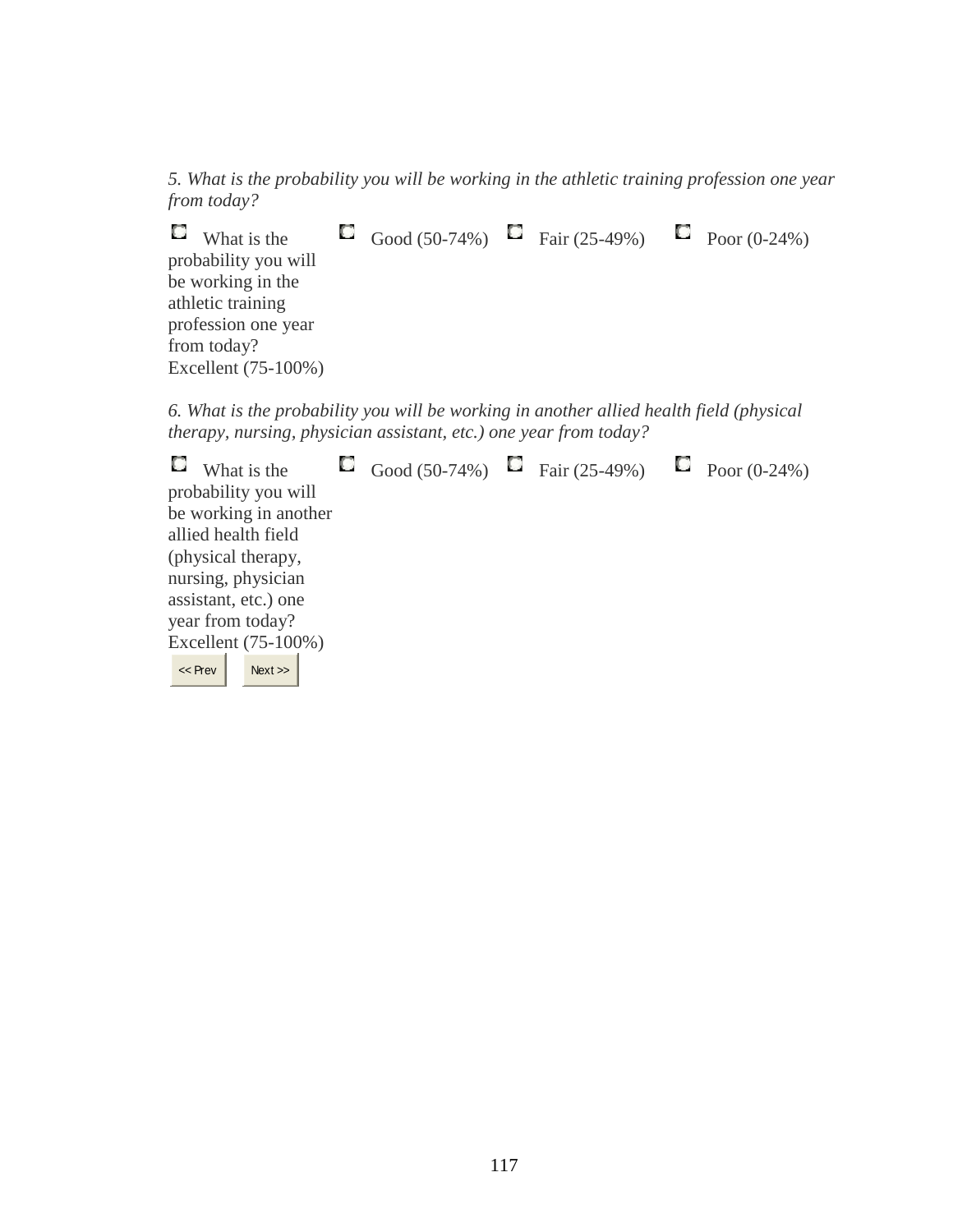Job Satisfaction and Intent to Leave the Profession of Athletic Training **[Exit this survey >>](http://www.surveymonkey.com/s.aspx?sm=xpZGxB7aZN5hEuAoTGcsLbvHwYpjag5QJUy7MQYWZrGrq%2brkurb9NAwMKB5i7uOpBTGpTQcYHA%2f%2bkcMkhcBetRyrKfCuSETFMM8rKKtifs8%3d##)**

## **5. Intent to Leave/Allied Health Field**

continue your NATA

Excellent (75-100%)

 $\lt$  Prev Next >>

membership?

*1. If you were in another allied health field one year from today, what is the probability you would retain your ATC credential?* 

| $\blacksquare$ If you were in $\blacksquare$ Good (50-74%) $\blacksquare$ Fair (25-49%) $\blacksquare$ Poor (0-24%)<br>another allied health                                              |  |  |  |
|-------------------------------------------------------------------------------------------------------------------------------------------------------------------------------------------|--|--|--|
| field one year from                                                                                                                                                                       |  |  |  |
| today, what is the                                                                                                                                                                        |  |  |  |
| probability you would                                                                                                                                                                     |  |  |  |
| retain your ATC                                                                                                                                                                           |  |  |  |
| credential? Excellent                                                                                                                                                                     |  |  |  |
| $(75-100\%)$                                                                                                                                                                              |  |  |  |
| 2. If you were in another allied health field one year from today, what is the probability                                                                                                |  |  |  |
| you would continue your NATA membership?                                                                                                                                                  |  |  |  |
| $\blacksquare$ If you were in $\blacksquare$ Good (50-74%) $\blacksquare$ Fair (25-49%) $\blacksquare$ Poor (0-24%)<br>another allied health<br>field one year from<br>today, what is the |  |  |  |
| probability you would                                                                                                                                                                     |  |  |  |

118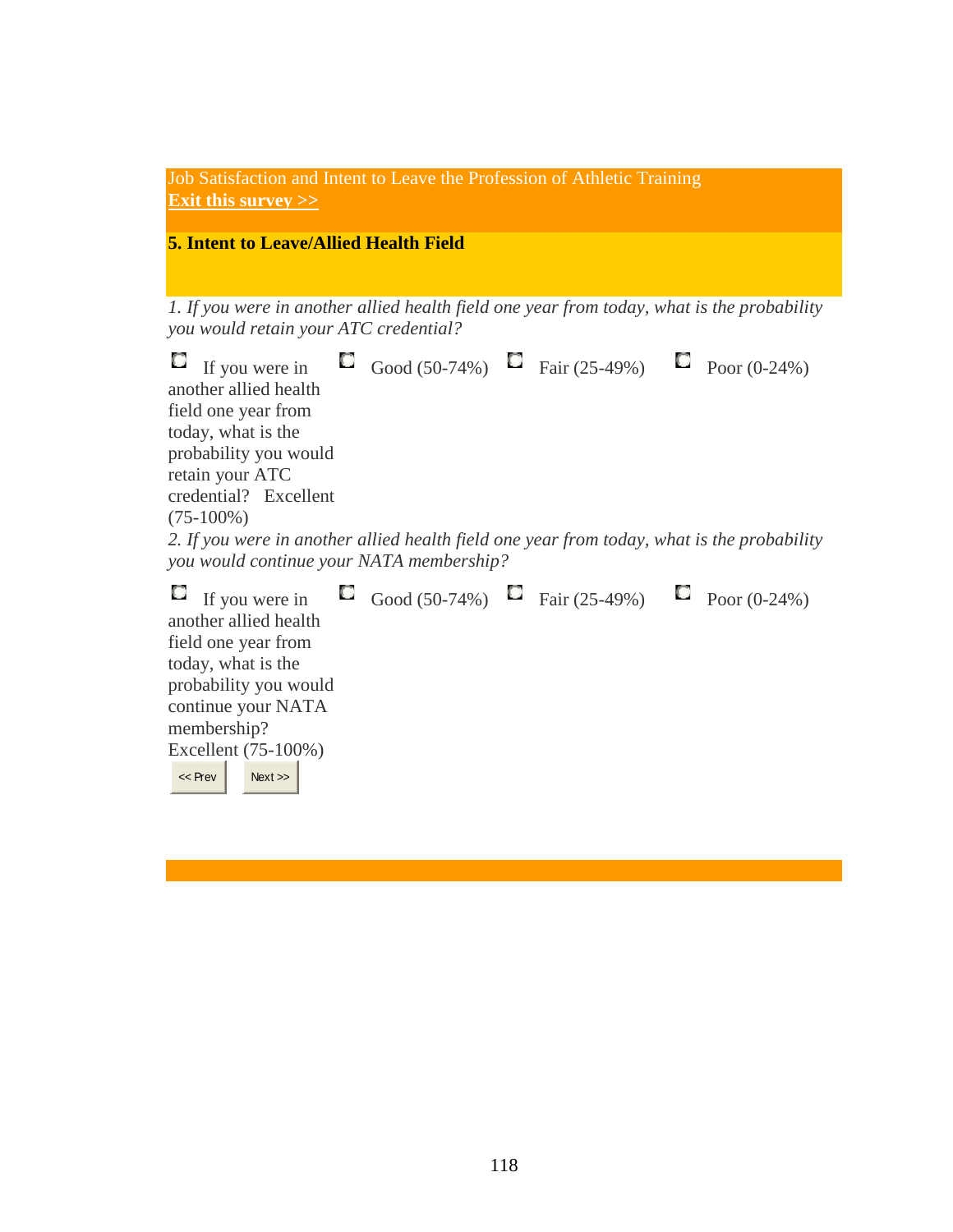| Job Satisfaction and Intent to Leave the Profession of Athletic Training<br><b>Exit this survey</b> $\gg$ |  |
|-----------------------------------------------------------------------------------------------------------|--|
| <b>6. Intent to Leave Survey II</b>                                                                       |  |
|                                                                                                           |  |

*1. What is the probability you will be working in a field outside of allied health one year from today?* 

| $\Box$ What is the    | Good (50-74%) $\Box$ Fair (25-49%) $\Box$ Poor (0-24%) |  |  |
|-----------------------|--------------------------------------------------------|--|--|
| probability you will  |                                                        |  |  |
| be working in a field |                                                        |  |  |
| outside of allied     |                                                        |  |  |
| health one year from  |                                                        |  |  |
| today? Excellent      |                                                        |  |  |
| $(75-100\%)$          |                                                        |  |  |
| $\ll$ Prev<br>Next    |                                                        |  |  |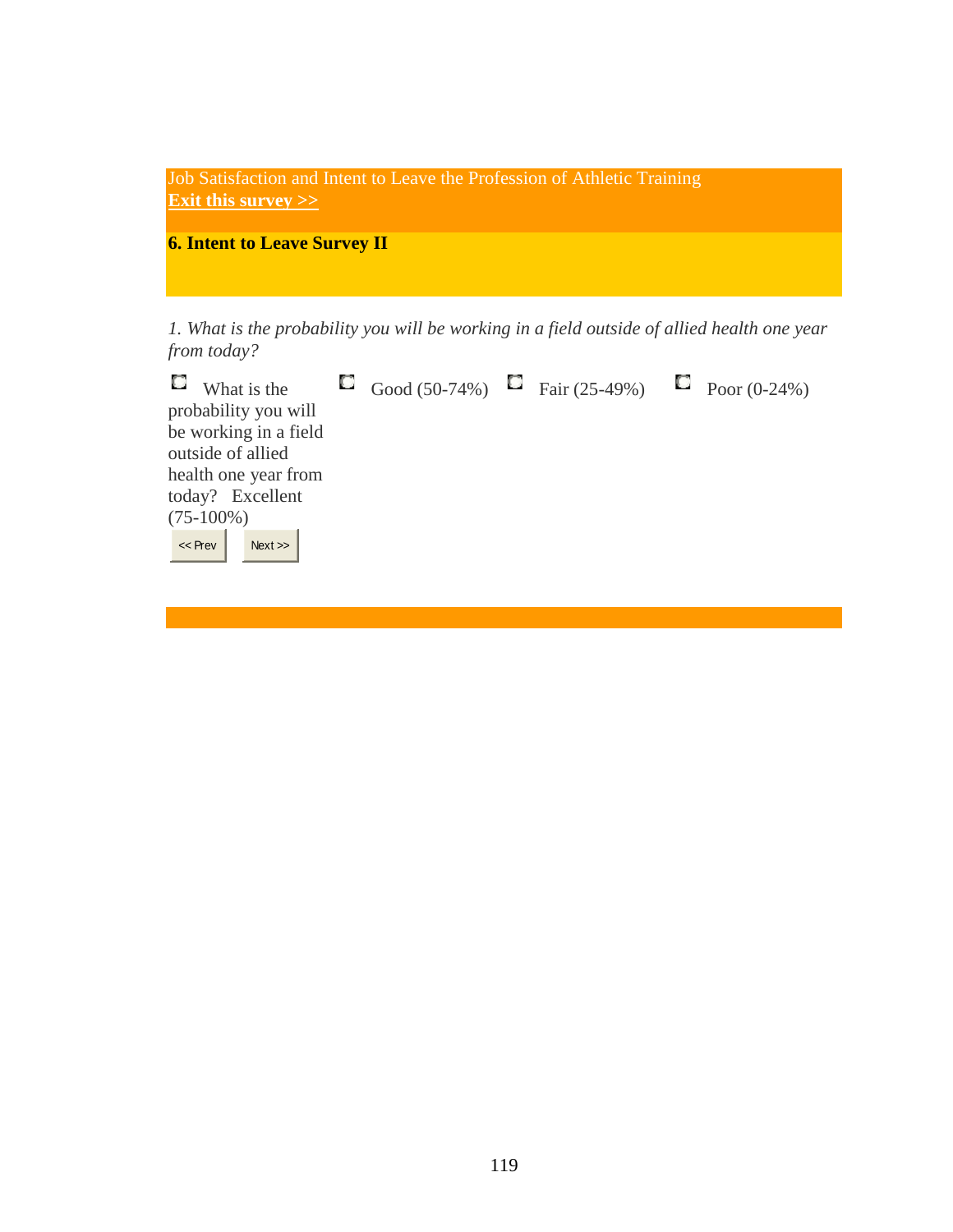| Job Satisfaction and Intent to Leave the Profession of Athletic Training<br><b>Exit this survey &gt;&gt;</b>                                                                                                                                                                                                                                                         |  |    |                 |
|----------------------------------------------------------------------------------------------------------------------------------------------------------------------------------------------------------------------------------------------------------------------------------------------------------------------------------------------------------------------|--|----|-----------------|
| <b>7. Intent to Leave/Outside Allied Health</b>                                                                                                                                                                                                                                                                                                                      |  |    |                 |
| 1. If you were in a field outside of allied health one year from today, what is the<br>probability you would retain you ATC credential?                                                                                                                                                                                                                              |  |    |                 |
| If you were in a $\Box$ Good (50-74%) $\Box$ Fair (25-49%)<br>field outside of allied<br>health one year from<br>today, what is the<br>probability you would<br>retain you ATC<br>credential? Excellent<br>$(75-100\%)$<br>2. If you were in a field outside of allied health one year from today, what is the<br>probability you would retain your NATA membership? |  | C, | Poor $(0-24\%)$ |
| If you were in a $\Box$ Good (50-74%) $\Box$ Fair (25-49%)<br>field outside of allied<br>health one year from<br>today, what is the<br>probability you would<br>retain your NATA<br>membership?<br>Excellent (75-100%)<br><< Prev<br>Next                                                                                                                            |  | C, | Poor $(0-24\%)$ |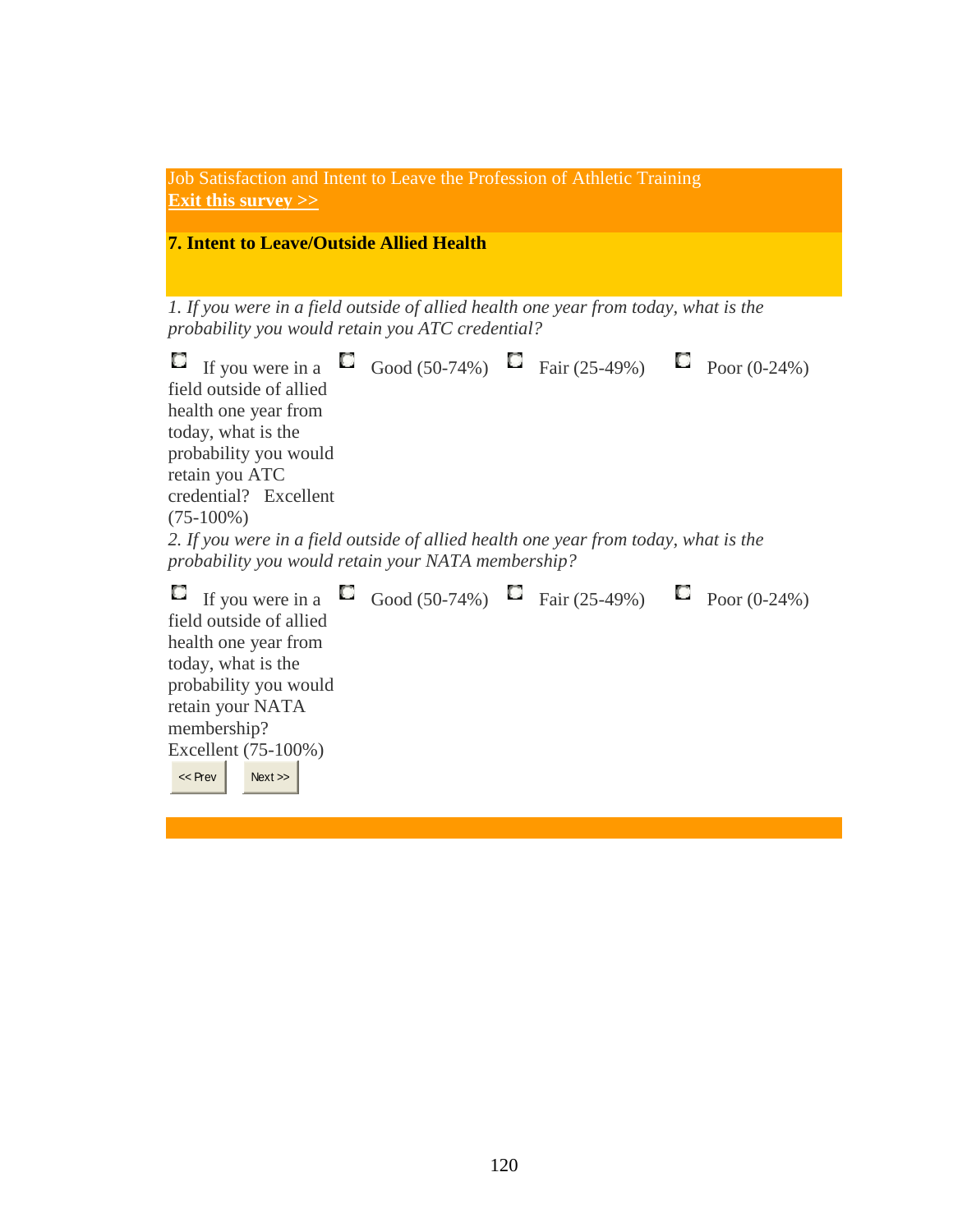Job Satisfaction and Intent to Leave the Profession of Athletic Training **[Exit this survey >>](http://www.surveymonkey.com/s.aspx?sm=xpZGxB7aZN5hEuAoTGcsLbvHwYpjag5QJUy7MQYWZrGrq%2brkurb9NAwMKB5i7uOpBTGpTQcYHA%2f%2bkcMkhcBetRyrKfCuSETFMM8rKKtifs8%3d##)**

### **8. Thank You**

Thank you for completing this survey.

Please click the "Submit Survey" button at the bottom of this page.

By clicking and submitting you are agreeing to participate in this study.

Thank you for your time and consideration in this study.

\*\*\*This web page will close after your submission\*\*\*

<< Prev | SUBMIT SURVEY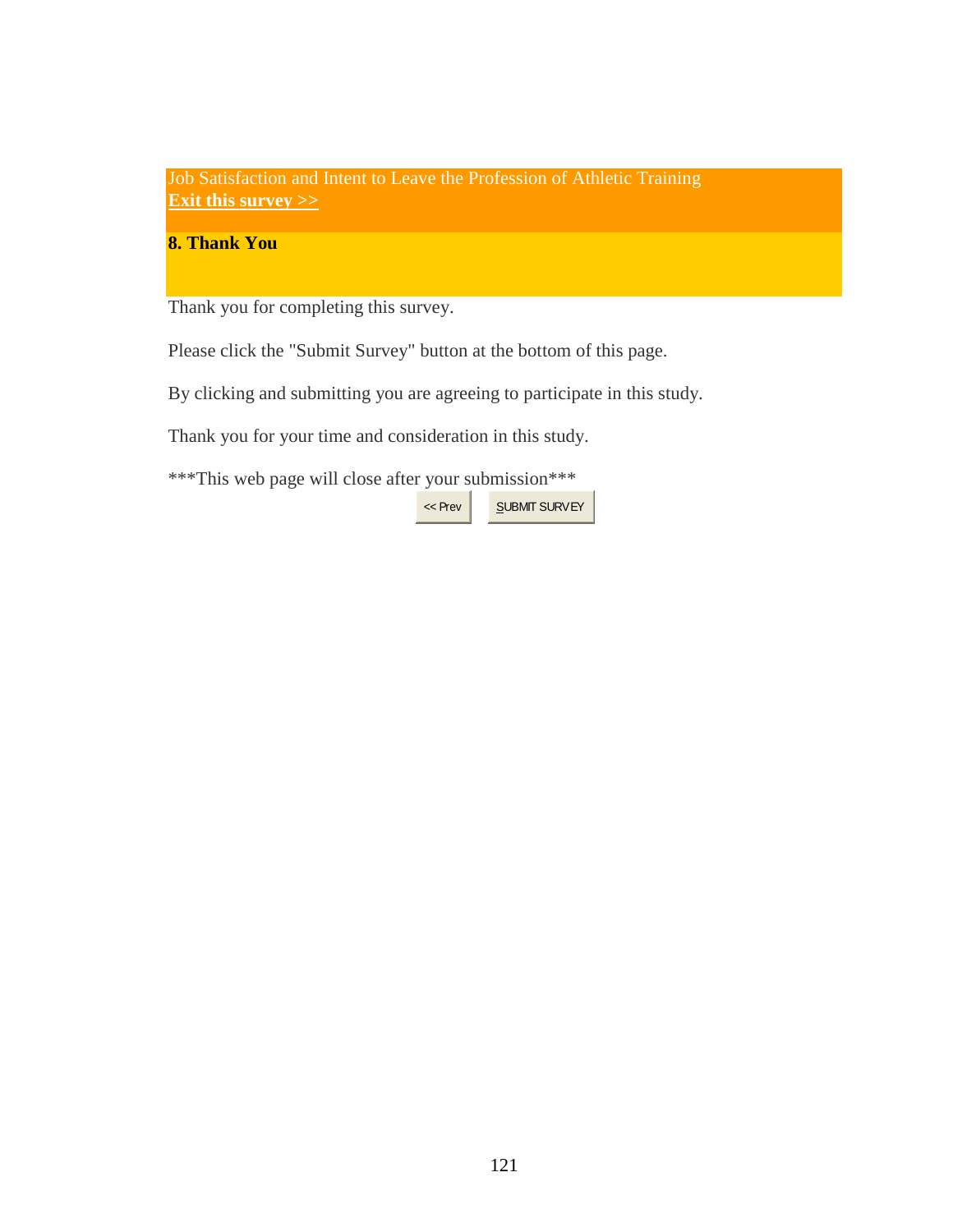#### **APPENDIX B**

#### **E-mail Solicitation Letter and Informed Consent**

Dear Certified Athletic Trainer,

I am a doctoral student at the University of North Carolina at Greensboro currently pursuing my Doctor of Education (Ed.D.) degree in Exercise and Sport Science. I am examining job satisfaction and intention to leave the profession of athletic training in Certified Athletic Trainers among the NCAA Divisions I, II, and III. These data are important as there has recently been a decline in NATA membership. I received your email from the NATA Membership Database and am asking for your assistance in completing an on-line survey at URL listed at the bottom of this letter.

The survey consists of three sections: 1) Demographics, 2) Job Satisfaction Survey, and 3) Intention to Leave Athletic Training Survey.

To participate in this study you need to be: A Certified Athletic Trainer in good standing with the BOC. Currently employed (part-time or full-time) at an NCAA college or university.

You will access the survey by clicking the link at the bottom of this letter and then be directed to a remote web site. You are asked to answer the questions honestly. You will not be identified in any way and all responses will be confidential. Your participation is voluntary and you may wish to withdrawal at any time by discontinuing the survey. If you do not wish to receive future solicitation asking for your participation you may click here: [http://www.surveymonkey.com/optout.aspx](javascript:void(null);) and be removed from the sampling list.

By submitting the survey you are providing informed consent for your participation in the study. This survey has been approved by the University of North Carolina at Greensboro Institutional Review Board.

The results of this study may be used in future publications however no identification will be used. The raw data will be secured on a data-based server and password protected CD-ROM, and will be destroyed three years after the publication of results. A copy of the results will be made available upon request. Please feel free to contact with any questions regarding this study.

Thank you for your time and consideration,

Aaron Terranova, M.Ed., ATC, LAT atcjsanditl@gmail.com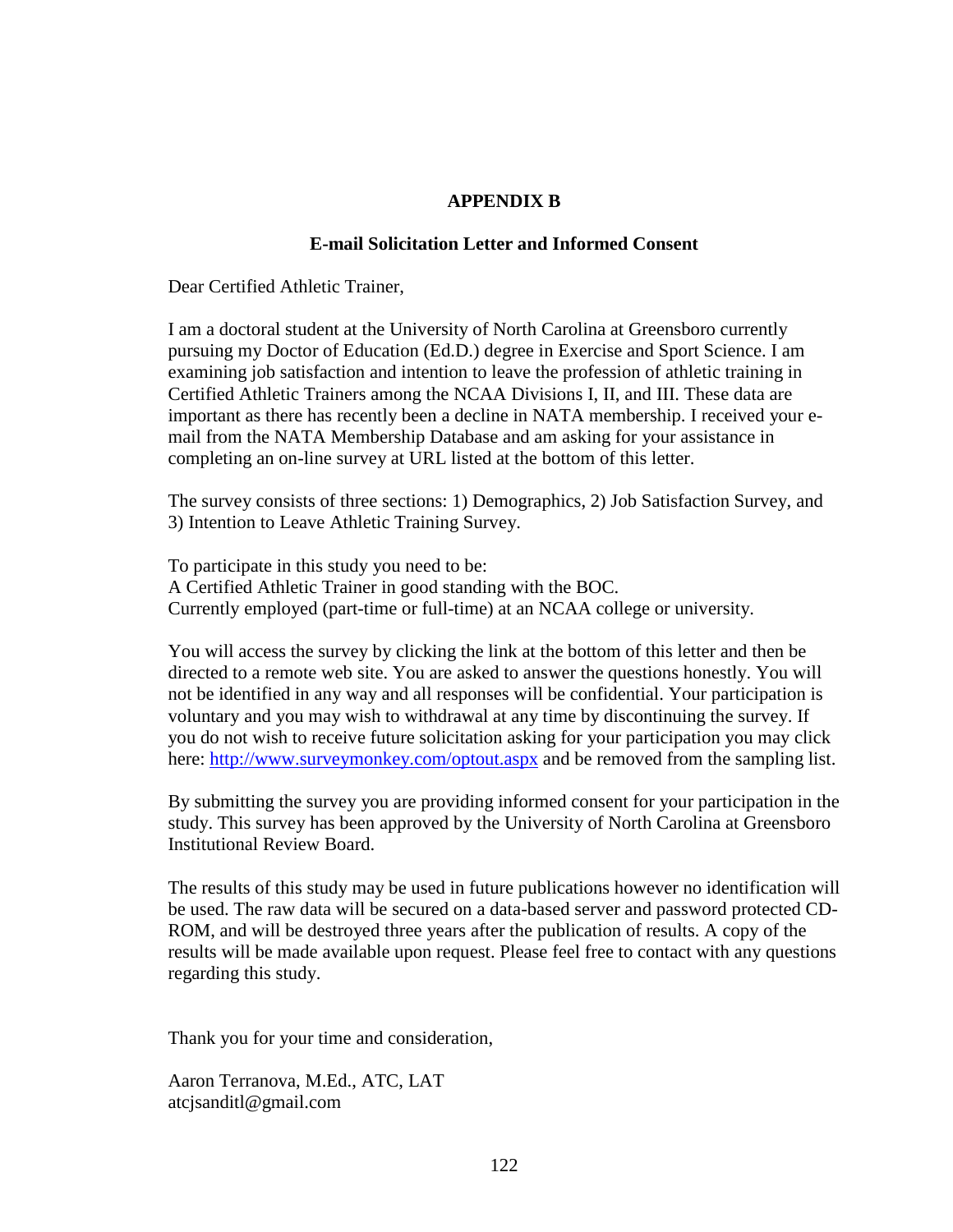336-334-5925

Please click this link to access the survey : http://www.surveymonkey.com/s.aspx

*Participant for this survey were selected at random from the NATA membership database according to the selection criteria provided by the investigator. This survey is not endorsed by the NATA. It is being sent to you because of the NATA's commitment to athletic training education and research.*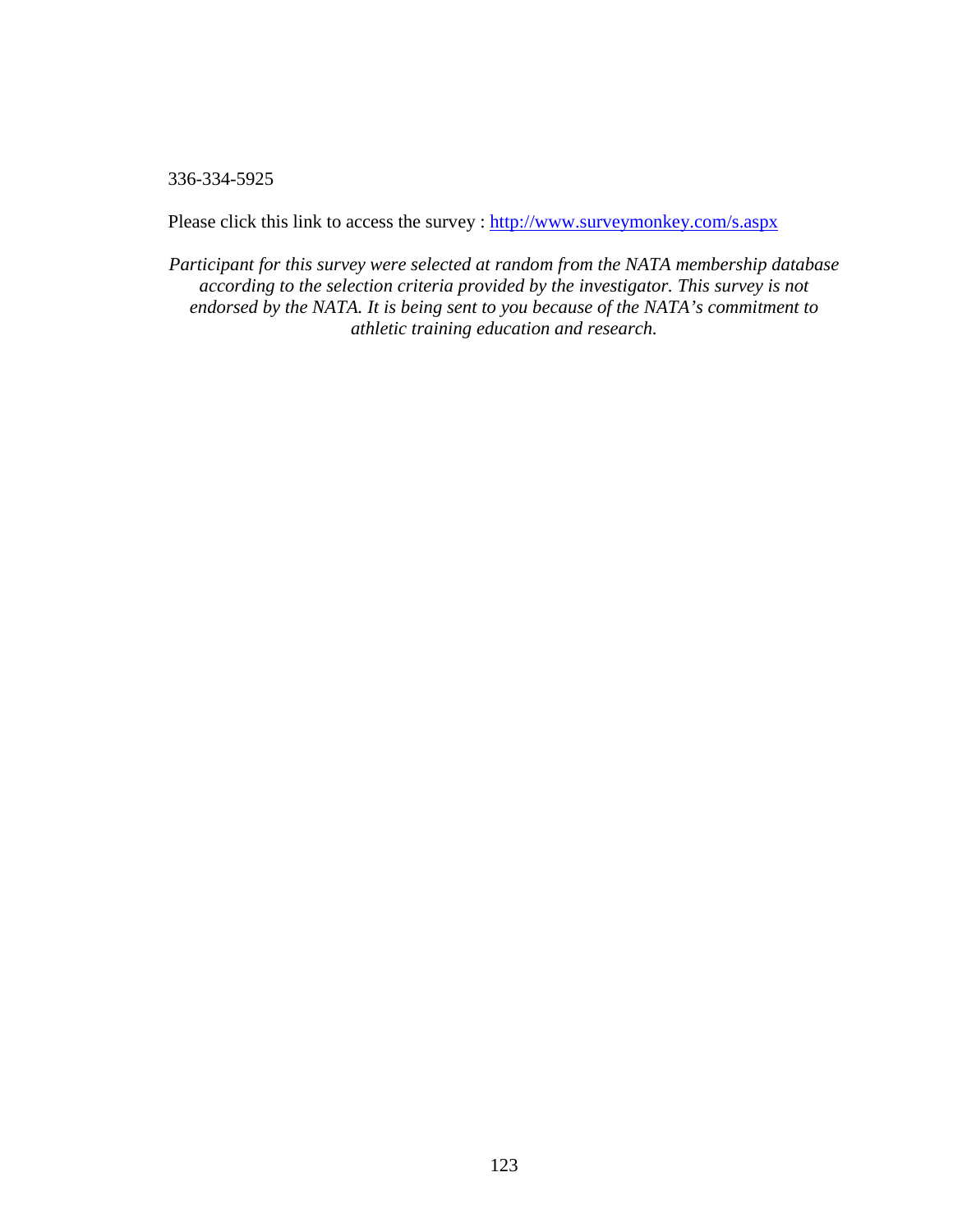#### **APPENDIX C**

#### **Follow-up Solicitation Letter and Informed Consent**

Dear Certified Athletic Trainer,

#### *If you have already completed this survey, thank you, and please disregard this followup e-mail. I apologize for any inconvenience this may cause you, and again thank you for your contributions.*

I am a doctoral student at the University of North Carolina at Greensboro currently pursuing my Doctor of Education (Ed.D.) degree in Exercise and Sport Science. I am examining job satisfaction and intention to leave the profession of athletic training in Certified Athletic Trainers among the NCAA Divisions I, II, and III. These data are important as there has recently been a decline in NATA membership. I received your email from the NATA Membership Database and am asking for your assistance in completing an on-line survey at URL listed at the bottom of this letter.

The survey consists of three sections: 1) Demographics, 2) Job Satisfaction Survey, and 3) Intention to Leave Athletic Training Survey.

To participate in this study you need to be: A Certified Athletic Trainer in good standing with the BOC. Currently employed (part-time or full-time) at an NCAA college or university.

You will access the survey by clicking the link at the bottom of this letter and then be directed to a remote web site. You are asked to answer the questions honestly. You will not be identified in any way and all responses will be confidential. Your participation is voluntary and you may wish to withdrawal at any time by discontinuing the survey. If you do not wish to receive future solicitation asking for your participation you may click here: [http://www.surveymonkey.com/optout.aspx](javascript:void(null);) and be removed from the sampling list.

By submitting the survey you are providing informed consent for your participation in the study. This survey has been approved by the University of North Carolina at Greensboro Institutional Review Board.

The results of this study may be used in future publications however no identification will be used. The raw data will be secured on a data-based server and password protected CD-ROM, and will be destroyed three years after the publication of results. A copy of the results will be made available upon request. Please feel free to contact with any questions regarding this study.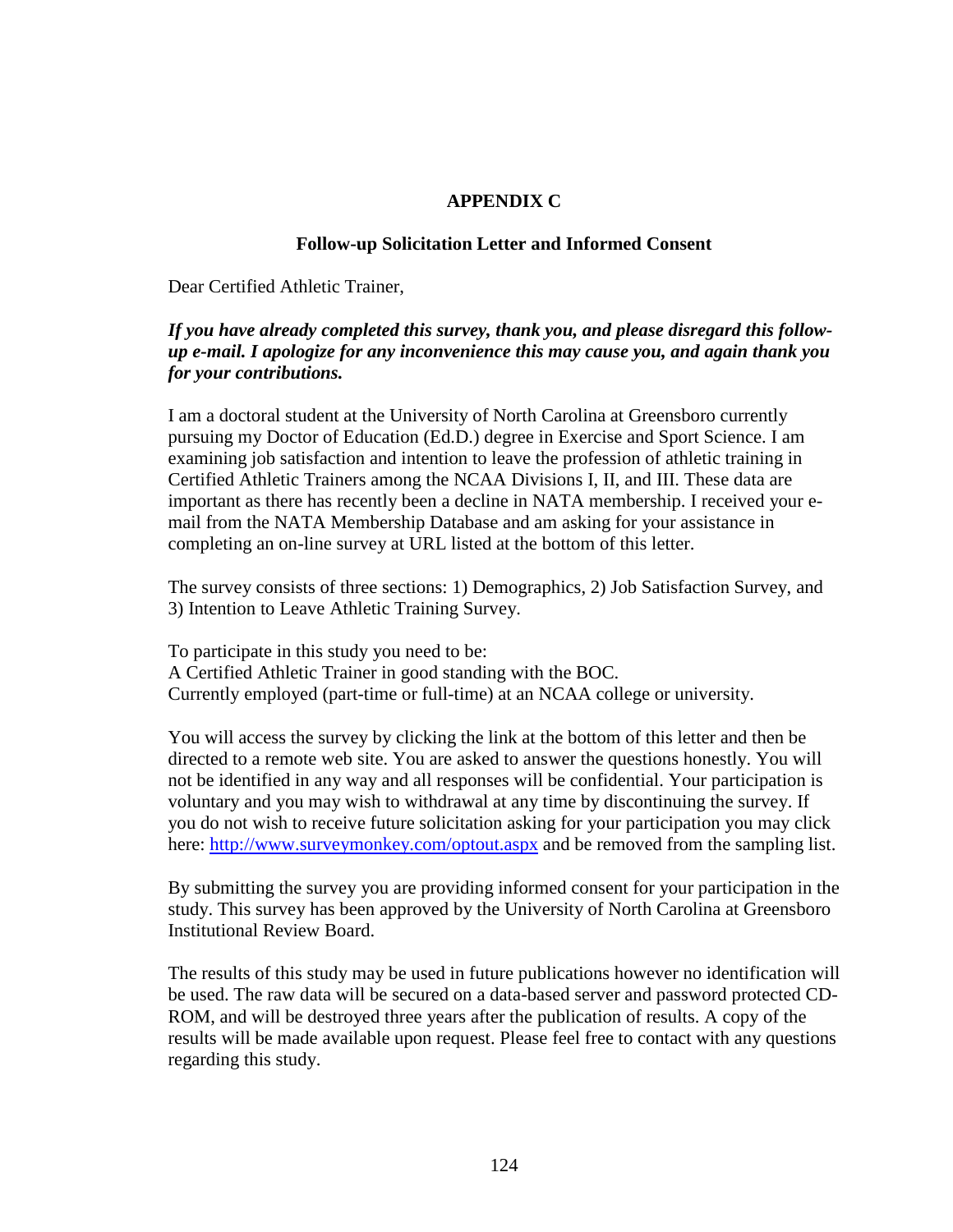Thank you for your time and consideration,

Aaron Terranova, M.Ed., ATC, LAT atcjsanditl@gmail.com 336-334-5925

Please click this link to access the survey : http://www.surveymonkey.com/s.aspx

Participant for this survey were selected at random from the NATA membership database according to the selection criteria provided by the investigator. This survey is not endorsed by the NATA. It is being sent to you because of the NATA's commitment to athletic training education and research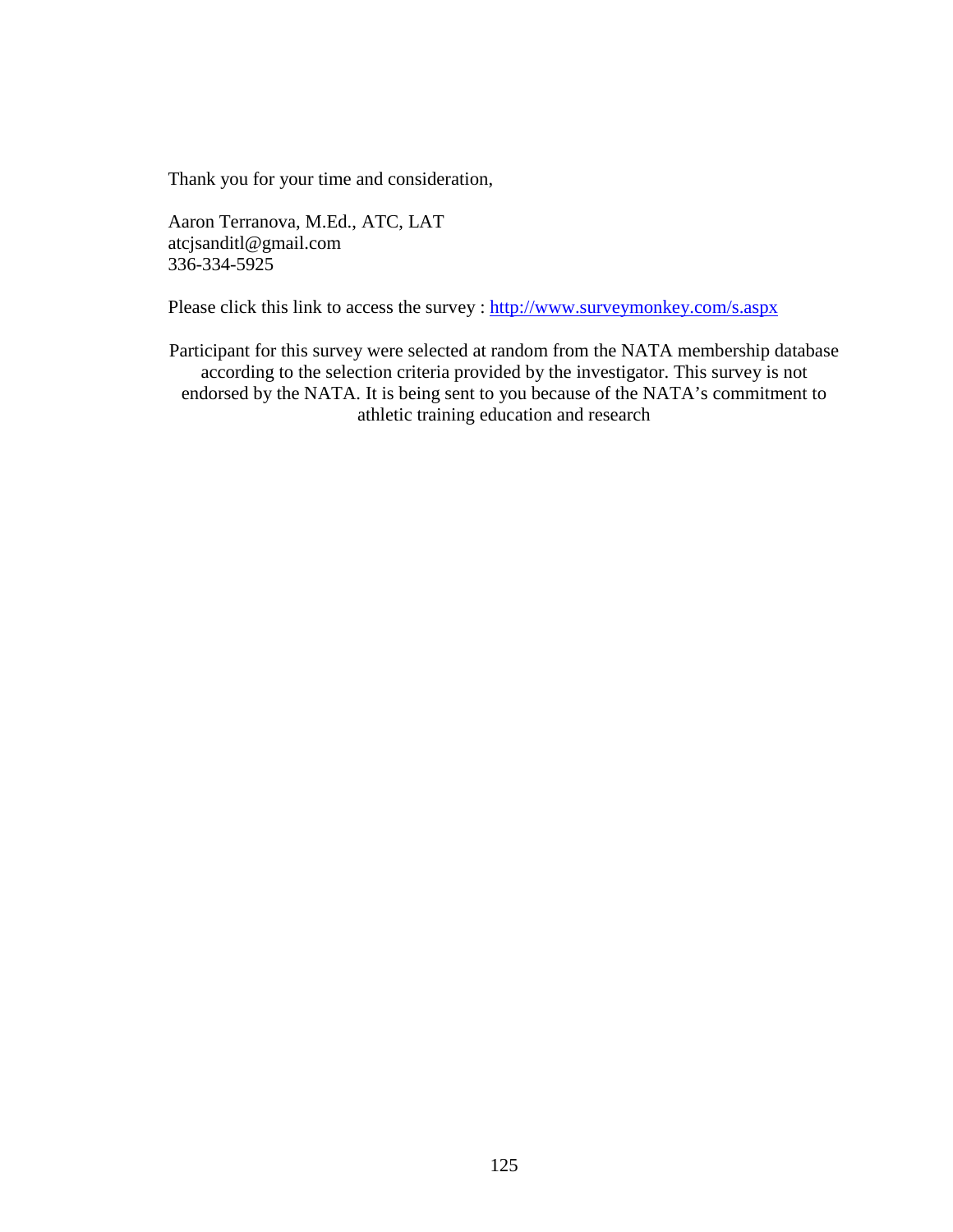# **Appendix D**

## **Additional Results Tables**

## **Table 16.**

Principle Component Analysis of the JSS Using a Varimax Rotation with Kaiser Normalization.

| <b>Item</b>    |                  |                  |                |                  | Component        |        |                  |                  |        |
|----------------|------------------|------------------|----------------|------------------|------------------|--------|------------------|------------------|--------|
|                | $\mathcal{I}$    | $\overline{2}$   | $\mathfrak{Z}$ | $\overline{4}$   | $\overline{5}$   | 6      | $\overline{7}$   | 8                | 9      |
| 30             | .84              | $\overline{.10}$ | .06            | .15              | .03              | .21    | $-.05$           | .16              | $-.02$ |
| $\overline{3}$ | .82              | .13              | $-.06$         | .01              | .05              | .14    | $-.05$           | .16              | .07    |
| 12             | .80              | .15              | .09            | .07              | .08              | .21    | .01              | .02              | .13    |
| 21             | .78              | .21              | .11            | .06              | .08              | .09    | .10              | .19              | .08    |
| 36             | .49              | .17              | .12            | .13              | .15              | .20    | .30              | .21              | $-.07$ |
| 5              | .49              | .46              | .06            | .21              | .23              | $-.05$ | .11              | .18              | $-.04$ |
| 34             | .43              | .14              | .02            | .06              | .04              | .41    | .28              | .36              | $-.03$ |
| 19             | .09              | .80              | .13            | .16              | .11              | .02    | .08              | .15              | .06    |
| $\mathbf{1}$   | .09              | .68              | .10            | .13              | .09              | .08    | .02              | .06              | $-.23$ |
| 32             | .26              | .65              | .04            | .25              | .07              | .11    | .25              | .12              | .14    |
| 28             | .13              | .63              | .29            | .37              | $-.01$           | .02    | $-.03$           | $-.02$           | .06    |
| 14             | .30              | $\overline{.59}$ | .05            | $\overline{.24}$ | $\overline{.28}$ | $-.01$ | .14              | $\overline{.17}$ | .11    |
| 10             | $-.00$           | .57              | .33            | .05              | $-.24$           | .16    | .06              | $-.02$           | .36    |
| 23             | .13              | .56              | .20            | .41              | .05              | .12    | .16              | .21              | .05    |
| 22             | .09              | .16              | .88            | .09              | .04              | .03    | .08              | $-.01$           | $-.12$ |
| 13             | .15              | .11              | .84            | .05              | .08              | $-.00$ | .14              | $-.05$           | .00    |
| $\overline{4}$ | $-.09$           | .03              | .73            | .12              | .01              | .06    | $-.12$           | .04              | .27    |
| 29             | .07              | .25              | .72            | $-.09$           | .01              | .04    | .02              | .16              | $-.06$ |
| 33             | .12              | .35              | .13            | .76              | .04              | $-.04$ | .04              | .10              | $-.06$ |
| 11             | $\overline{.18}$ | $\overline{.32}$ | .01            | .66              | .06              | .19    | .02              | $-.01$           | .00    |
| 20             | .17              | .19              | .06            | .66              | .15              | $-.09$ | $\overline{.26}$ | .06              | .03    |
| $\overline{2}$ | $-14$            | .15              | $-.10$         | .61              | .03              | .23    | $-.13$           | .23              | .41    |
| 27             | .12              | .09              | $-.02$         | .04              | .82              | .09    | $-.17$           | .05              | .19    |
| 17             | $-.04$           | $-.05$           | .15            | .02              | .75              | .05    | .21              | .20              | $-16$  |
| 35             | .25              | .21              | .06            | .26              | .70              | .25    | .10              | .10              | $-.04$ |
| 8              | 24               | .37              | $-.08$         | $-.01$           | .53              | $-16$  | .19              | $-.05$           | .42    |
| 25             | .36              | $-.04$           | .11            | .16              | .13              | .73    | .10              | .04              | $-.07$ |
| $\overline{7}$ | .47              | .01              | .03            | .14              | .14              | .67    | .08              | .09              | $-.02$ |
| 16             | .20              | .18              | .05            | $-.10$           | .06              | .63    | .24              | .18              | .12    |
| 15             | .38              | $-.17$           | .05            | .02              | .10              | $-.39$ | .33              | .18              | .14    |
| 31             | $-.02$           | .16              | $-.09$         | $-.02$           | $-.03$           | .28    | .78              | .11              | .05    |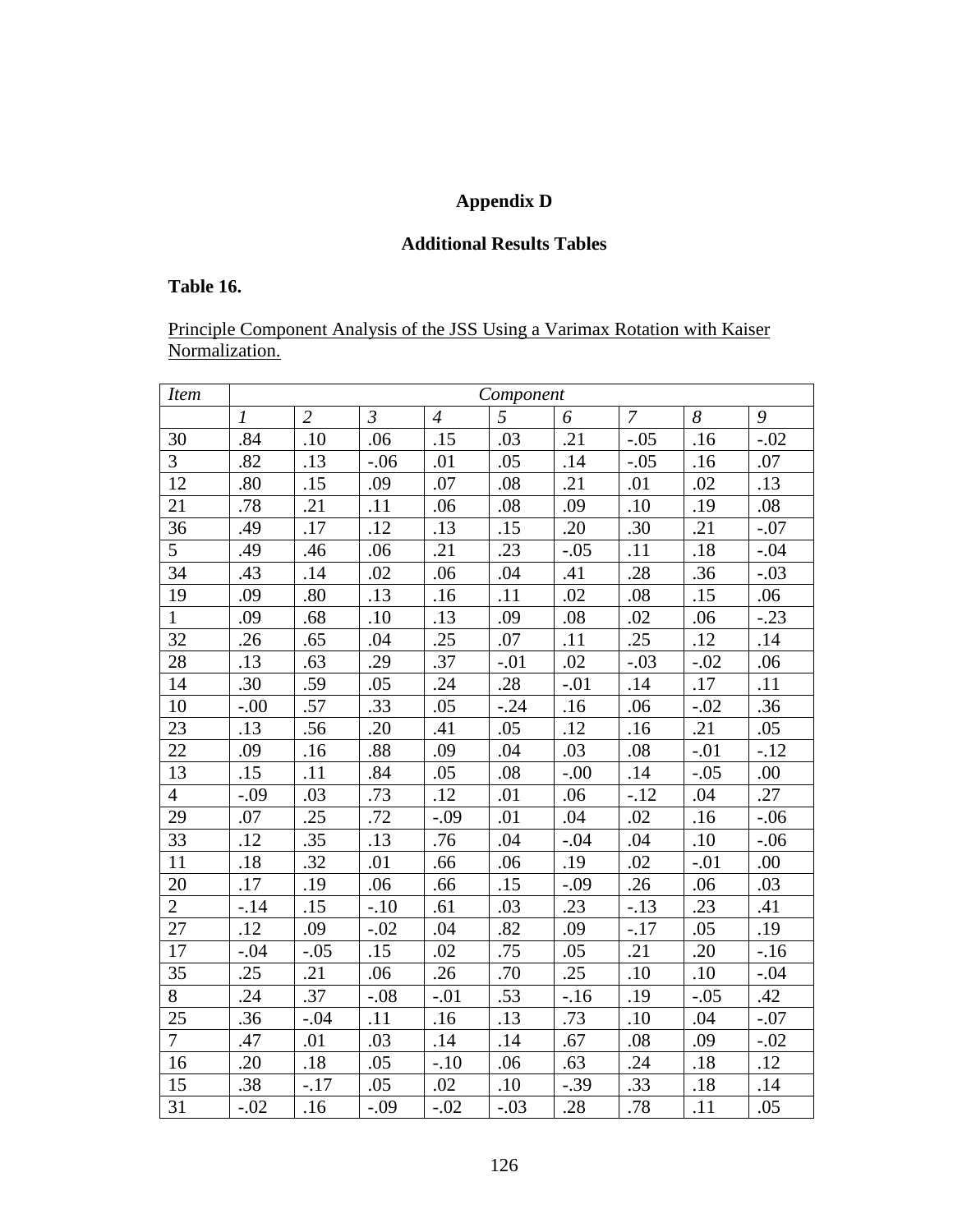| 24 | .06        | 17                 |           | .19    | .10               | .06       | .76   | .07                | .09                 |
|----|------------|--------------------|-----------|--------|-------------------|-----------|-------|--------------------|---------------------|
| 26 | .34        | $1^{\circ}$<br>.14 | .18       | .14    | .08               | .01       | ر 1 . | .74                | $-.01$              |
| 18 | .25        | .18                | $-.06$    | .07    | .18               | .13       | .09   | 72<br>.12          | 1 <sub>2</sub><br>. |
| Ο  | 27<br>ا د. | .29                | .04       | $+ +$  | .16               | 27<br>ا گ | .08   | .47                | .08                 |
|    | .35        | .00.               | 12<br>.14 | $-1/2$ | $1^{\wedge}$<br>. | $-.06$    | .34   | $\cdot$ 1 $\prime$ | .62                 |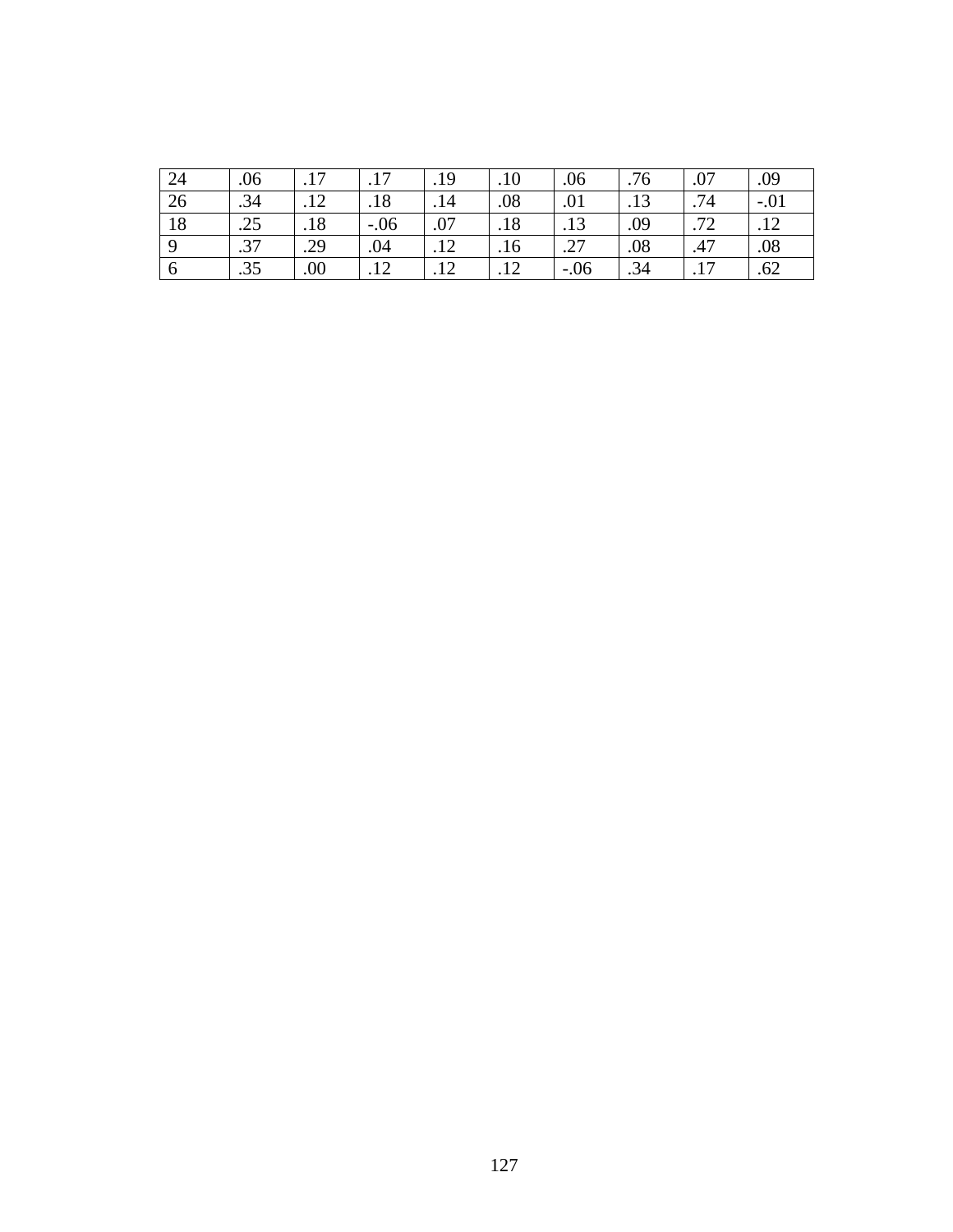## **Table 17.**

Interclass Correlation Between the Nine Subscales of the JSS During Pilot Testing.

| Inter-Item Correlation Matrix |      |                             |      |      |      |      |      |      |     |
|-------------------------------|------|-----------------------------|------|------|------|------|------|------|-----|
|                               |      | $\mathcal{D}_{\mathcal{L}}$ | 3    | 4    | 5    | 6    |      | 8    | 9   |
| Pay                           | 1.00 |                             |      |      |      |      |      |      |     |
| Promo                         | 0.78 | 1.00                        |      |      |      |      |      |      |     |
| Super                         | 0.46 | 0.32                        | 1.00 |      |      |      |      |      |     |
| <b>Benefits</b>               | 0.60 | 0.58                        | 0.20 | 1.00 |      |      |      |      |     |
| Reward                        | 0.78 | 0.68                        | 0.69 | 0.61 | 1.00 |      |      |      |     |
| Condition                     | 0.42 | 0.35                        | 0.51 | 0.47 | 0.65 | 1.00 |      |      |     |
| Coworkers                     | 0.22 | 0.14                        | 0.74 | 0.37 | 0.46 | 0.48 | 1 00 |      |     |
| Nature                        | 0.17 | 0.29                        | 0.29 | 0.29 | 0.35 | 0.52 | 0.45 | 1.00 |     |
| Communication                 | 0.42 | 0.43                        | 0.63 | 0.63 | 0.70 | 0.63 | 0.71 | 0.47 | 100 |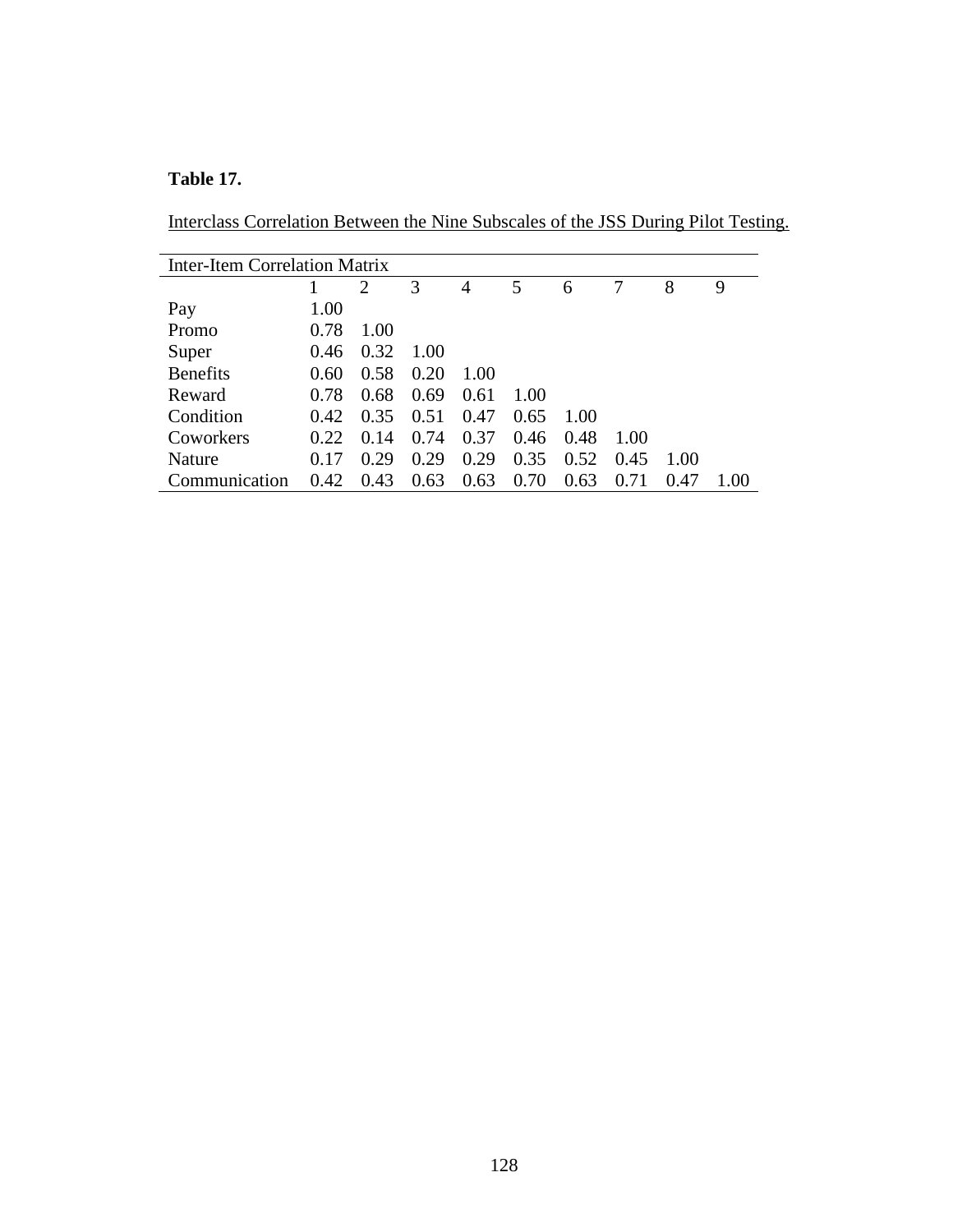## **Table 18.**

Interclass Cronbach's Coefficient  $\alpha$  for the Pilot Version of the JSS Subscales and Total Score.

| Scale                         | Number of Items Coefficient $\alpha$ |      |
|-------------------------------|--------------------------------------|------|
| <b>Total Job Satisfaction</b> | 36                                   | 0.95 |
| Subscales                     |                                      |      |
| Pay                           | 4                                    | 0.86 |
| Promotion                     | 4                                    | 0.72 |
| Supervision                   | 4                                    | 0.88 |
| Fringe Benefits               | 4                                    | 0.88 |
| <b>Contingent Rewards</b>     | 4                                    | 0.93 |
| <b>Operating Conditions</b>   | 4                                    | 0.79 |
| Coworkers                     | 4                                    | 0.63 |
| Nature of Work                | 4                                    | 0.81 |
| Communication                 | 4                                    | 0.84 |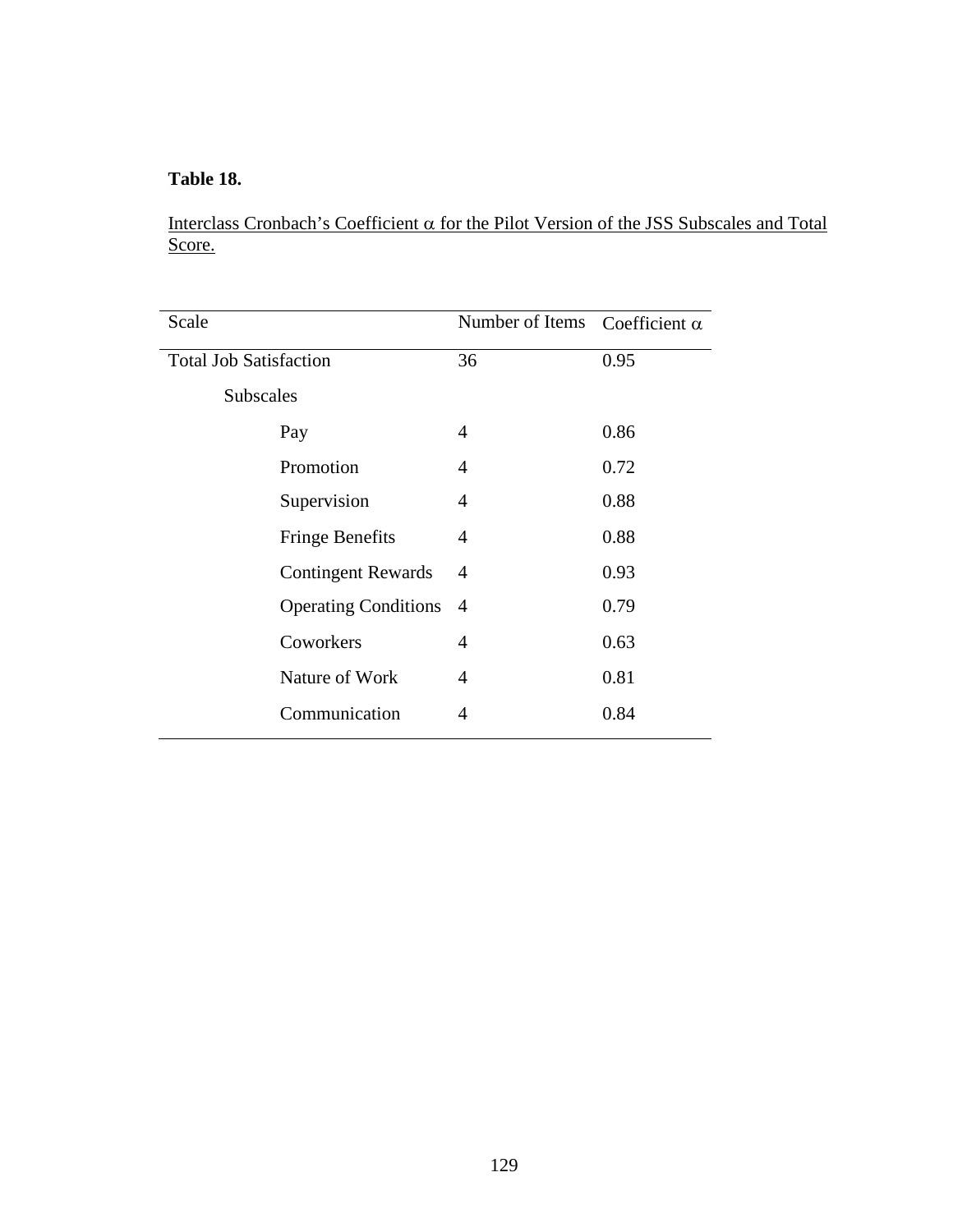## **Table 19.**

| Interclass Correlations of the ITLS During Pilot Testing. |
|-----------------------------------------------------------|
|-----------------------------------------------------------|

|                  | <b>Inter-Item Correlation Matrix</b> |            |         |         |      |      |      |  |  |
|------------------|--------------------------------------|------------|---------|---------|------|------|------|--|--|
|                  |                                      | 2          | 3       | 4       | 5    | 6    |      |  |  |
| Itlnahfyr        | 1.00                                 |            |         |         |      |      |      |  |  |
| Itlleave         | 0.72                                 | 1.00       |         |         |      |      |      |  |  |
| itlpursued       | 0.40                                 | 0.64       | 1.00    |         |      |      |      |  |  |
| Itlahf           | 0.01                                 | 0.03       | $-0.21$ | 1.00    |      |      |      |  |  |
| Itlnahf          | 0.73                                 | 0.82       | 0.60    | $-0.07$ | 1.00 |      |      |  |  |
| Itlatyr          | 0.94                                 | 0.77       | 0.58    | $-0.02$ | 0.76 | 1.00 |      |  |  |
| Itlahfyr         | 0.16                                 | 0.39       | 0.34    | 0.52    | 0.50 | 0.24 | 1.00 |  |  |
|                  |                                      |            |         |         |      |      |      |  |  |
| Cronbach's Alpha |                                      | N of Items |         |         |      |      |      |  |  |
| 0.85             |                                      | 7.00       |         |         |      |      |      |  |  |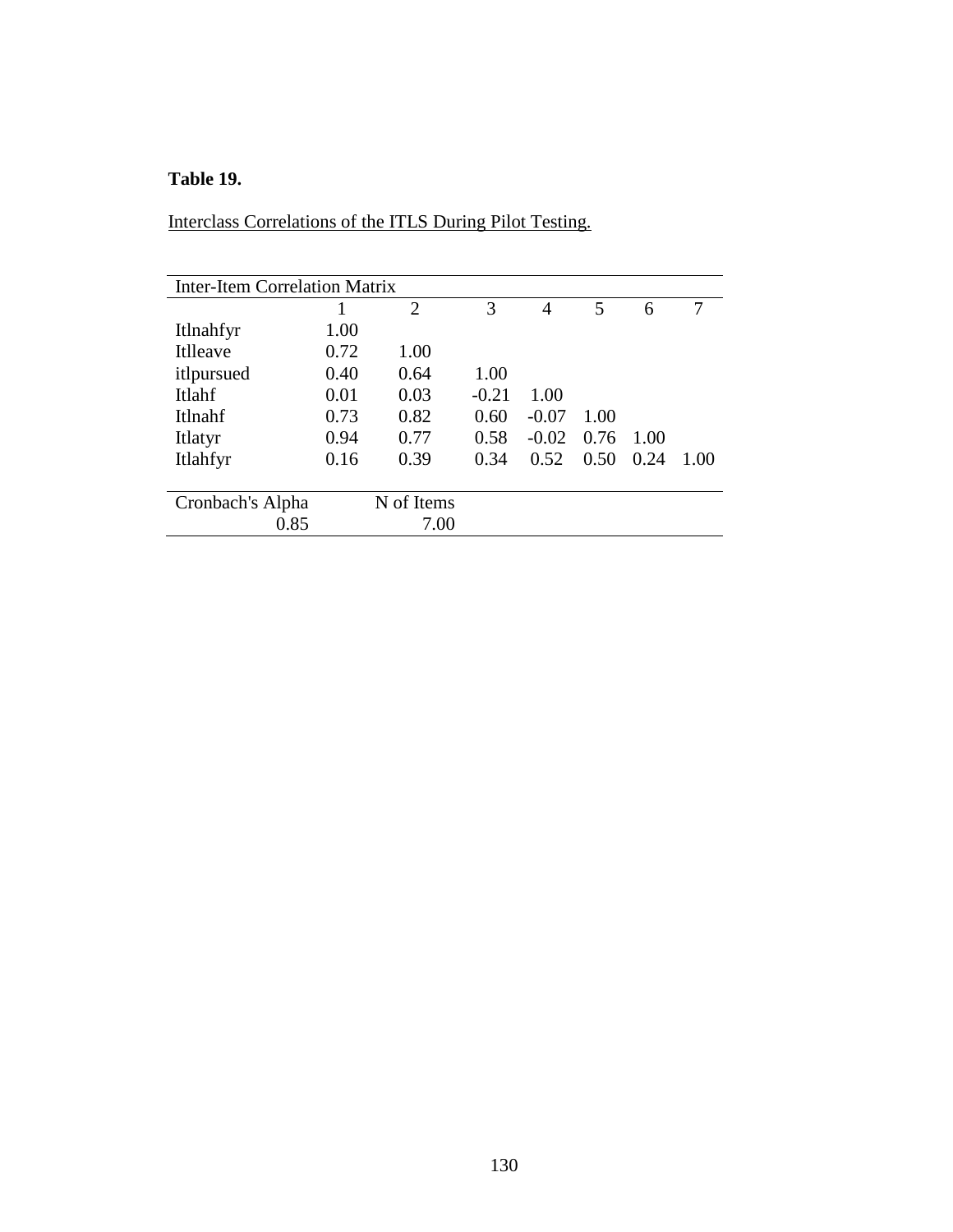## **Table 20.**

Descriptive Statistics for the 36 Items of the JSS.

| Item #                  | Mean | <b>Standard Deviation</b> |  |
|-------------------------|------|---------------------------|--|
| $\overline{1}$          | 2.65 | 1.45                      |  |
| $\sqrt{2}$              | 2.80 | 1.38                      |  |
| $\overline{\mathbf{3}}$ | 4.77 | 1.44                      |  |
| $\overline{4}$          | 3.94 | 1.57                      |  |
| 5                       | 3.48 | 1.46                      |  |
| $\boldsymbol{6}$        | 4.03 | 1.24                      |  |
| $\boldsymbol{7}$        | 5.12 | 0.94                      |  |
| $\,$ $\,$               | 4.47 | 1.40                      |  |
| 9                       | 3.57 | 1.48                      |  |
| 10                      | 2.49 | 1.45                      |  |
| 11                      | 3.10 | 1.29                      |  |
| 12                      | 5.00 | 1.31                      |  |
| 13                      | 3.94 | 1.50                      |  |
| 14                      | 3.56 | 1.39                      |  |
| 15                      |      |                           |  |
| 16                      | 3.98 | 1.59                      |  |
| 17                      | 5.09 | $.81\,$                   |  |
| 18                      | 4.31 | 1.34                      |  |
| 19                      | 2.70 | 1.47                      |  |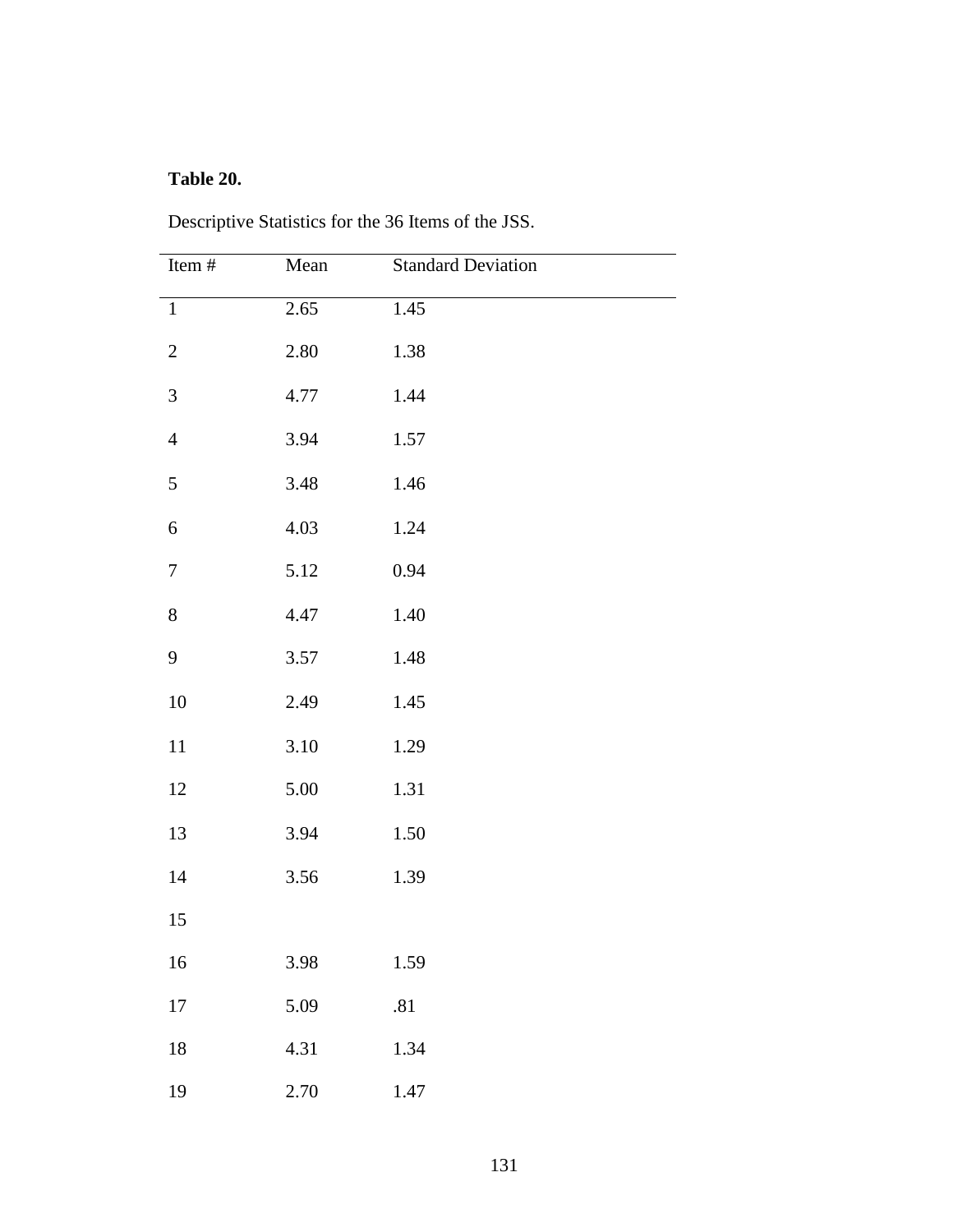| $20\,$ | 2.860 | $1.12\,$ |
|--------|-------|----------|
| $21\,$ | 4.36  | $1.51\,$ |
| 22     | 3.96  | 1.52     |
| 23     | 3.16  | 1.25     |
| 24     | 3.05  | 1.36     |
| $25\,$ | 5.07  | 1.06     |
| 26     | 3.57  | 1.27     |
| $27\,$ | 5.24  | 0.89     |
| $28\,$ | 2.84  | 1.39     |
| 29     | 3.12  | 1.39     |
| 30     | 4.80  | 1.35     |
| 31     | 3.28  | 1.43     |
| 32     | 2.97  | 1.27     |
| 33     | 2.82  | 1.29     |
| 34     | 4.22  | 1.46     |
| 35     | 4.83  | 0.96     |
| 36     | 4.15  | 1.35     |
|        |       |          |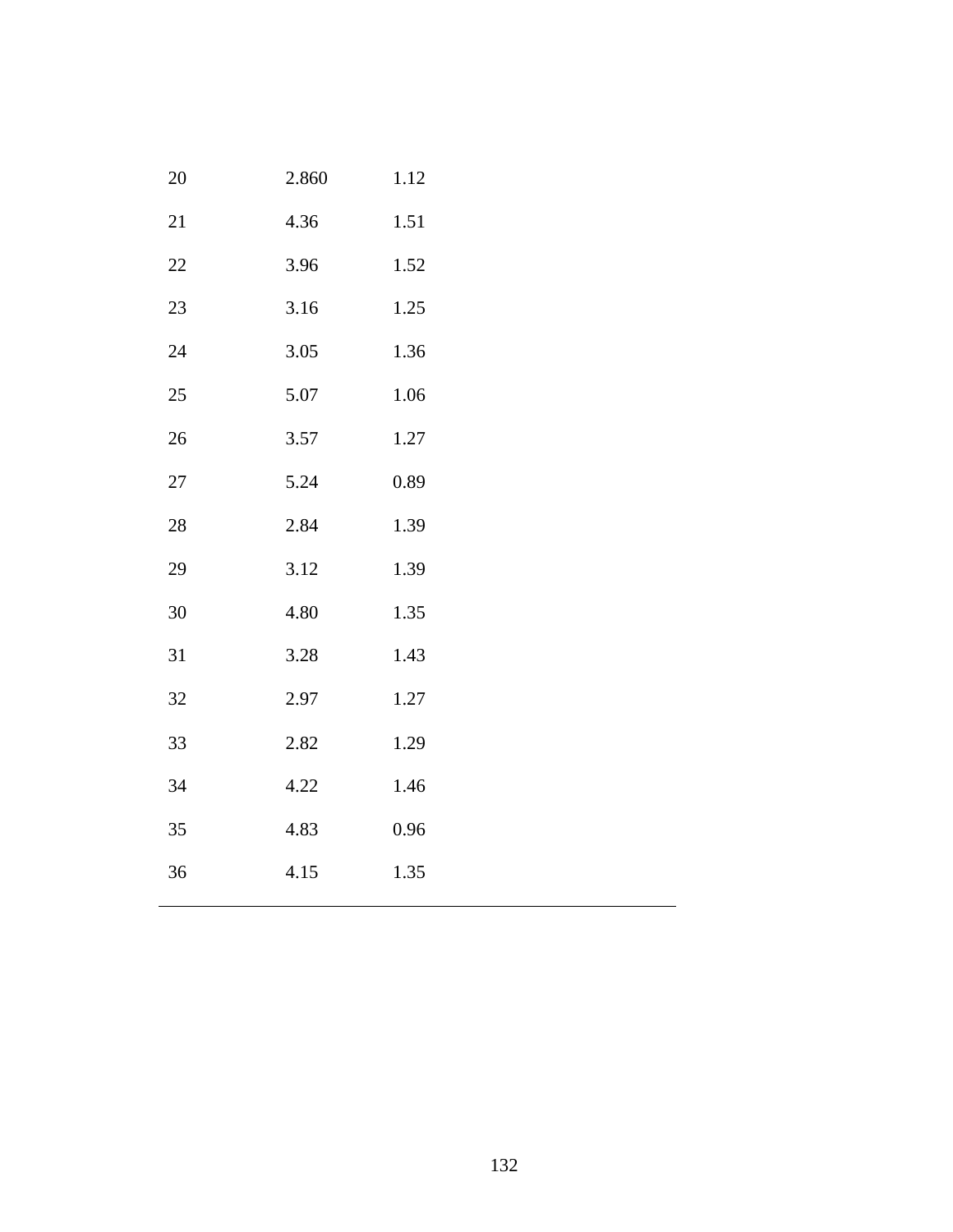## **Table 21.**

Factorial ANOVA Model Summaries of the JSS Subscales Based on NCAA Division and Primary Job Title.

| Factorial ANOVA Model Summary of JSS Supervision Subscale Based on NCAA |                |                |        |                |      |  |
|-------------------------------------------------------------------------|----------------|----------------|--------|----------------|------|--|
| Division and Primary Job Title.                                         |                |                |        |                |      |  |
| Source                                                                  | Sum of         | DF             | Mean   | $\overline{F}$ | Sig. |  |
|                                                                         | <b>Squares</b> |                | Square |                |      |  |
| Division                                                                | 11.83          | $\overline{2}$ | 5.91   | .10            | .91  |  |
| Job Title                                                               | 204.34         | $\overline{2}$ | 102.17 | 1.72           | .18  |  |
| Division *<br>Job Title                                                 | 128.65         | $\overline{4}$ | 32.16  | .54            | .71  |  |
| Error                                                                   | 10785.98       | 182            | 59.26  |                |      |  |
| Total                                                                   | 191715.00      | 191            |        |                |      |  |

| Factorial ANOVA Model Summary of JSS Pay & Rewards Subscale Based on NCAA |                                 |                |        |                |      |  |  |
|---------------------------------------------------------------------------|---------------------------------|----------------|--------|----------------|------|--|--|
|                                                                           | Division and Primary Job Title. |                |        |                |      |  |  |
| Source                                                                    | Sum of                          | DF             | Mean   | $\overline{F}$ | Sig. |  |  |
|                                                                           | <b>Squares</b>                  |                | Square |                |      |  |  |
| Division                                                                  | 45.57                           | $\overline{2}$ | 22.78  | .44            | .65  |  |  |
| Job Title                                                                 | 69.91                           | 2              | 34.95  | .67            | .51  |  |  |
| Division *<br>Job Title                                                   | 206.98                          | $\overline{4}$ | 51.75  | .99            | .42  |  |  |
| Error                                                                     | 9527.44                         | 182            | 52.35  |                |      |  |  |
| Total                                                                     | 87630.00                        | 191            |        |                |      |  |  |

| Factorial ANOVA Model Summary of JSS Fringe Benefits Subscale Based on NCAA<br>Division and Primary Job Title. |                          |    |                |  |      |
|----------------------------------------------------------------------------------------------------------------|--------------------------|----|----------------|--|------|
| Source                                                                                                         | Sum of<br><b>Squares</b> | DF | Mean<br>Square |  | Sig. |
| Division                                                                                                       | 24.06                    |    | 12.03          |  | .57  |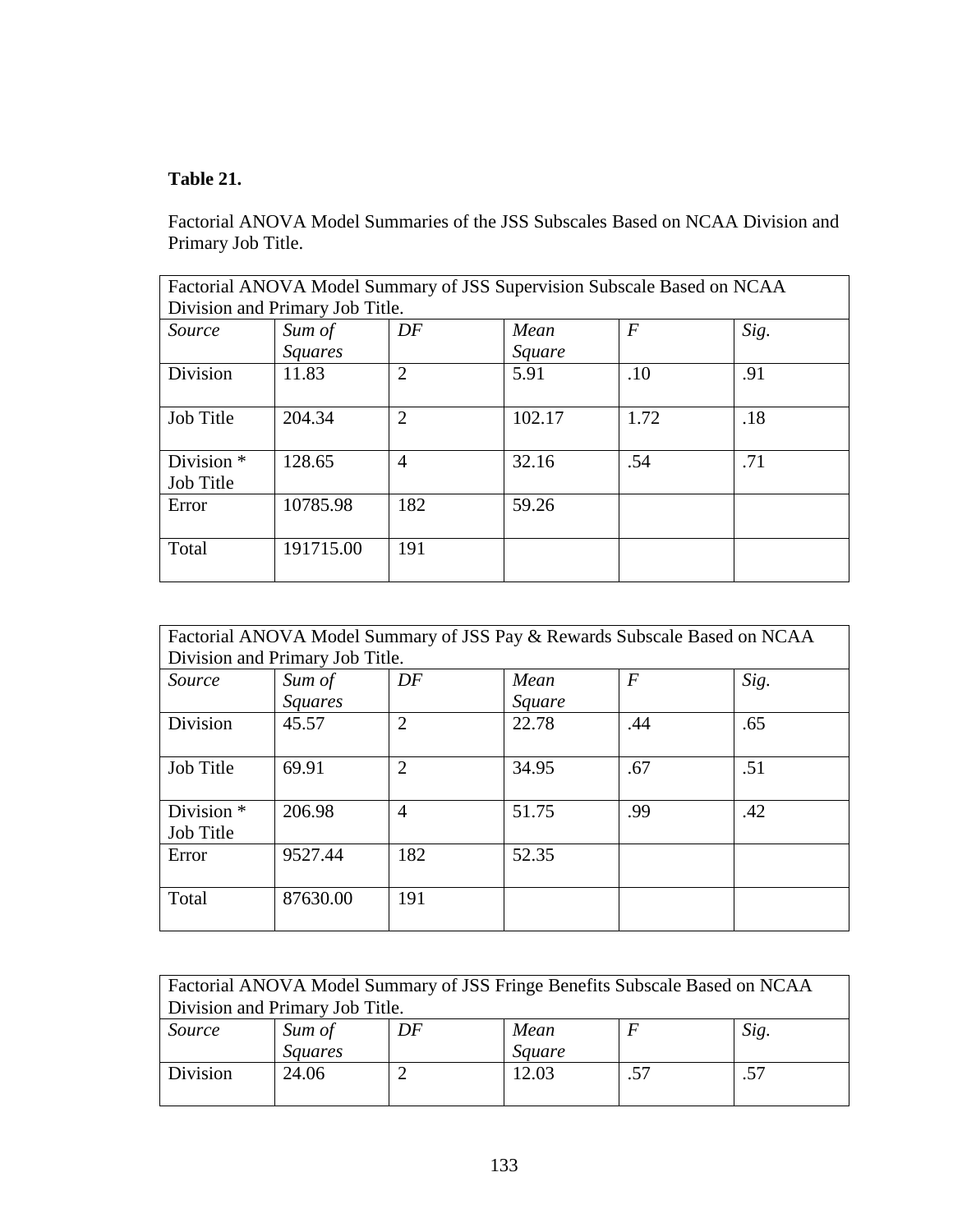| Job Title               | 330.94   | $\overline{2}$ | 165.47 | 7.82 | .00 |
|-------------------------|----------|----------------|--------|------|-----|
| Division *<br>Job Title | 122.00   | $\overline{4}$ | 30.50  | 1.44 | .22 |
| Error                   | 3851.18  | 182            | 21.16  |      |     |
| Total                   | 48345.00 | 191            |        |      |     |

| Factorial ANOVA Model Summary of JSS Promotion Subscale Based on NCAA<br>Division and Primary Job Title. |                          |                |                |                |      |  |  |
|----------------------------------------------------------------------------------------------------------|--------------------------|----------------|----------------|----------------|------|--|--|
| Source                                                                                                   | Sum of<br><i>Squares</i> | DF             | Mean<br>Square | $\overline{F}$ | Sig. |  |  |
| Division                                                                                                 | 31.71                    | $\overline{2}$ | 15.86          | 1.10           | .33  |  |  |
| Job Title                                                                                                | 18.21                    | $\overline{2}$ | 9.11           | .63            | .53  |  |  |
| Division *<br>Job Title                                                                                  | 66.21                    | $\overline{4}$ | 16.55          | 1.15           | .33  |  |  |
| Error                                                                                                    | 2616.93                  | 182            | 14.38          |                |      |  |  |
| Total                                                                                                    | 27826.00                 | 191            | 14.38          |                |      |  |  |

| Factorial ANOVA Model Summary of JSS Nature of Work Subscale Based on NCAA |                                 |                |        |      |      |  |  |
|----------------------------------------------------------------------------|---------------------------------|----------------|--------|------|------|--|--|
|                                                                            | Division and Primary Job Title. |                |        |      |      |  |  |
| Source                                                                     | Sum of                          | DF             | Mean   | F    | Sig. |  |  |
|                                                                            | <b>Squares</b>                  |                | Square |      |      |  |  |
| Division                                                                   | 2.20                            | $\overline{2}$ | 1.10   | .12  | .89  |  |  |
| Job Title                                                                  | 2.90                            | $\overline{2}$ | 1.45   | .16  | .86  |  |  |
| Division *<br>Job Title                                                    | 93.31                           | 4              | 23.33  | 2.52 | .04  |  |  |
| Error                                                                      | 1684.18                         | 182            | 9.25   |      |      |  |  |
| Total                                                                      | 75252.00                        | 191            |        |      |      |  |  |

Factorial ANOVA Model Summary of JSS Coworkers Subscale Based on NCAA Division and Primary Job Title.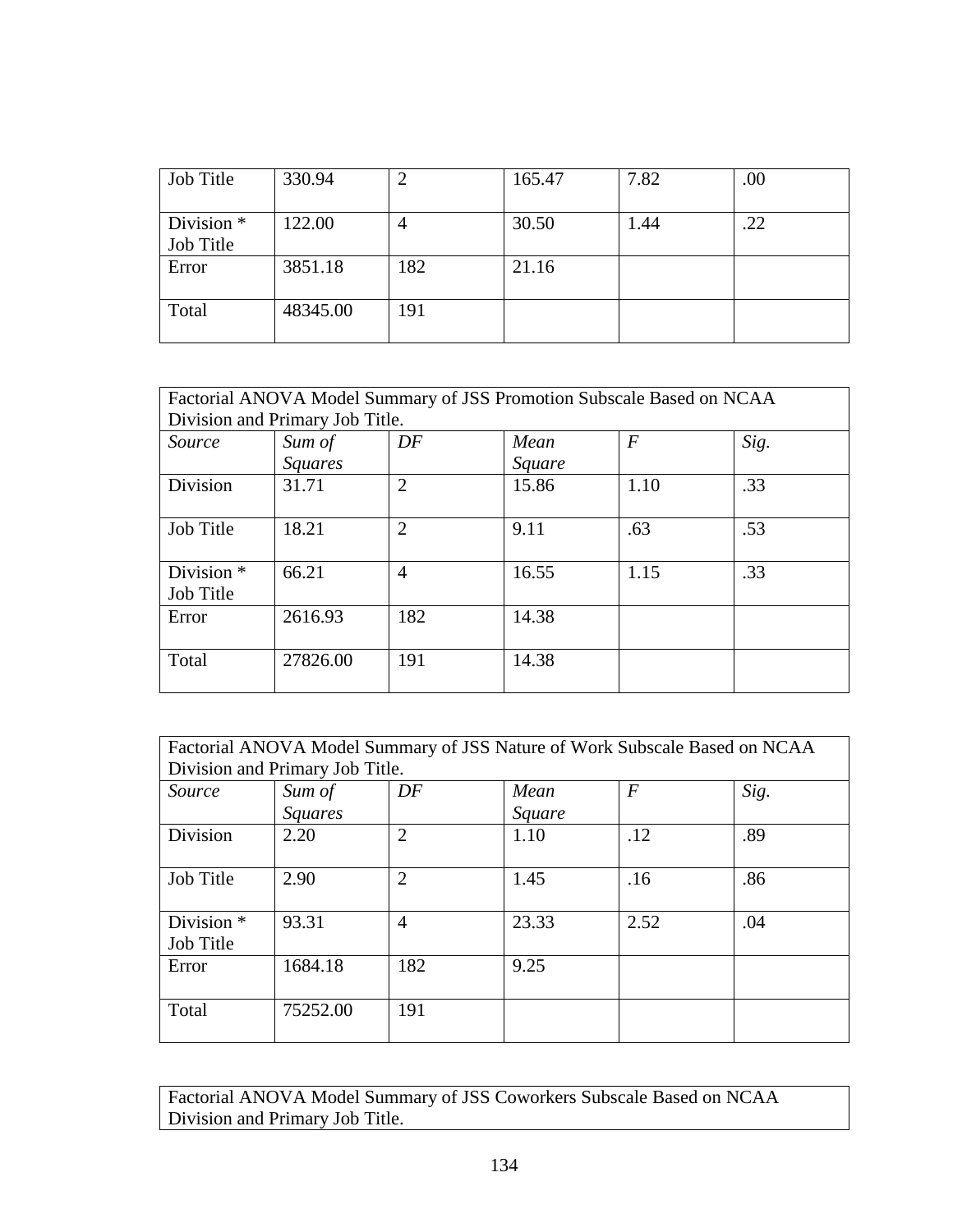| Source                  | Sum of         | DF             | Mean   | F    | Sig. |
|-------------------------|----------------|----------------|--------|------|------|
|                         | <b>Squares</b> |                | Square |      |      |
| Division                | 15.54          | $\overline{2}$ | 7.77   | .91  | .41  |
| Job Title               | 23.74          | $\overline{2}$ | 11.87  | 1.38 | .25  |
| Division *<br>Job Title | 23.81          | $\overline{4}$ | 5.95   | .69  | .60  |
| Error                   | 1560.71        | 182            | 8.58   |      |      |
| Total                   | 40033.00       | 191            |        |      |      |

| Factorial ANOVA Model Summary of JSS Operating Conditions Subscale Based on<br>NCAA Division and Primary Job Title. |                |                                      |        |       |     |  |  |
|---------------------------------------------------------------------------------------------------------------------|----------------|--------------------------------------|--------|-------|-----|--|--|
| Source                                                                                                              | Sum of         | $\overline{F}$<br>Sig.<br>DF<br>Mean |        |       |     |  |  |
|                                                                                                                     | <b>Squares</b> |                                      | Square |       |     |  |  |
| Division                                                                                                            | 21.43          | $\overline{2}$                       | 10.72  | 2.15  | .12 |  |  |
| Job Title                                                                                                           | 119.61         | $\overline{2}$                       | 59.81  | 12.00 | .00 |  |  |
| Division *<br>Job Title                                                                                             | 19.22          | $\overline{4}$                       | 4.8    | .96   | .43 |  |  |
| Error                                                                                                               | 906.58         | 182                                  | 4.98   |       |     |  |  |
| Total                                                                                                               | 8691.00        | 191                                  |        |       |     |  |  |

| Factorial ANOVA Model Summary of JSS Communication Subscale Based on NCAA |                |                |        |                  |      |  |
|---------------------------------------------------------------------------|----------------|----------------|--------|------------------|------|--|
| Division and Primary Job Title.                                           |                |                |        |                  |      |  |
| Source                                                                    | Sum of         | DF             | Mean   | $\boldsymbol{F}$ | Sig. |  |
|                                                                           | <b>Squares</b> |                | Square |                  |      |  |
| Division                                                                  | 9.53           | $\overline{2}$ | 4.76   | .43              | .65  |  |
| Job Title                                                                 | 31.55          | $\overline{2}$ | 15.77  | 1.43             | .24  |  |
| Division <sup>*</sup><br>Job Title                                        | 37.55          | $\overline{4}$ | 9.39   | .85              | .49  |  |
| Error                                                                     | 2003.06        | 182            | 11.00  |                  |      |  |
| Total                                                                     | 27163.00       | 191            |        |                  |      |  |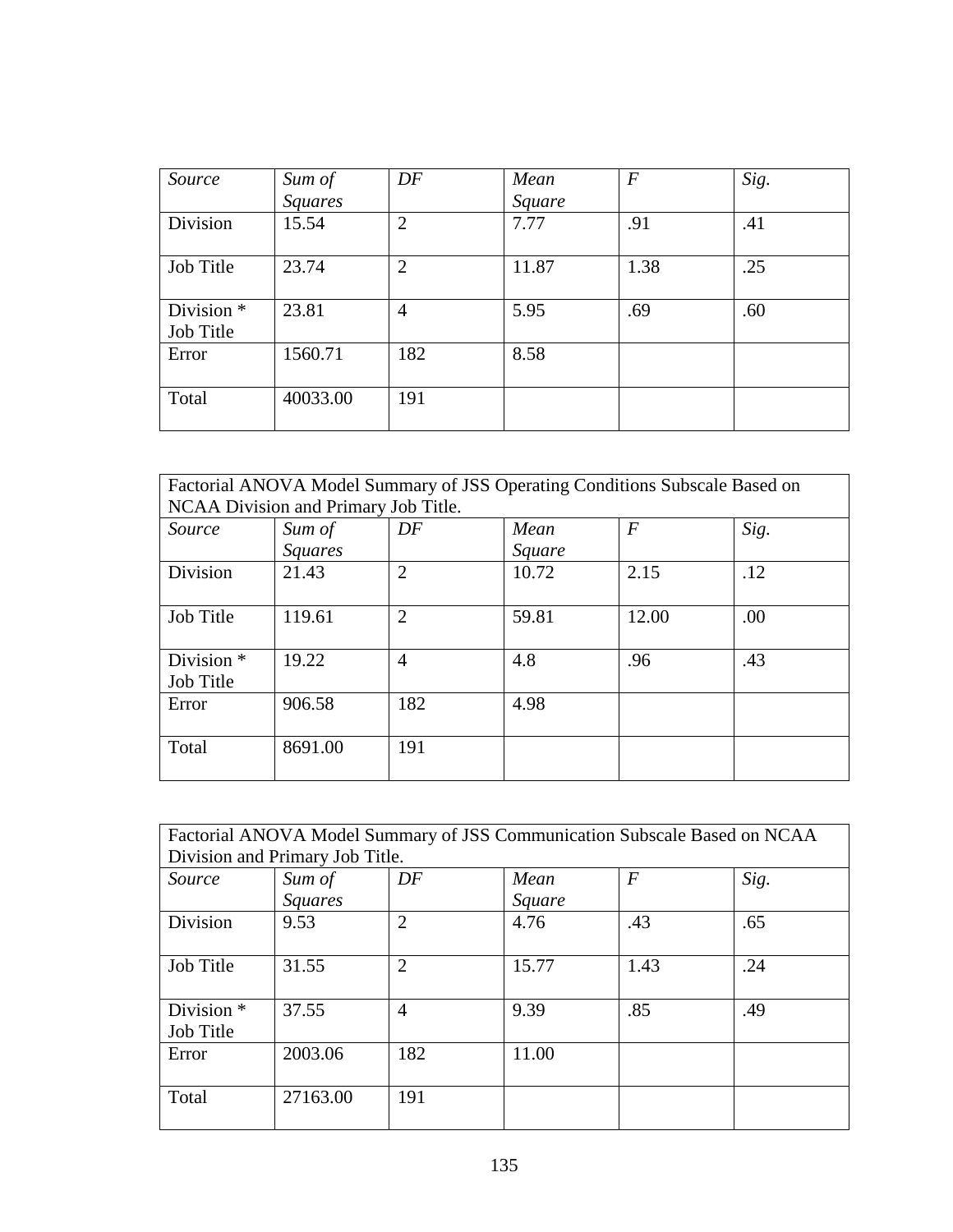### **Table 22.**

ANOVA Summary of JSS Subscales and Gender.

|                        |                | Sum of   |              | Mean   |      |      |
|------------------------|----------------|----------|--------------|--------|------|------|
|                        |                |          | df           |        |      |      |
|                        |                | Squares  |              | Square | F    | Sig. |
| Supervision            | <b>Between</b> | 24.76    | $\mathbf{1}$ | 24.76  | .42  | .52  |
|                        | Groups         |          |              |        |      |      |
|                        | Within         | 11103.18 | 189          | 58.75  |      |      |
|                        | Groups         |          |              |        |      |      |
|                        | Total          | 11127.94 | 190          |        |      |      |
| Pay & Rewards          | <b>Between</b> | 12.55    | $\mathbf{1}$ | 12.55  | .24  | .62  |
|                        | Groups         |          |              |        |      |      |
|                        | Within         | 9770.67  | 189          | 51.70  |      |      |
|                        | Groups         |          |              |        |      |      |
|                        | Total          | 9783.22  | 190          |        |      |      |
| <b>Fringe Benefits</b> | <b>Between</b> | 19.63    | $\mathbf{1}$ | 19.63  | .84  | .36  |
|                        | Groups         |          |              |        |      |      |
|                        | Within         | 4445.66  | 189          | 23.52  |      |      |
|                        | Groups         |          |              |        |      |      |
|                        | Total          | 4465.29  | 190          |        |      |      |
| Promotion              | Between        | 16.01    | $\mathbf{1}$ | 16.01  | 1.10 | .30  |
|                        | Groups         |          |              |        |      |      |
|                        | Within         | 2745.36  | 189          | 14.53  |      |      |
|                        | Groups         |          |              |        |      |      |
|                        | Total          | 2761.37  | 190          |        |      |      |
| Nature of Work         | <b>Between</b> | 3.03     | $\mathbf{1}$ | 3.03   | .32  | .57  |
|                        | Groups         |          |              |        |      |      |
|                        | Within         | 1780.30  | 189          | 9.42   |      |      |
|                        | Groups         |          |              |        |      |      |
|                        | Total          | 1783.33  | 190          |        |      |      |
| Coworkers              | <b>Between</b> | .00      | $\mathbf{1}$ | .00    | .00  | 1.00 |
|                        | Groups         |          |              |        |      |      |
|                        | Within         | 1610.59  | 189          | 8.52   |      |      |
|                        | Groups         |          |              |        |      |      |
|                        | Total          | 1610.59  | 190          |        |      |      |
| Operating              | <b>Between</b> | 8.16     | $\mathbf{1}$ | 8.16   | 1.43 | .23  |
| Conditions             | Groups         |          |              |        |      |      |
|                        | Within         | 1080.62  | 189          | 5.72   |      |      |
|                        | Groups         |          |              |        |      |      |
|                        | Total          | 1088.78  | 190          |        |      |      |
| Communication          | <b>Between</b> | 32.12    | $\mathbf{1}$ | 32.12  | 2.97 | .09  |
|                        | Groups         |          |              |        |      |      |
|                        | Within         | 2043.33  | 189          | 10.81  |      |      |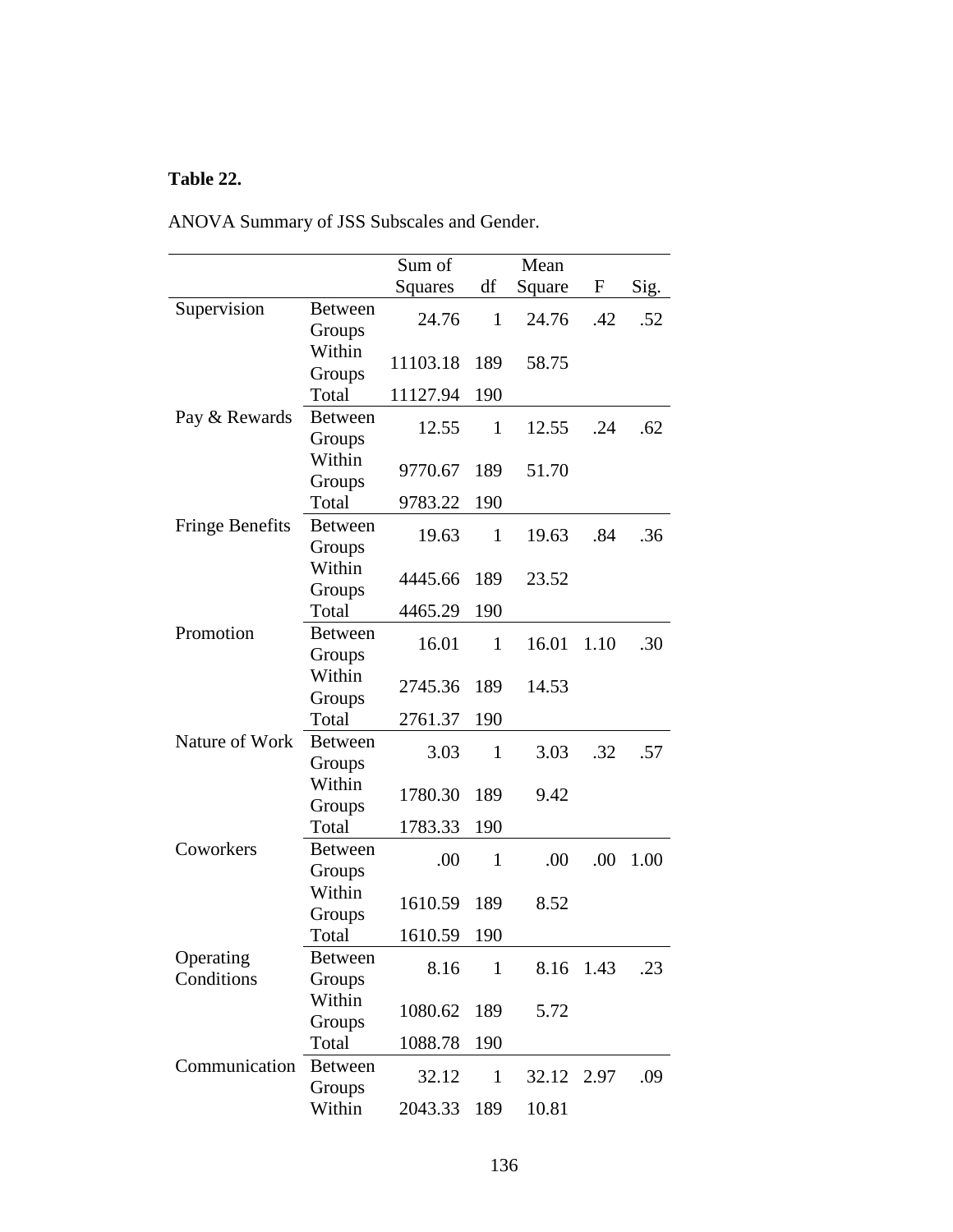| Groups |             |  |  |
|--------|-------------|--|--|
| Total  | 2075.46 190 |  |  |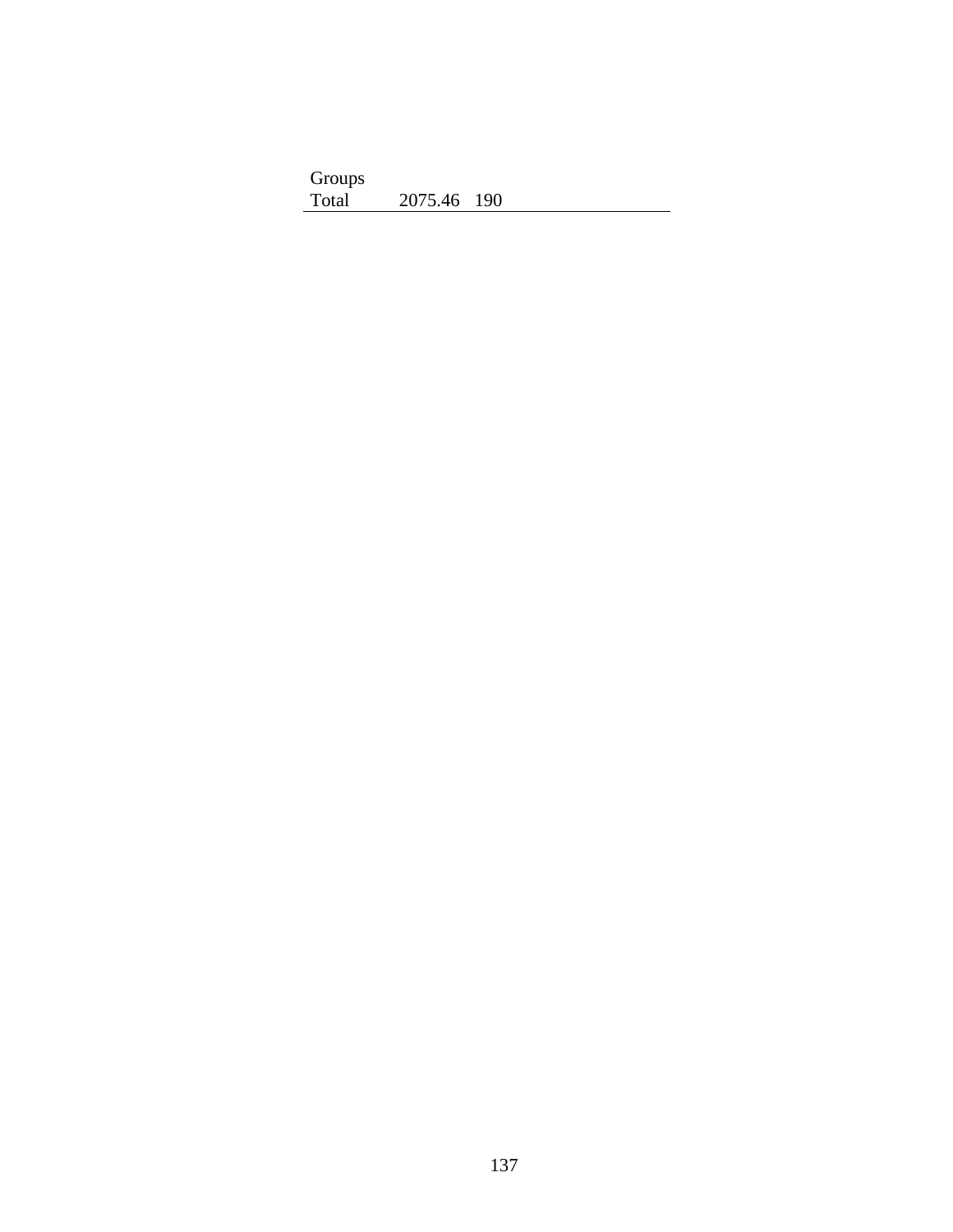## **Table 23.**

|                         |                          | Sum of  |     | Mean   |      |      |
|-------------------------|--------------------------|---------|-----|--------|------|------|
|                         |                          | Squares | df  | Square | F    | Sig. |
| Supervision             | <b>Between</b><br>Groups | 323.23  | 9   | 35.91  | .59  | .81  |
|                         | Within<br>Groups         | 8394.91 | 137 | 61.28  |      |      |
|                         | Total                    | 8718.14 | 146 |        |      |      |
| Pay & Rewards           | <b>Between</b><br>Groups | 653.74  | 9   | 72.64  | 1.54 | .14  |
|                         | Within<br>Groups         | 6452.71 | 137 | 47.10  |      |      |
|                         | Total                    | 7106.45 | 146 |        |      |      |
| <b>Fringe Benefits</b>  | <b>Between</b><br>Groups | 122.77  | 9   | 13.64  | .57  | .82  |
|                         | Within<br>Groups         | 3261.21 | 137 | 23.80  |      |      |
|                         | Total                    | 3383.97 | 146 |        |      |      |
| Promotion               | <b>Between</b><br>Groups | 94.87   | 9   | 10.54  | .69  | .72  |
|                         | Within<br>Groups         | 2084.98 | 137 | 15.22  |      |      |
|                         | Total                    | 2179.85 | 146 |        |      |      |
| Nature of Work          | <b>Between</b><br>Groups | 70.18   | 9   | 7.80   | .79  | .62  |
|                         | Within<br>Groups         | 1345.79 | 137 | 9.82   |      |      |
|                         | Total                    | 1415.97 | 146 |        |      |      |
| Coworkers               | <b>Between</b><br>Groups | 26.63   | 9   | 2.96   | .34  | .96  |
|                         | Within<br>Groups         | 1198.77 | 137 | 8.75   |      |      |
|                         | Total                    | 1225.40 | 146 |        |      |      |
| Operating<br>Conditions | <b>Between</b><br>Groups | 69.22   | 9   | 7.69   | 1.43 | .18  |
|                         | Within<br>Groups         | 735.97  | 137 | 5.37   |      |      |
|                         | Total                    | 805.18  | 146 |        |      |      |
| Communication           | <b>Between</b><br>Groups | 89.85   | 9   | 9.98   | .88  | .55  |
|                         | Within                   | 1563.38 | 137 | 11.41  |      |      |

ANOVA Summary of JSS Subscales and NATA District.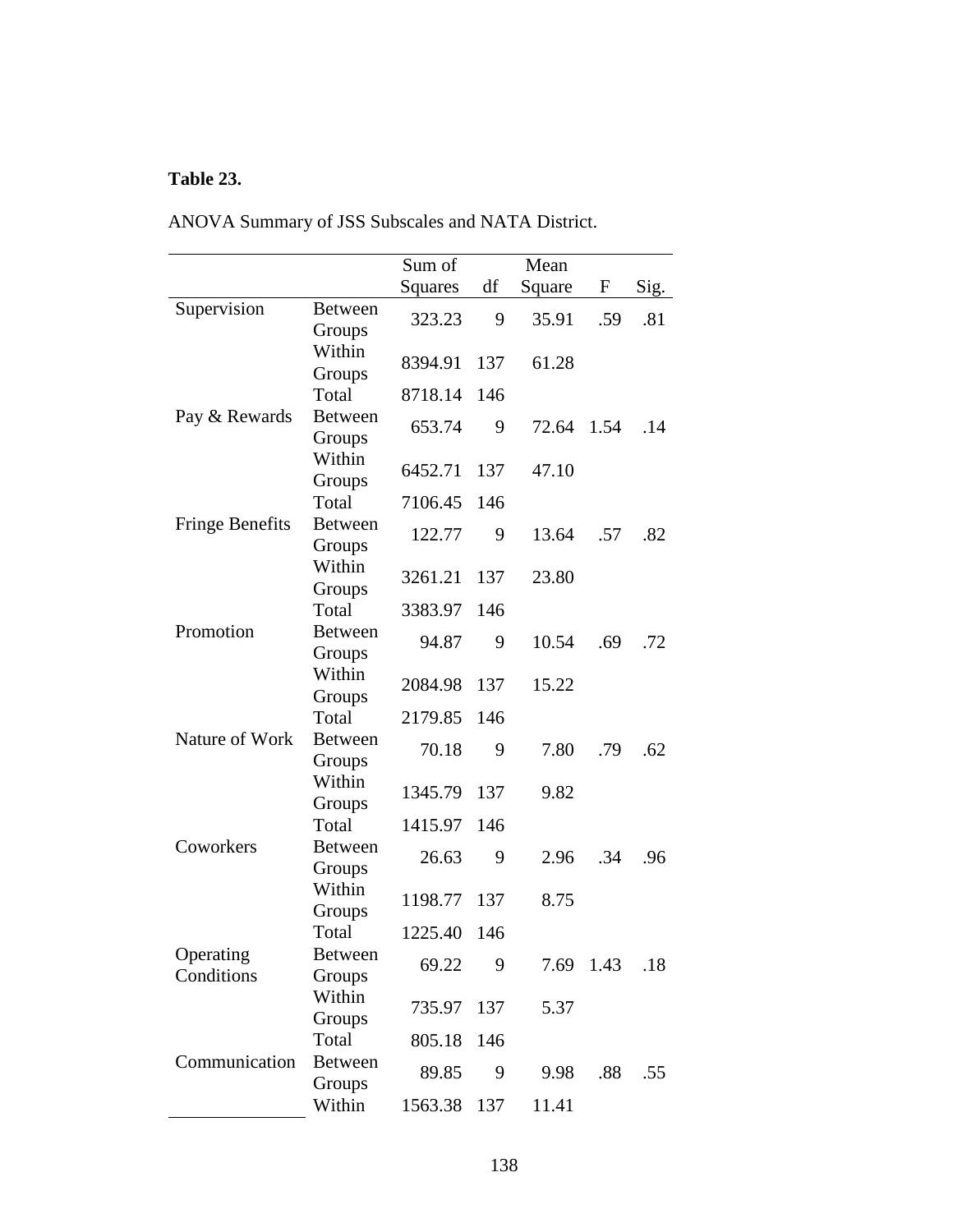| Groups |             |  |
|--------|-------------|--|
| Total  | 1653.22 146 |  |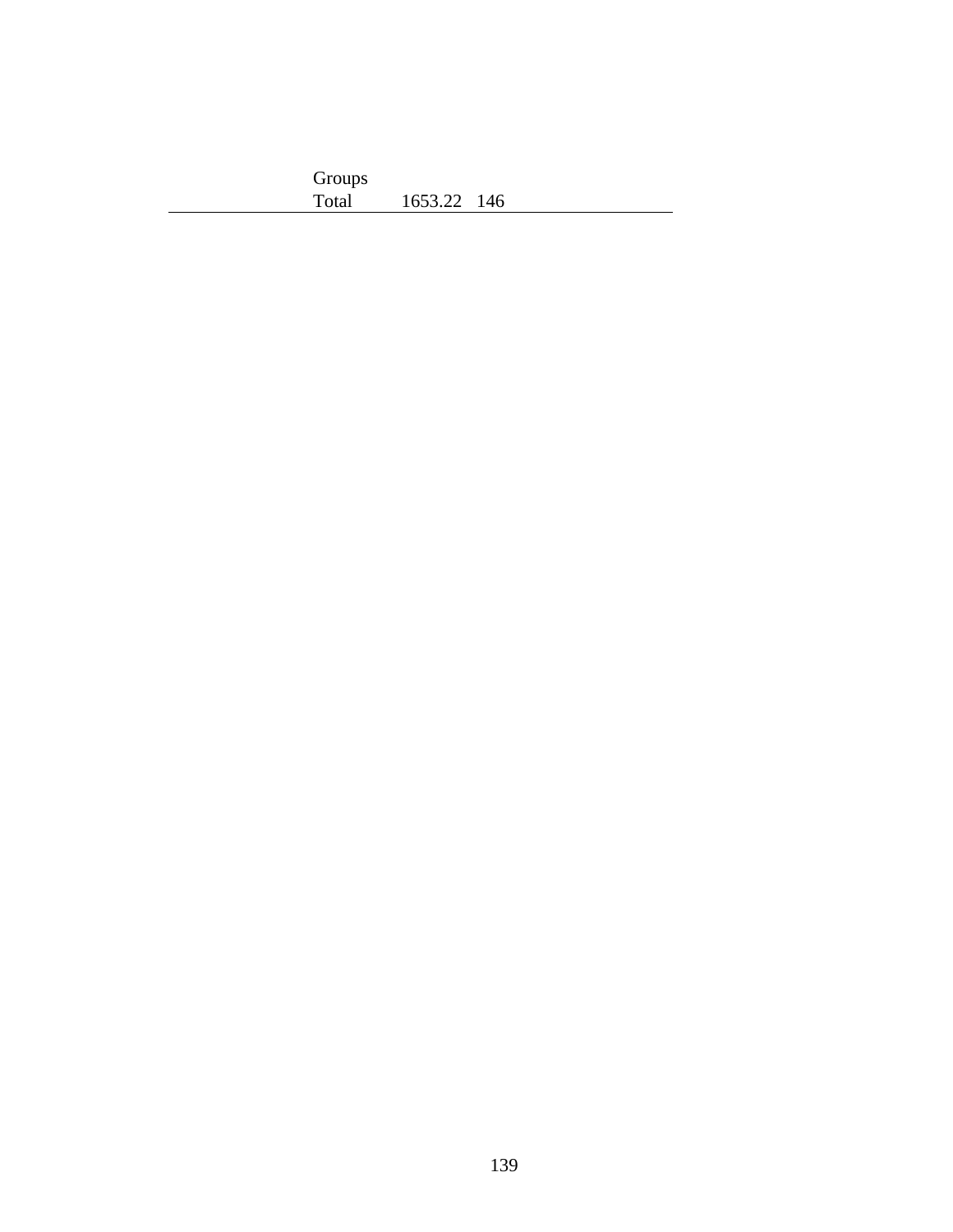#### **Table 24.**

|                         |                          | Sum of   |     | Mean       |      |      |
|-------------------------|--------------------------|----------|-----|------------|------|------|
|                         |                          | Squares  | df  | Square     | F    | Sig. |
| Supervision             | <b>Between</b><br>Groups | 89.54    | 3   | 29.85      | .50  | .68  |
|                         | Within<br>Groups         | 11037.84 | 186 | 59.34      |      |      |
|                         | Total                    | 11127.37 | 189 |            |      |      |
| Pay & Rewards           | <b>Between</b><br>Groups | 17.38    | 3   | 5.79       | .11  | .95  |
|                         | Within<br>Groups         | 9727.34  | 186 | 52.30      |      |      |
|                         | Total                    | 9744.72  | 189 |            |      |      |
| <b>Fringe Benefits</b>  | <b>Between</b><br>Groups | 238.06   | 3   | 79.35      | 3.52 | .02  |
|                         | Within<br>Groups         | 4192.91  | 186 | 22.54      |      |      |
|                         | Total                    | 4430.97  | 189 |            |      |      |
| Promotion               | <b>Between</b><br>Groups | 65.71    | 3   | 21.90      | 1.53 | .21  |
|                         | Within<br>Groups         | 2665.74  | 186 | 14.33      |      |      |
|                         | Total                    | 2731.45  | 189 |            |      |      |
| Nature of Work          | <b>Between</b><br>Groups | 46.28    | 3   | 15.43      | 1.66 | .18  |
|                         | Within<br>Groups         | 1730.19  | 186 | 9.30       |      |      |
|                         | Total                    | 1776.47  | 189 |            |      |      |
| Coworkers               | <b>Between</b><br>Groups | 14.54    | 3   | 4.85       | .57  | .64  |
|                         | Within<br>Groups         | 1588.07  | 186 | 8.54       |      |      |
|                         | Total                    | 1602.61  | 189 |            |      |      |
| Operating<br>Conditions | <b>Between</b><br>Groups | 98.34    | 3   | 32.78 6.16 |      | .00  |
|                         | Within<br>Groups         | 989.96   | 186 | 5.32       |      |      |
|                         | Total                    | 1088.30  | 189 |            |      |      |
| Communication           | <b>Between</b><br>Groups | 5.81     | 3   | 1.94       | .18  | .91  |
|                         | Within                   | 2039.67  | 186 | 10.97      |      |      |

ANOVA Summary of JSS Subscales and Years Certified.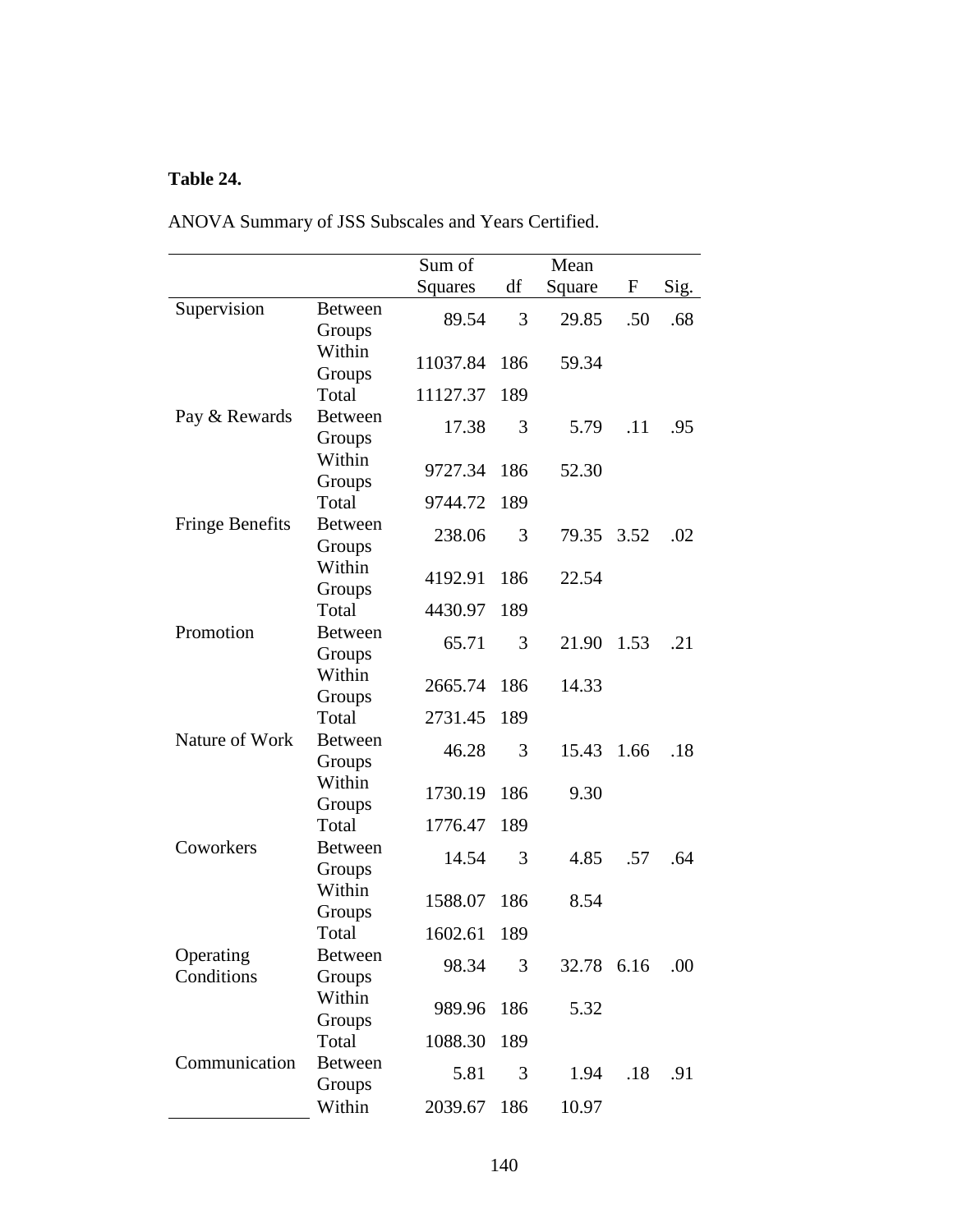| Groups |             |  |
|--------|-------------|--|
| Total  | 2045.48 189 |  |

J. L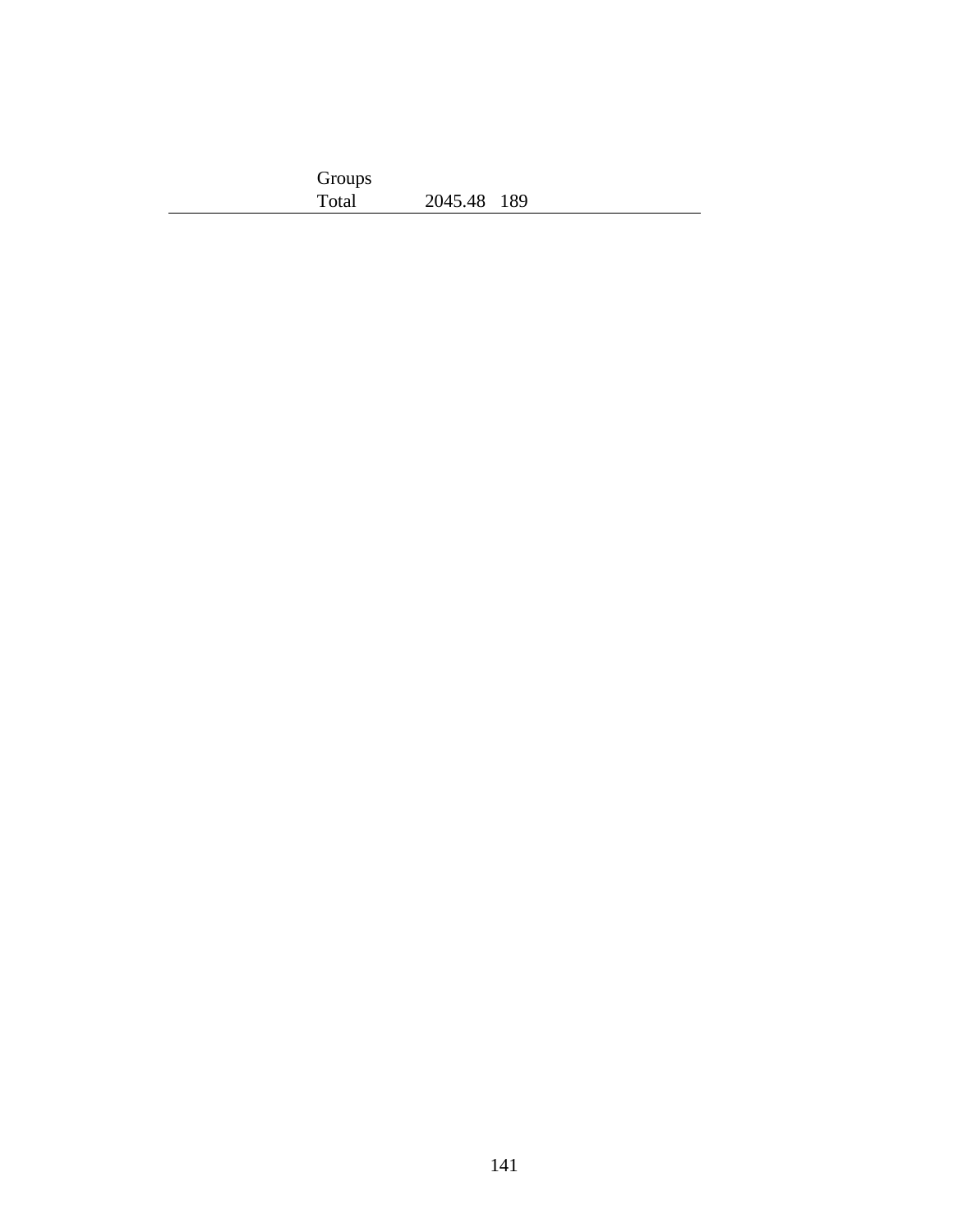# **Table 25.**

|                         |                          | Sum of   |              | Mean   |      |      |
|-------------------------|--------------------------|----------|--------------|--------|------|------|
|                         |                          | Squares  | df           | Square | F    | Sig. |
| Supervision             | <b>Between</b><br>Groups | 96.16    | 1            | 96.16  | 1.65 | .20  |
|                         | Within<br>Groups         | 11031.78 | 189          | 58.37  |      |      |
|                         | Total                    | 11127.94 | 190          |        |      |      |
| Pay & Rewards           | <b>Between</b><br>Groups | .66      | 1            | .66    | .01  | .91  |
|                         | Within<br>Groups         | 9782.56  | 189          | 51.76  |      |      |
|                         | Total                    | 9783.22  | 190          |        |      |      |
| <b>Fringe Benefits</b>  | <b>Between</b><br>Groups | 2.27     | $\mathbf{1}$ | 2.27   | .10  | .76  |
|                         | Within<br>Groups         | 4463.02  | 189          | 23.61  |      |      |
|                         | Total                    | 4465.29  | 190          |        |      |      |
| Promotion               | <b>Between</b><br>Groups | 13.99    | $\mathbf{1}$ | 13.99  | .96  | .33  |
|                         | Within<br>Groups         | 2747.39  | 189          | 14.54  |      |      |
|                         | Total                    | 2761.37  | 190          |        |      |      |
| Nature of Work          | <b>Between</b><br>Groups | 11.01    | $\mathbf{1}$ | 11.01  | 1.17 | .28  |
|                         | Within<br>Groups         | 1772.32  | 189          | 9.38   |      |      |
|                         | Total                    | 1783.33  | 190          |        |      |      |
| Coworkers               | <b>Between</b><br>Groups | 27.94    | 1            | 27.94  | 3.34 | .07  |
|                         | Within<br>Groups         | 1582.64  | 189          | 8.37   |      |      |
|                         | Total                    | 1610.59  | 190          |        |      |      |
| Operating<br>Conditions | Between<br>Groups        | 27.37    | $\mathbf{1}$ | 27.37  | 4.87 | .03  |
|                         | Within<br>Groups         | 1061.41  | 189          | 5.62   |      |      |
|                         | Total                    | 1088.78  | 190          |        |      |      |
| Communication           | <b>Between</b><br>Groups | 7.04     | 1            | 7.04   | .64  | .42  |
|                         | Within                   | 2068.42  | 189          | 10.94  |      |      |

ANOVA Summary of JSS Subscales and Employment Classification.